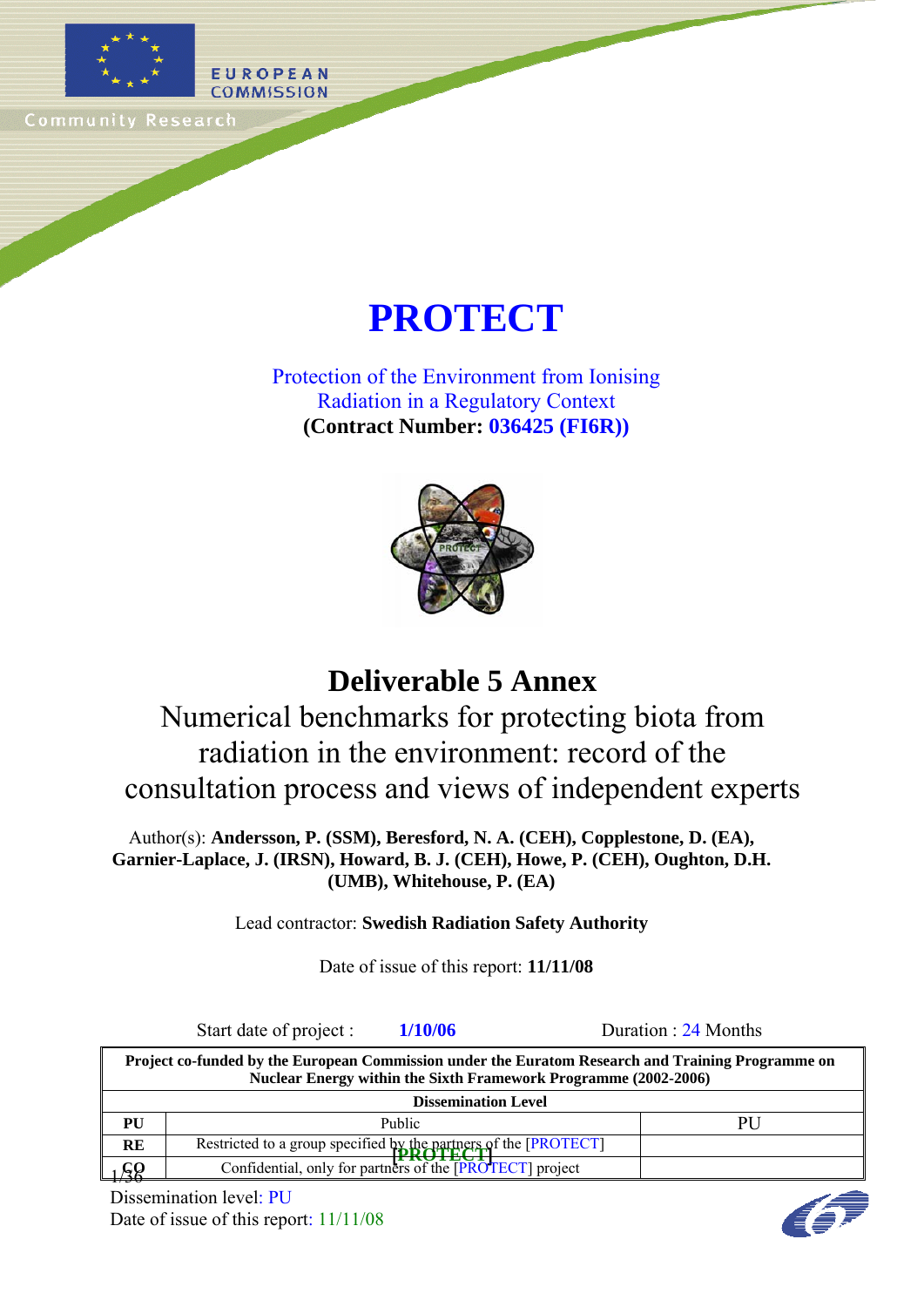| <b>Name</b>             | <b>Number of copies</b> | <b>Comments</b>     |
|-------------------------|-------------------------|---------------------|
| EC, Henning von Maravic |                         | pdf                 |
|                         | 2                       | hard copy           |
| <b>PROTECT Partners</b> |                         | pdf                 |
| <b>PROTECT</b> website  |                         | pdf on Outputs page |
|                         |                         |                     |
|                         |                         |                     |

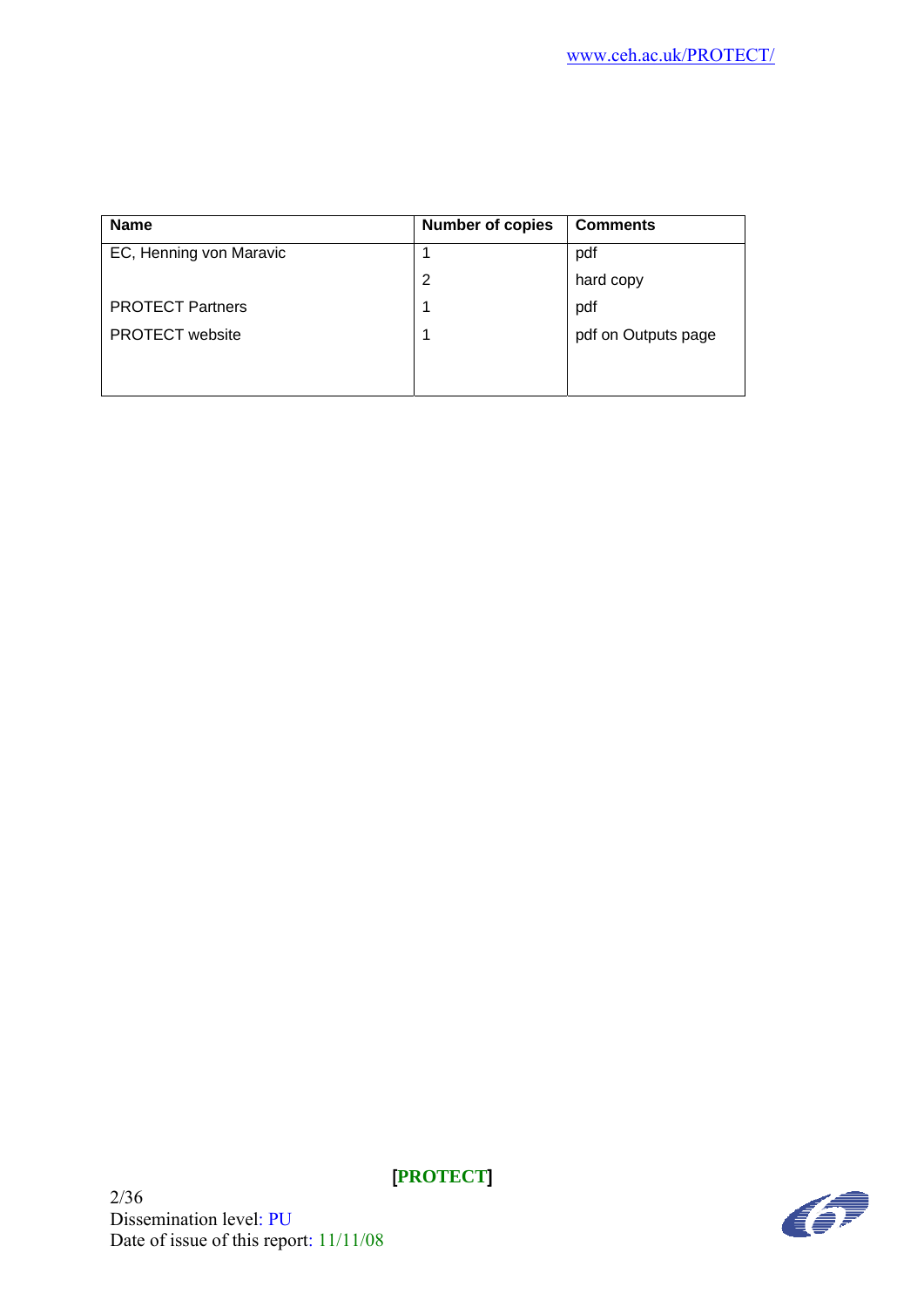The EU EURATOM funded PROTECT project (FI6R-036425) will evaluate the different approaches to protection of the environment from ionising radiation and will compare these with the approaches used for non-radioactive contaminants. This will provide a scientific justification on which to propose numerical targets or standards for protection of the environment from ionising radiation.



**Project Co-ordinator:** Natural Environment Research Council, Centre for Ecology & Hydrology

#### **Contractors**:

| Natural Environment Research Council, Centre for Ecology & Hydrology | (CEH)  |
|----------------------------------------------------------------------|--------|
| <b>Swedish Radiation Safety Authority</b>                            | (SSM)  |
| <b>Environment Agency</b>                                            | (EA)   |
| Norwegian Radiation Protection Agency                                | (NRPA) |
| Institute for Radiological Protection and Nuclear Safety             | (IRSN) |

3/36 Dissemination level: PU Date of issue of this report: 11/11/08

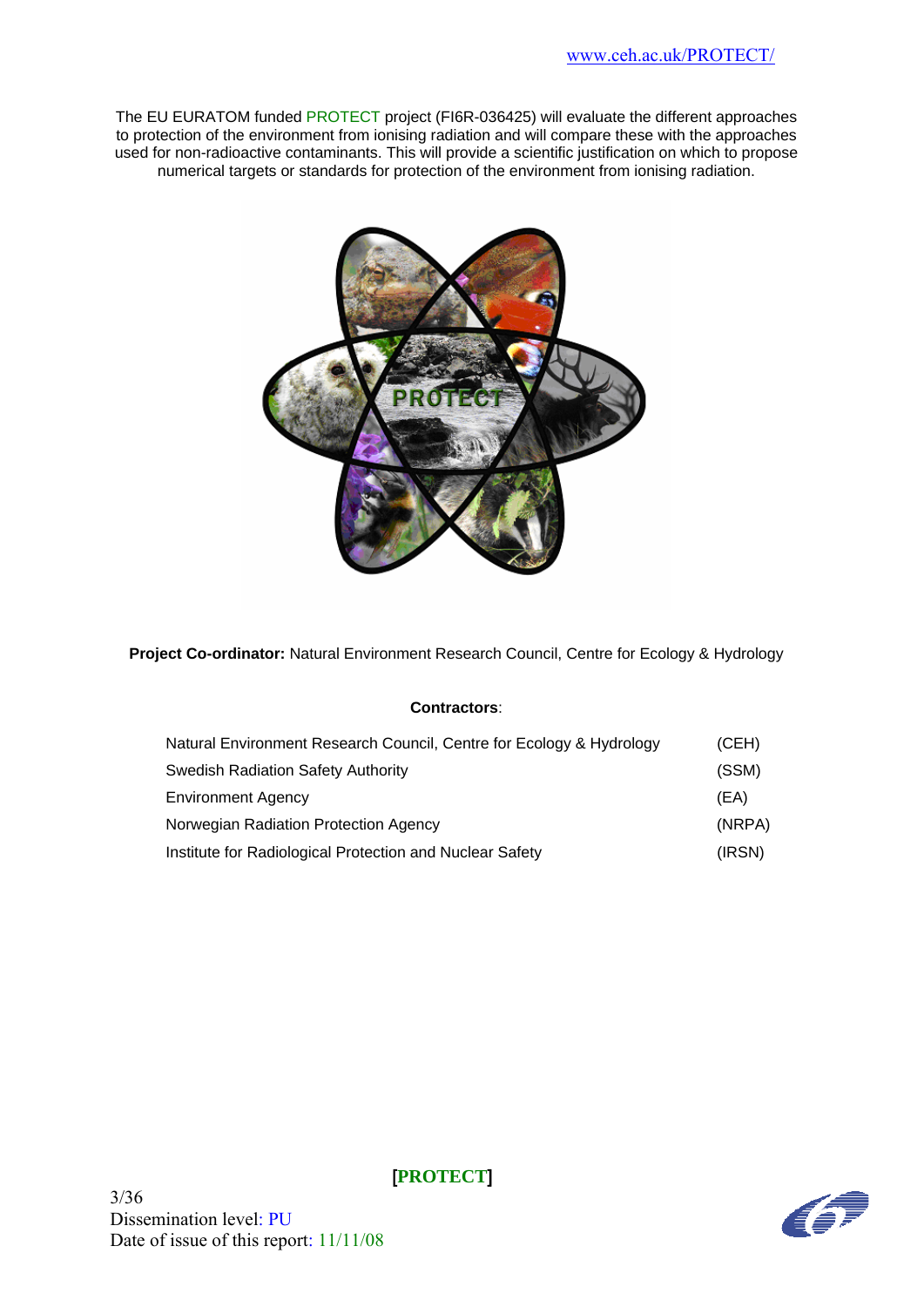# **Table of Contents**

| Background_                                                   | 5  |
|---------------------------------------------------------------|----|
| Input from Workpackage 1 Workshop in Chester March 2007___    | 5  |
|                                                               |    |
| Input from WP2 Workshop in Oslo January 2008_                 | 6  |
| Input from WP3 Workshop in Aix en Provence May 2008___        |    |
| Input from consultation meeting in Manchester September 2008. |    |
| Comments received on the second draft September 2008          |    |
| Comments received on the third draft October 2008             |    |
| <b>References</b>                                             | 36 |

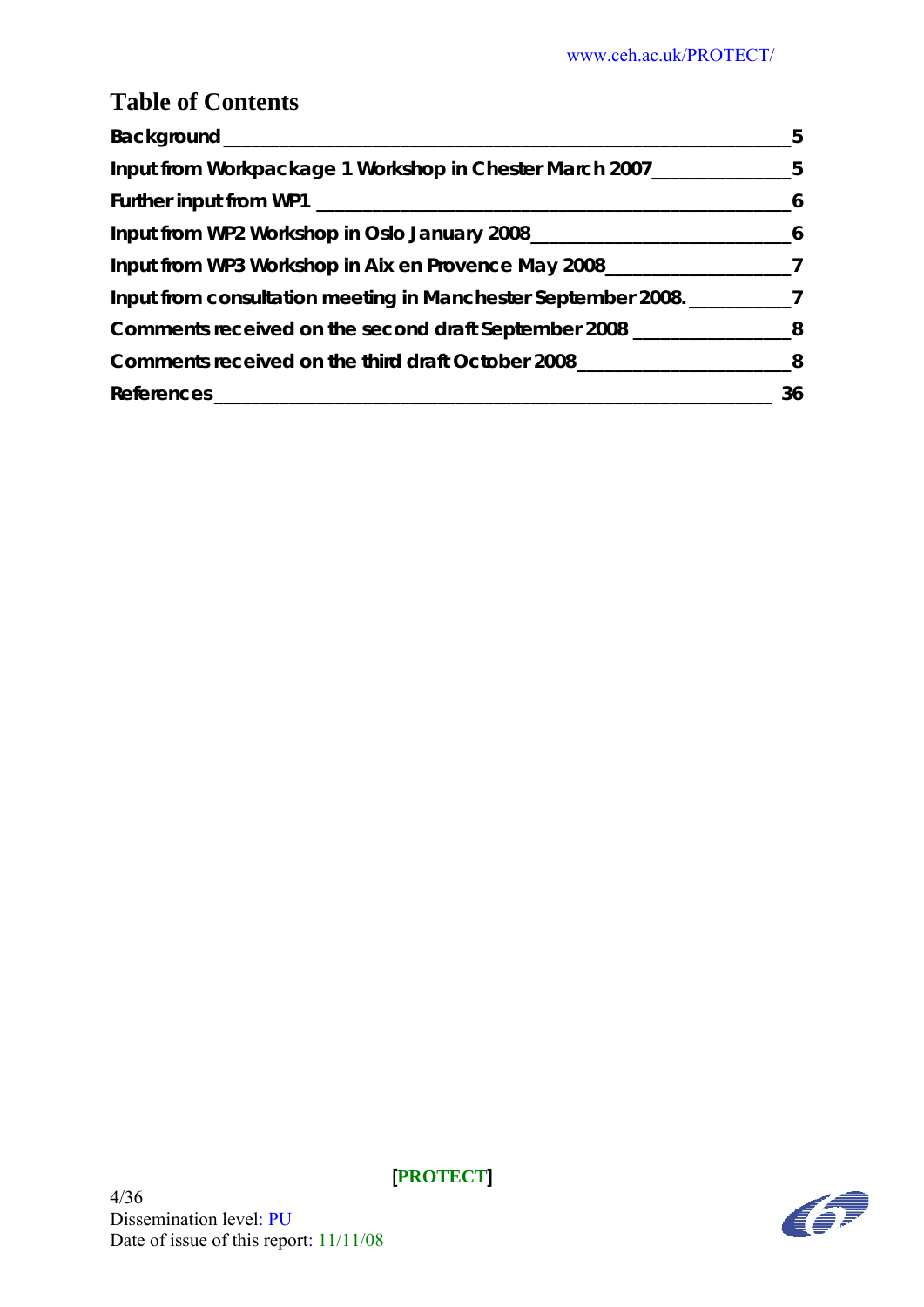# **Background**

A key input to the PROTECT Deliverable 5 (D5): *Numerical benchmarks for protecting biota from radiation in the environment: proposed levels, underlying reasoning and recommendations* (Andersson et al., 2008a) has been the consultation with experts throughout the PROTECT coordinated action. Open workshops which have had a direct influence on D5 were held in March 2007 (Hingston et al., 2007a), January 2008 (Beresford et al., 2008) and May 2008 (Andersson et al., 2008b). Draft versions of D5 were made available for comment (in May, September and October 2008) and were the focus for discussion during the May 2008workshop and during a consultation meeting with international bodies (IAEA, EC Directorate-General for Energy and Transport (DG TREN), ICRP Committee 5) in September 2008. All presentations given during these workshops can be accessed from the workshop reports if reading on line (see http://www.ceh.ac.uk/protect/outputs/).

This annex summarises the main conclusions of the consultation workshops, comments received on the September and October 2008 draft versions of D5 and the PROTECT consortiums responses to these comments.

## **Input from Workpackage 1 Workshop in Chester March 2007**

Workpackage (WP) 3 (the WP responsible for D5) did not start its work on benchmark values until the second year of the PROTECT project. This was because the results from WP1 were to be fed into WP3 as the views and recommendations from experts on how to proceed on deciding protection goals and methods for the derivation of any numerical benchmarks. An open workshop, attended by 16 independent experts, was held during March 2007, as part of WP1s activities. Prior to the workshop, WP1 had sent out questionnaires to a broad group of experts including regulators, industry and NGOs within the areas of both radioprotection and chemicals (Hingston et al., 2007b), the results of which were discussed during the workshop. The main points, in form of take home messages, from this workshop (Hingston et al., 2007a) with direct relevance for WP3 and D5 were:

- In terms of the numbers that are currently being used in the context of protection of the environment it is not clear how the NCRP (1991), IAEA (1992) or UNSCEAR (1996) numbers of 40 and 400  $\mu$ Gyh<sup>-1</sup> were derived and this should be documented if possible
- There may be a tension between the desire to align chemical and radioactive substances regulation and to align the protection of non-human species and humans in radiological protection. It is however clear that the overarching principles of environmental protection should be aligned as the protection goals should be the same whether we are considering chemicals or radioactive substances.
- PROTECT should consider the role of optimisation in terms of environmental protection and how this should be incorporated into the process.
- PROTECT should consider the use of standards/limits versus the use of trigger/screening values, which are what organisations/nations are tending to develop.
- When deriving standards/trigger values etc. the quality of the effects data is important. For example, when small quantities of data are used in the derivation of

#### [**PROTECT**]

5/36 Dissemination level: PU Date of issue of this report: 11/11/08

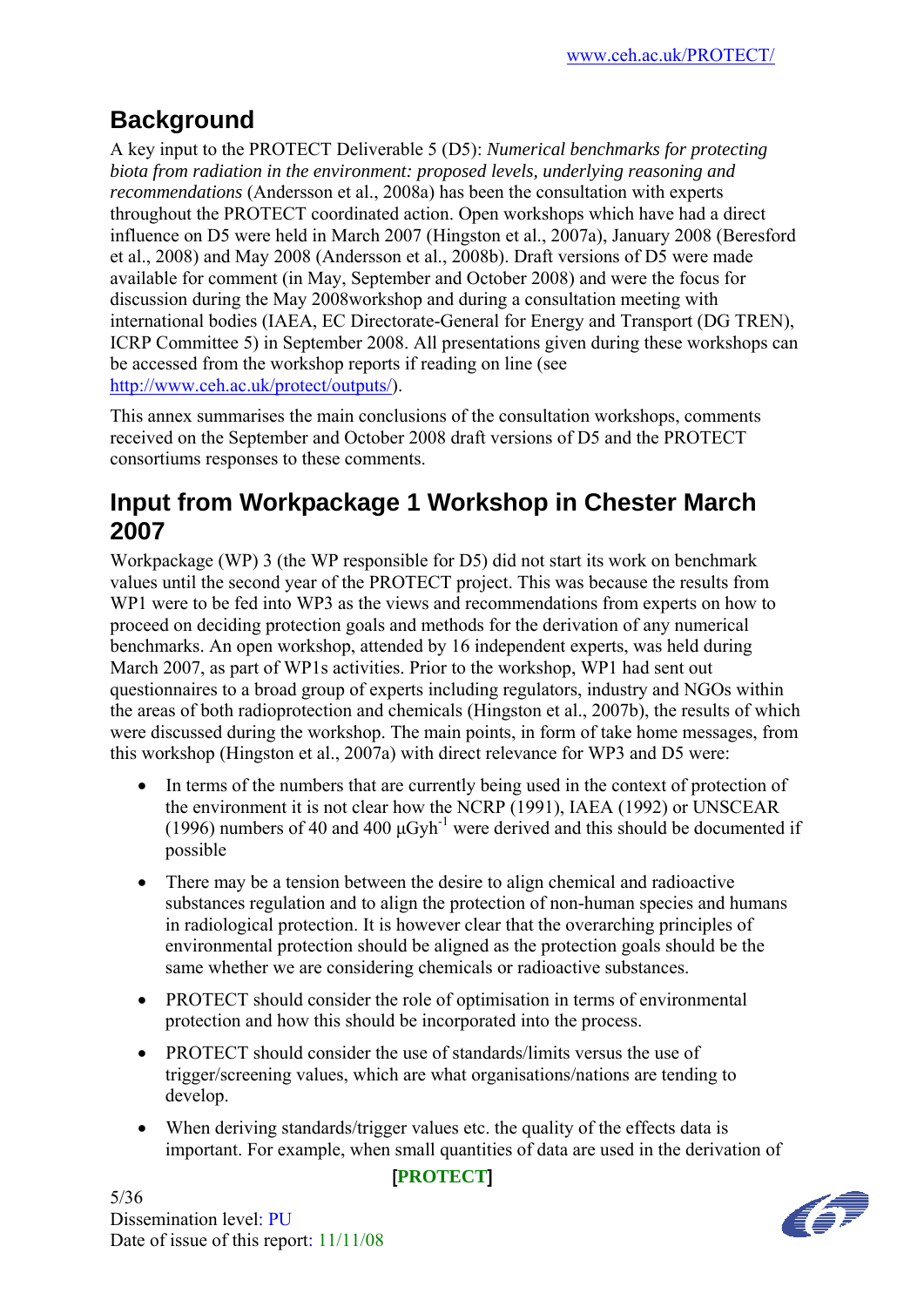the lowest observed effects value then this may be questionable. It is key that PROTECT clearly documents the derivation of any numbers and in particularly highlights where there are limitations in the application of a number because of poor data quality.

- The use of methods such as SSD and AF to derive trigger/screening values were generally seen as appropriate and fit for purpose, and there is a good degree of consistency with approaches adopted in chemicals regulation. The fact that the methods have been used in chemicals to derive standards since the 1970s was viewed as a form of peer review.
- If, and when, any numbers are proposed as screening values and/or standards there needs to be transparent, traceable and clearly understood document detailing their derivation.

# **Further input from WP1**

Apart from the workshop recommendations to WP3, the further evaluation of the discussion of the workshop and of the questionnaire responses resulted in more detailed recommendations from WP1 as reported in Hingston et al. (2007b):

- Protection should focus on the population level (which is in agreement with current suggestions by the IAEA (1992) and the ICRP (2003)) although it should be noted that individuals may need to be considered e.g. those that are rare or endangered species
- PROTECT should consider the need for a standard<sup>1</sup> number (i.e. an equivalent to the 1 mSv for public)
	- o What are the advantages and disadvantages of having a screening level and a standard?
	- o Advice will be needed if either a screening level or a standard is exceeded
	- o What criteria should be used to define a standard value? (examples might include the Dutch approach where a 'Ecotoxicological Serious Risk Concentration' ( $SRC<sub>ECO</sub>$ ) is derived using AF and SSD methodologies and the Canadian approach to sediment quality guidelines, where a higher threshold, entitled a 'Probable Effects Level'

All inputs from WP1 and the Chester workshop have subsequently been considered in the preparation of D5.

# **Input from WP2 Workshop in Oslo January 2008**

Part of the WP2 workshop in Oslo (attended by 16 independent experts) was devoted to WP3 and the derivation of numerical benchmarks. WP3 presented a suggested protection goal and a preliminary approach to derive screening values as well as upper values

The main points, in form of take home messages, from this workshop (Beresford et al., 2008) with direct relevance for WP3 and D5 were:



<sup>&</sup>lt;u>.</u> <sup>1</sup> This evolved into the 'second higher benchmark value' in the final version of D5 which also puts PROTECT into context with ICRP Recommendations for human radiological protections.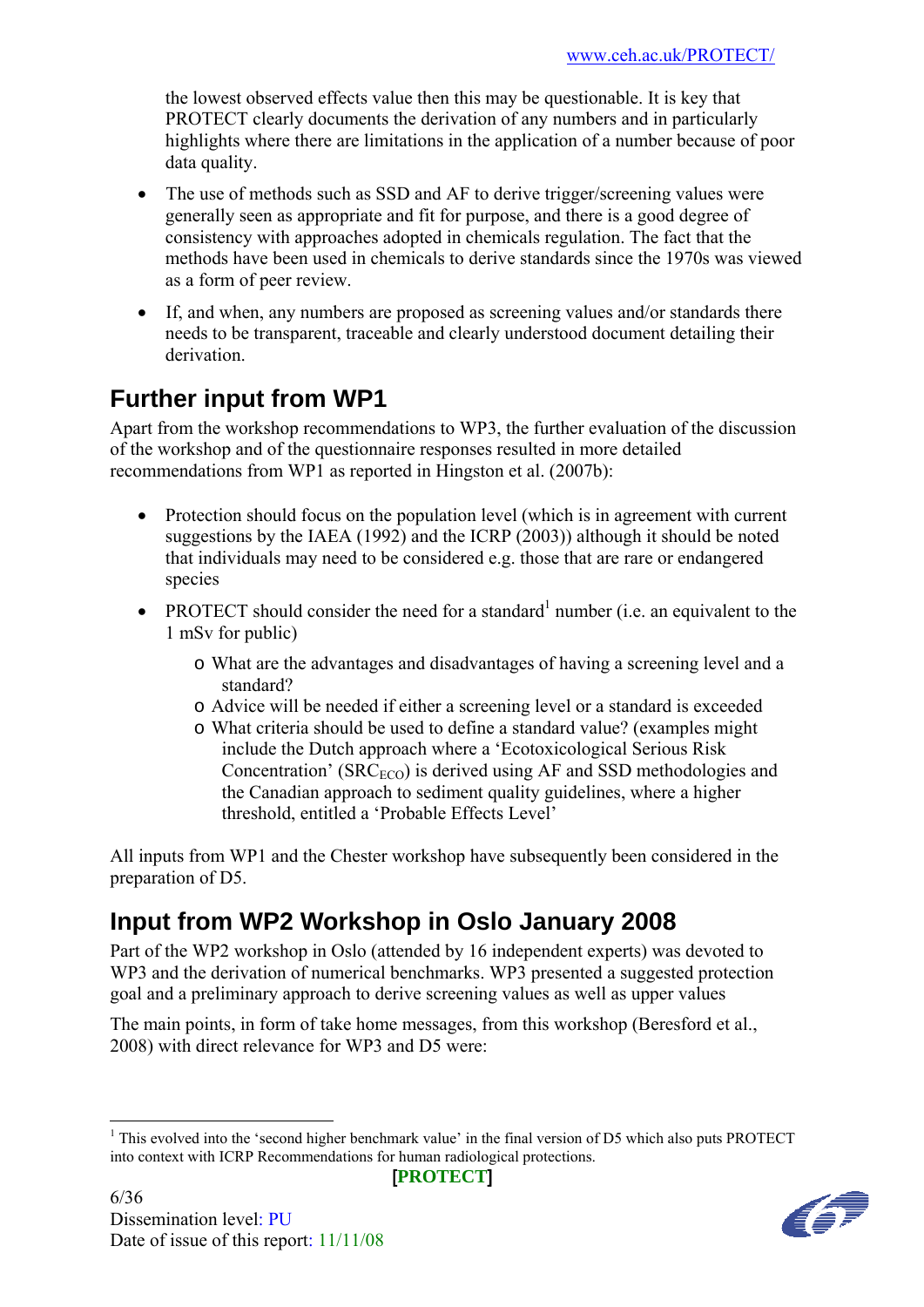- General agreement on need for/use of a screening level dose rate for use in assessments.
- General agreement on use of SSD for the derivation of a screening level (consistent with chemicals and allows updating as new data become available).
- General agreement that there is a need for an 'action level(s)<sup>2</sup>.
- Lack of agreement on how an action level is derived or what it actually is although it was recognised that the procedures used to set it should be scientifically defensible and it should be easy to defend legally (but this relies on knowing what a level of significant harm actually is).
- PROTECT needs to consider the implications of including in environmental management the precautionary principle, optimisation etc. In particular it was felt that the differences between the screening and action levels could be related to how optimisation might be applied to environmental protection although it was noted that any action that is taken must be proportional to the risk and should do more good than harm.

# **Input from WP3 Workshop in Aix en Provence May 2008**

Before the workshop a draft version of the D5 was made available to workshop participants (including 24 independent experts) and the wider PROTECT e-mailing list (>160 recipients). Various key organisations were asked to present their current position with regard to radiological protection of the environment and also their view on the content of the PROTECT deliverable. All participants were asked to complete a questionnaire on D5 which was summarised and reported back to the workshop for discussion. A thorough discussion of the report and the approaches suggested therein was therefore possible during the workshop. A few people not able to attend the workshop provided written comments instead. The outcomes of the discussions, the written comments and resulting take home messages for the PROTECT consortium was reported by Andersson et al. (2008b). The take home messages were:

- Clear guidance is needed on how to apply and NOT apply the concepts.
- PROTECT should highlight and discuss differences/commonalities between PROTECT values and those of others, e.g. ICRP.
- Make better use of other data as 'weight of evidence' to support values derived or provide additional data.
- Better consider optimisation.
- Develop 'taxonomic' grouping values.
- $\bullet$  Upper level<sup>2</sup> further develop the concept and clearly explain the potential intended use.
- It is important for PROTECT to demonstrate the robustness of the values derived.

The deliverable was subsequently revised to try to accommodate comments received during the Aix workshop.

### **Input from consultation meeting in Manchester September 2008.**

A second draft of D5, amended following comments received on the first draft during the Aix workshop, was made available for consultation to the PROTECT e-mailing list in



<sup>&</sup>lt;sup>2</sup> Subsequently termed 'second higher benchmark value' in the final version of D5.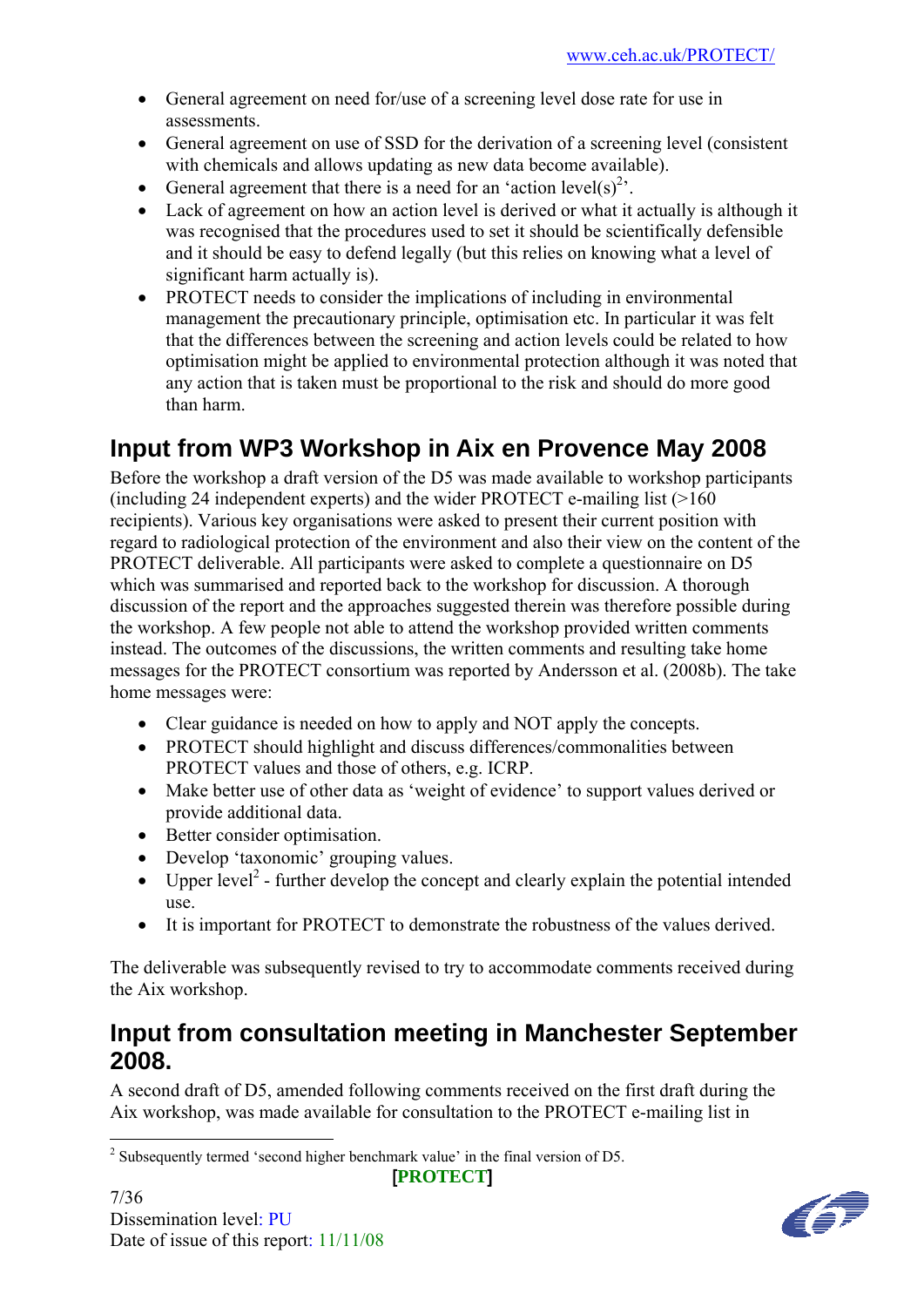September 2008. In addition, representatives of three international bodies, IAEA, EC DG TREN, and ICRP committee 5 were invited to a consultation meeting held in Manchester. The main outcomes from the discussion on the draft D5 could be summarised as:

- Whilst the principle of the usefulness of the upper level was agreed, the participants also agreed that it was premature to specify any value(s) and that the decision of the criteria for selection of a value and how it should be derived is outwith the remit of PROTECT. It was recommended that this was made clearer in the deliverable (and the accompanying figure revised). It was agreed that the derivation of examples of potential values using the SDD approach should be retained in D5 as an example of an approach to include scientific input into the debate.
- A discussion of the relative merits of the generic screening value and the organism screening values concluded with agreement that the preferred option under current circumstances is the generic screening value as the output appears to be robust and conforms to European guidance (EC 2003). The organism values were considered conceptually preferable, but currently not suitable for use due to the lack of adequate data. It was agreed to amend D5 accordingly.
- It was agreed that D5 needed to better discuss what the organism values represent with their advantages and disadvantages compared to the generic value
- It was suggested that PROTECT try to put its suggested benchmark values into context with ICRP values for human radiological protection.

The final version of the deliverable incorporates all of these recommendations.

# **Comments received on the second draft September 2008**

All written comments received on the second draft made available to the e-mailing list in September 2008 are collated in Table 1 together with the PROTECT consortiums responses.

# **Comments received on the third draft October 2008**

Deliverable 5 was amended in October 2008 taking into account as far as possible those comments received on the earlier drafts (see above and Table 1). The revised deliverable was made available to the PROTECT e-mailing list together with an invitation to contribute any final comments on the deliverable. There were some comments stressing previous comments to which the response from the PROTECT consortium was felt insufficient. These are presented in Table 2. New comments to the revised draft are presented in Table 3. In both tables a description of the response from the PROTECT consortium is also given. Additional minor comments (e.g. editorial corrections) received in response to the October draft are not documented.

8/36 Dissemination level: PU Date of issue of this report:  $11/11/08$ 

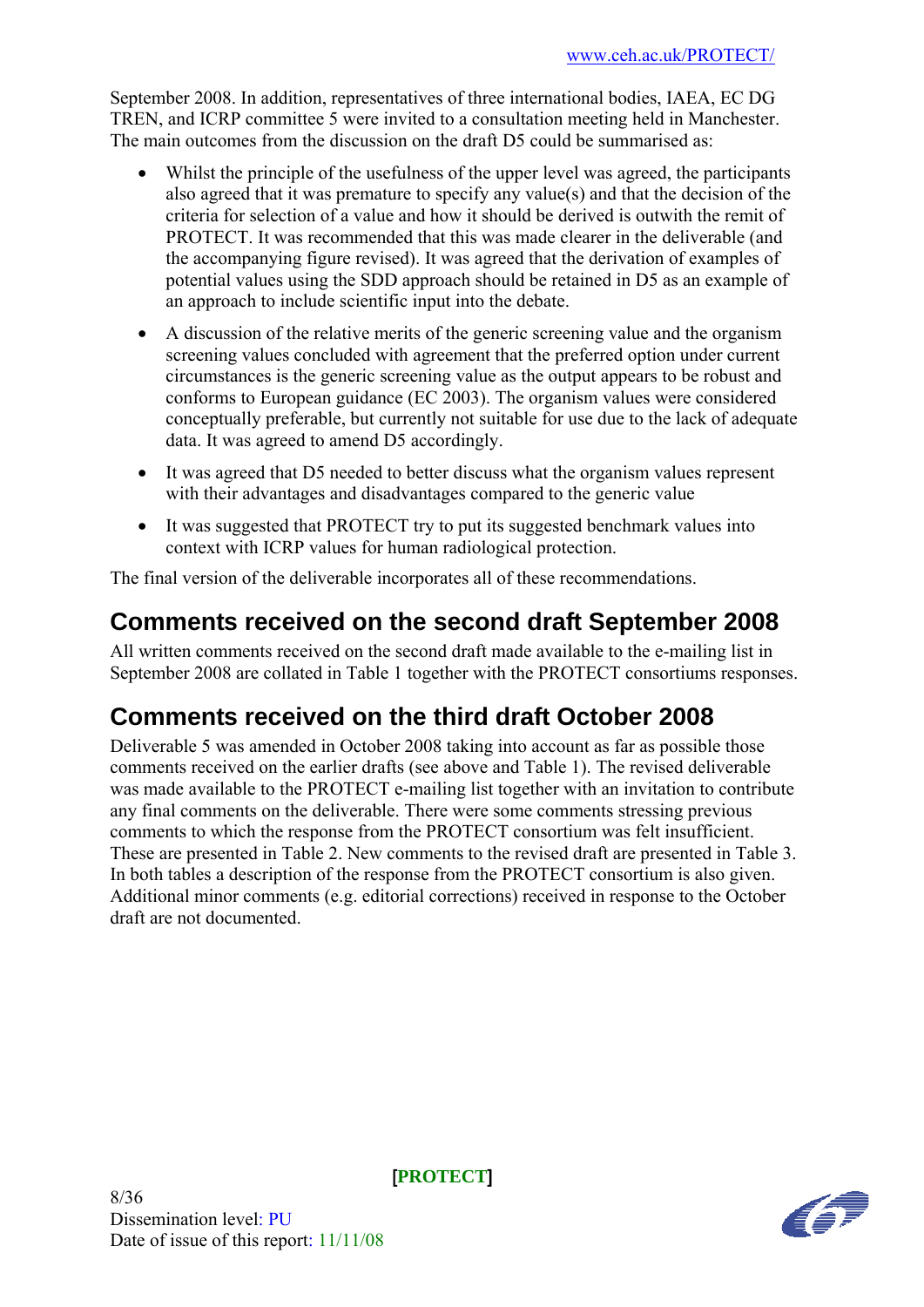|                | <b>Section in</b><br>September | Page in<br><b>September</b> | <b>Content/location</b>                                                                                                                                                                                                                                                 | <b>Comment received</b>                                                                                                                                                                                                                           | <b>PROTECT Response</b>                                                                                                                                                                                           |
|----------------|--------------------------------|-----------------------------|-------------------------------------------------------------------------------------------------------------------------------------------------------------------------------------------------------------------------------------------------------------------------|---------------------------------------------------------------------------------------------------------------------------------------------------------------------------------------------------------------------------------------------------|-------------------------------------------------------------------------------------------------------------------------------------------------------------------------------------------------------------------|
|                | 2008 draft                     | 2008 draft                  |                                                                                                                                                                                                                                                                         |                                                                                                                                                                                                                                                   |                                                                                                                                                                                                                   |
|                | Executive<br>summary           |                             | Generic 10µGy/h                                                                                                                                                                                                                                                         | It is not clear at this stage why there is a generic screening level that is Splitting the overall dataset into organism groups<br>higher than e.g. vertebrates. There must be more explanation at this<br>stage to understand the logics of this | will, if the data show differences in sensitivity<br>between groups, generate some values which are<br>higher than the generic screen and some which are<br>lower.<br>This is now discussed within section 4.4.2. |
| $\overline{2}$ | Executive<br>summary           | 5                           | Whilst ultimately it would be<br>desirable to derive screening<br>values for as many relevant<br>groups as justifiable,<br>currently there are<br>insufficient data to achieve<br>this.                                                                                 | It is not clear why is should be desirable                                                                                                                                                                                                        | The revised Executive Summary now addresses this<br>point. It is also discussed within Section 4.                                                                                                                 |
| $\overline{3}$ | 1.Introduction<br>First bullet | 8                           | Endpoints that<br>relate stressor levels to<br>measurement endpoints such<br>as mortality, morbidity and<br>reproduction should be<br>targeted because ecological<br>theory shows that these traits<br>determine population<br>sustainability (Forbes et al.,<br>2001). | A very strong statement that ecological theory shows this. There are<br>several ideas about this and Forbes et al are just one opinion.<br>Reformulate that Forbes et al suggest that mortality                                                   | Edited as suggested.                                                                                                                                                                                              |
| $\overline{4}$ | 1.Introduction<br>First bullet | 8                           | (Forbes et al., 2001).                                                                                                                                                                                                                                                  | Not in the reference list                                                                                                                                                                                                                         | The reference is now included.                                                                                                                                                                                    |
| 5              | Protection 10<br>2.<br>goals   |                             | The most commonly used<br>approach for environmental<br>regulation is to protect at the<br>level of (all) populations                                                                                                                                                   | It is not clear why of the word (all) it reoccurs at several places, explain   Edited as suggested.<br>or take away brackets.                                                                                                                     |                                                                                                                                                                                                                   |
| 6              | 2.                             | 10                          | Bakker (1971):<br>"A population is a biological<br>unit for study, with a number                                                                                                                                                                                        | This is not a very helpful definition and it seem generally not the<br>definition used in ecology, from where the concept is derived from e.g<br>Pianka (1978, Evolutionary ecology. Harper &Row)) describes a                                    | On reflection, a detailed definition of the word<br>population adds little to the report. The definition<br>has therefore been removed.                                                                           |

Table 1. Collation of received comments and responses on PROTECT Deliverable 5 draft version 22<sup>nd</sup> September 2008

### [**PROTECT**]

9/36 Dissemination level: PU Date of issue of this report: 11/11/08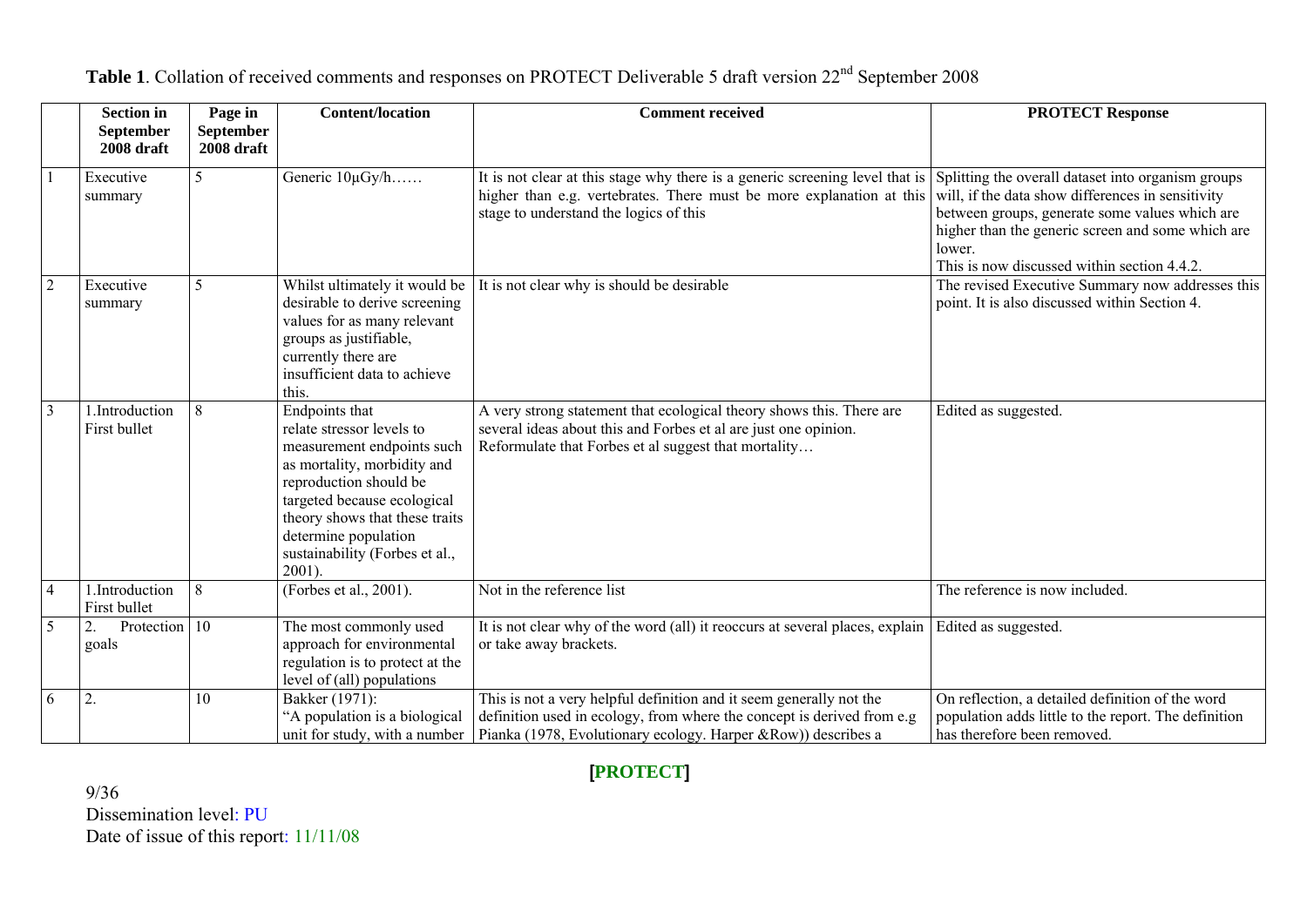|                |                |                 | of varying statistics (e.g.      | biological population as a group of organisms with a substantial          |                                                        |
|----------------|----------------|-----------------|----------------------------------|---------------------------------------------------------------------------|--------------------------------------------------------|
|                |                |                 | number,                          | amount of genetic exchange. That means that it focus on the genetic       |                                                        |
|                |                |                 | density, birth rate, death rate, | relationship, not a collection of individuals with some arbitrary         |                                                        |
|                |                |                 | sex ratio, age distribution),    | characteristics as in the statistical sense of population. The Bakker     |                                                        |
|                |                |                 |                                  |                                                                           |                                                        |
|                |                |                 | and which derives a              | definition seems to mix up these very important distinctions.             |                                                        |
|                |                |                 | biological                       |                                                                           |                                                        |
|                |                |                 | meaning from the fact that       |                                                                           |                                                        |
|                |                |                 | some direct or indirect          |                                                                           |                                                        |
|                |                |                 | interactions among its           |                                                                           |                                                        |
|                |                |                 | members are more                 |                                                                           |                                                        |
|                |                |                 | important than those between     |                                                                           |                                                        |
|                |                |                 | its members and members of       |                                                                           |                                                        |
|                |                |                 | other populations."              |                                                                           |                                                        |
| $\overline{7}$ | $\overline{2}$ | 11              | Keystone species occurs at       | This term needs to be explained and defined correctly. There are          | See next comment/response.                             |
|                |                |                 | several places in text           | several interpretations and misuses of the word. Define clearly how it is |                                                        |
|                |                |                 |                                  | used here or still better avoid the term to minimize misunderstanding.    |                                                        |
| $\overline{8}$ | $\overline{2}$ | $\overline{12}$ | To protect the sustainability    | Here keystone species is used in a strange way, seems to be translated    | The criticism was correct – keystone species now       |
|                |                |                 | of populations of the vast       | from the Swedish "nyckelarter" which is another concept (usually          | defined and foundation species added (and              |
|                |                |                 | majority of all species and      | dominant or characteristic indicators for an habitat) than the original   | defined).                                              |
|                |                |                 | thus ensure ecosystem            | concept of keystone species (a species which has that has a               |                                                        |
|                |                |                 | function now and in the          | disproportionate effect on its environment relative to its abundance).    |                                                        |
|                |                |                 | future. Special attention        |                                                                           |                                                        |
|                |                |                 | should be given to keystone      | Species of particular value is vague and can include all rare species     | Replaced with: 'Special attention should be given      |
|                |                |                 | species                          | which are very nicely put in the right perspective in the previous two    | to keystone, foundation, rare, protected or culturally |
|                |                |                 | and other species of             | paragraphs and here put back again as a very special case. Suggest that   | significant species'                                   |
|                |                |                 | particular value'.               | you at least clarify what particular value species are.                   |                                                        |
| 9              | Table          | 17              | <b>ERICA</b> The default         | There is no reference supporting the last part of sentence  "by other     | An appropriate reference added.                        |
|                |                |                 | screening criterion in the       | methods" which ?                                                          |                                                        |
|                |                |                 | <b>ERICA</b> Integrated Approach |                                                                           |                                                        |
|                |                |                 | is an incremental dose rate of   |                                                                           |                                                        |
|                |                |                 | 10                               |                                                                           |                                                        |
|                |                |                 | $\mu$ Gy h-1, to be used for all |                                                                           |                                                        |
|                |                |                 | ecosystems and organisms.        |                                                                           |                                                        |
|                |                |                 | This value was derived from      |                                                                           |                                                        |
|                |                |                 | a species                        |                                                                           |                                                        |
|                |                |                 | sensitivity distribution         |                                                                           |                                                        |
|                |                |                 | analysis performed on            |                                                                           |                                                        |
|                |                |                 | chronic exposure data in the     |                                                                           |                                                        |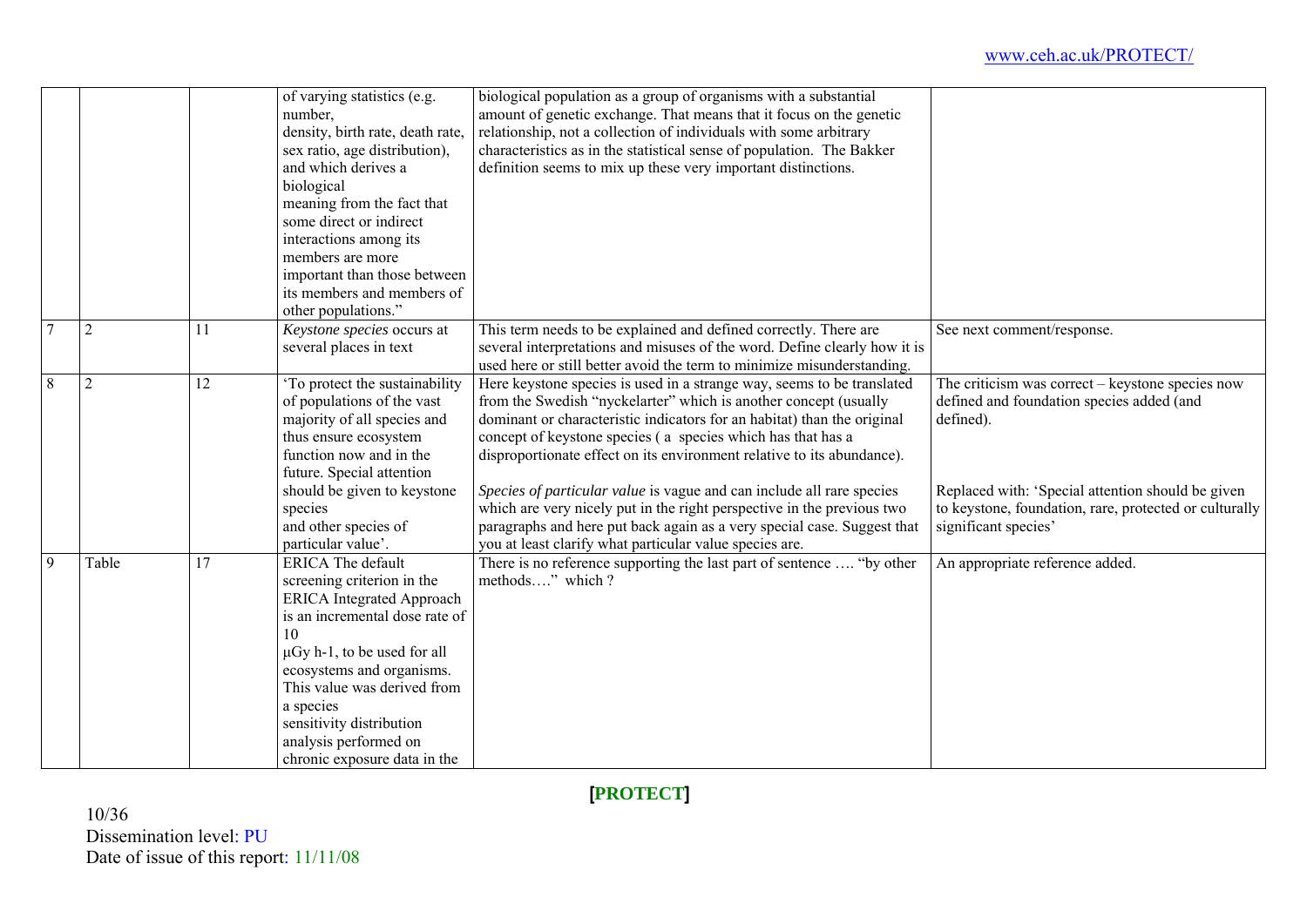|                 |            |         | FREDERICA database<br>and is supported by other<br>methods for determining            |                                                                                                                                                                                                                                                                                                                                                                                                                                                                                                                                                                                                             |                                                                                                                                                                                                                                                                                                                                                                                                                                                                                 |
|-----------------|------------|---------|---------------------------------------------------------------------------------------|-------------------------------------------------------------------------------------------------------------------------------------------------------------------------------------------------------------------------------------------------------------------------------------------------------------------------------------------------------------------------------------------------------------------------------------------------------------------------------------------------------------------------------------------------------------------------------------------------------------|---------------------------------------------------------------------------------------------------------------------------------------------------------------------------------------------------------------------------------------------------------------------------------------------------------------------------------------------------------------------------------------------------------------------------------------------------------------------------------|
|                 |            |         | predicted no effect values.                                                           |                                                                                                                                                                                                                                                                                                                                                                                                                                                                                                                                                                                                             |                                                                                                                                                                                                                                                                                                                                                                                                                                                                                 |
| $\overline{10}$ | 4.4.2      | 38/63   | Specific screening level<br>estimates                                                 | Should it be "The resultant PNEDR for invertebrates is then 200 $\mu$ Gy<br>$h^{-1}$ <sup>2</sup> ?                                                                                                                                                                                                                                                                                                                                                                                                                                                                                                         | The text has been corrected.                                                                                                                                                                                                                                                                                                                                                                                                                                                    |
| 11              | 4.4.2      | 39/63   | Specific screening level for<br>vertebrates                                           | How was the screening value of 2 $\mu$ Gy h <sup>-1</sup> for vertebrates decided? It<br>seems as though there was expert judgement involved to find an<br>appropriate value because the PNEDR calculations provided a value<br>that was too low?                                                                                                                                                                                                                                                                                                                                                           | The derived PNEDR of 0.7 $\mu$ Gy h <sup>-1</sup> was judged not<br>to be fit for purpose as it is in the background<br>range. Therefore pragmatically we propose that the<br>actual HDR5 value of $2 \mu Gy$ h-1 is currently our<br>best estimate as the vertebrate screening value<br>There is a little additional discussion around this in<br>the revised report and the focus on recommending<br>the organism group values removed following<br>discussions on the draft. |
| 12              | 4.4.2      | 39      | Specific screening level for<br>vertebrates                                           | Vertebrates are a very wide group from fish, birds to mammals, which<br>seem to have very different EDR10 according to appendix 2.<br>Mammals (at least the pigs) are main vertebrates discussed and<br>compared in text and seem to be more sensitive than others, eg fish and<br>birds.                                                                                                                                                                                                                                                                                                                   | This is now acknowledged in the text.                                                                                                                                                                                                                                                                                                                                                                                                                                           |
| 13              | General    | General | If screening values are<br>exceeded                                                   | More guidance on what to do when a screening value is exceeded could<br>be useful                                                                                                                                                                                                                                                                                                                                                                                                                                                                                                                           | The report has been restructured with a new section<br>on "protection in a regulatory context".                                                                                                                                                                                                                                                                                                                                                                                 |
| 14              | Appendix 2 | 59      | Fish Pleuronectes platessa<br>197 days sperm EDR10 = $47$<br>and all rows with ID 207 | Very strange that sperm production has this large impact on radiation<br>limits. This fish is a batch spawner, and has a type III survivorship,<br>that means enormous amounts of spawn are released by the entire<br>population (milky water) extremely few sperms have success to fertlise<br>eggs. The fertilised eggs and hatchling have an enormous death rate.<br>Thus the few indivduals surviving to adults are recruited from years<br>with favourable weather, plenty of food. That means that reductions in<br>sperm and egg production has very little impact on the size of the<br>population. | The report recognises that a 10% effect regarding<br>different endpoints might be of very different<br>importance for the population (referencing Stark et<br>al 2004). However the $EDR_{10}$ value should be<br>interpreted as a more robust no-effect value than<br>NOEDR or HNEDR values. The SSD uses no-<br>effect values for endpoints of relevance for the<br>population. In addition the impact of an individual<br>$EDR_{10}$ value is normally not that large.       |
| 15              | Title Page |         | Not applicable                                                                        | It is suggested that the document title be changed from 'for<br>protecting biota against radiation' to 'for protecting biota from<br>radiation'.                                                                                                                                                                                                                                                                                                                                                                                                                                                            | Title has been amended slightly                                                                                                                                                                                                                                                                                                                                                                                                                                                 |
| 16              | General    | General | General                                                                               | It would be useful to add a glossary to the document, especially to<br>define acronyms and their meanings all in one place.                                                                                                                                                                                                                                                                                                                                                                                                                                                                                 | There is an existing draft glossary on the<br>PROTECT website and we are currently looking at<br>updating this to reflect the contents of D5 and D4                                                                                                                                                                                                                                                                                                                             |
| 17              | Executive  | 4/63    | Para 5                                                                                | In the Executive Summary, a level of effect of 10% is recommended:                                                                                                                                                                                                                                                                                                                                                                                                                                                                                                                                          | See response below                                                                                                                                                                                                                                                                                                                                                                                                                                                              |

11/36 Dissemination level: PU Date of issue of this report: 11/11/08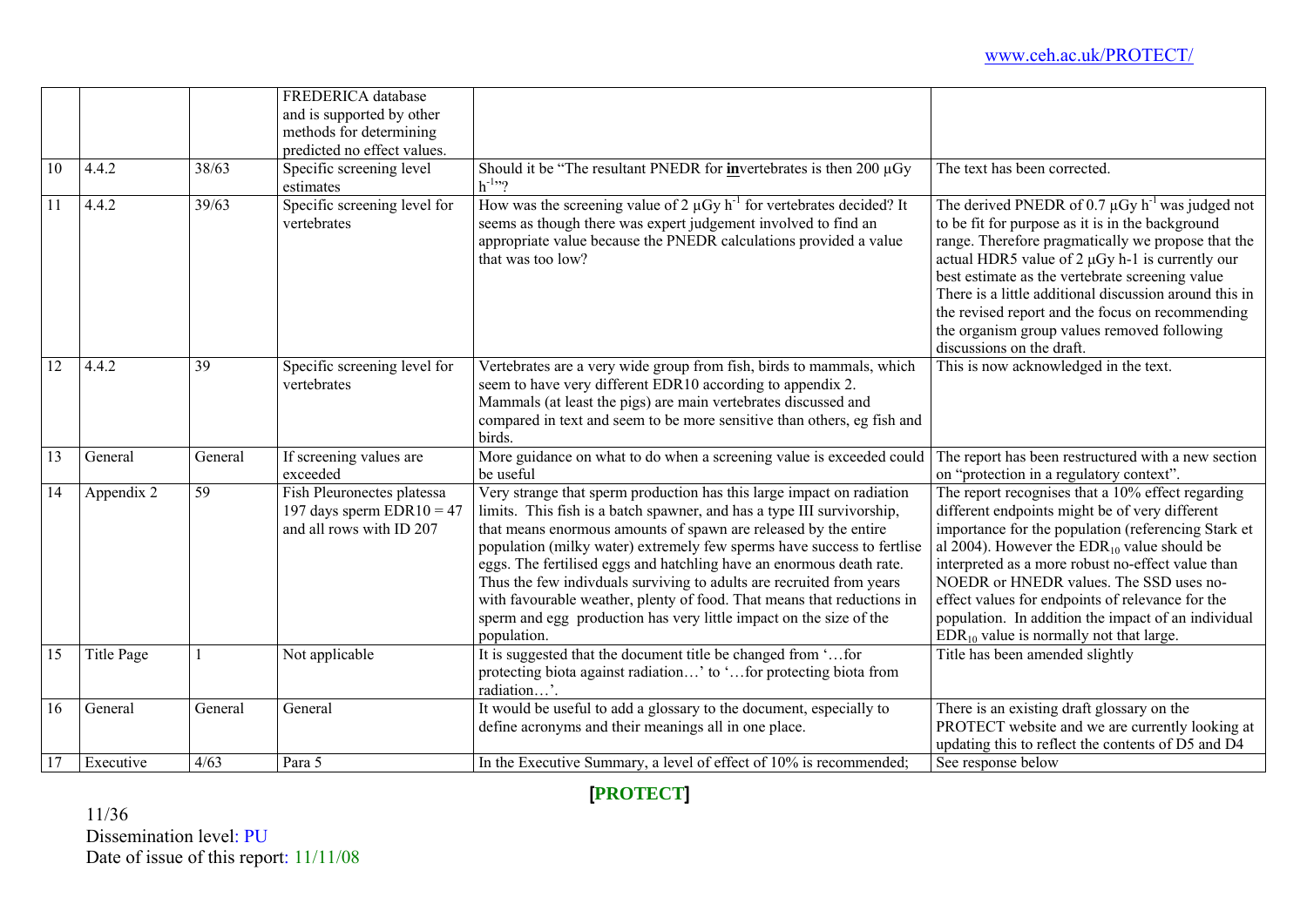|    | Summary   |        |        | however, a value of 20% is often used (e.g., EC20 for the protection of    |                                                        |
|----|-----------|--------|--------|----------------------------------------------------------------------------|--------------------------------------------------------|
|    |           |        |        | fish populations).                                                         |                                                        |
| 18 | Executive | $5/63$ | Para 3 | The Executive Summary discusses the request by some regulators for         | We consider that the comments received generally       |
|    | Summary   |        |        | an 'upper' value, which would be more conservative than a 'screening'      | reflect discussion in the report. We recognise all the |
|    |           |        |        | benchmark value, and above which the risk to the environment would         | factors contributing to the selection of such a value  |
|    |           |        |        | be considered 'unacceptable'. This 'upper' value would allow               | and recommend no more than the issue be                |
|    |           |        |        | regulators to quickly determine whether the risk is considered             | discussed by the wider community. The text around      |
|    |           |        |        | 'unacceptable' in cases where the conservative screening-level             | the 'upper value' (or 'second higher benchmark')       |
|    |           |        |        | benchmarks are exceeded. Due to the lack of consensus regarding the        | has been substantially rewritten.                      |
|    |           |        |        | need for 'upper' values and the difficulty in determining what would be    |                                                        |
|    |           |        |        | considered an 'acceptable' risk to the environment, the concept of their   |                                                        |
|    |           |        |        | establishment is discussed in the draft D5b document, but numerical        |                                                        |
|    |           |        |        | 'upper' values are not being recommended at this time by the               |                                                        |
|    |           |        |        | PROTECT Consortium.                                                        |                                                        |
|    |           |        |        | That said, it is important to note that in some cases, other factors (such |                                                        |
|    |           |        |        | as socioeconomic considerations) may result in acceptance even when        |                                                        |
|    |           |        |        | 'upper' values are exceeded. From our perspective, the establishment       |                                                        |
|    |           |        |        | of such 'upper' values is considered premature at this time due to the     |                                                        |
|    |           |        |        | lack of clarity in terms of what could be considered an 'unacceptable'     |                                                        |
|    |           |        |        | risk. For example, the acceptability of risk would likely be influenced    |                                                        |
|    |           |        |        | by what is being protected, in addition to site-specific conditions,       |                                                        |
|    |           |        |        | which might lead to 'acceptable' risk at some locations, but               |                                                        |
|    |           |        |        | 'unacceptable' risk at others when the same level of stress is being       |                                                        |
|    |           |        |        | applied. In addition, deeming a risk as 'unacceptable' prior to            |                                                        |
|    |           |        |        | consideration of other, non-scientific factors (such as socioeconomic      |                                                        |
|    |           |        |        | factors) could lead to the passing of a 'point of no-return' from a public |                                                        |
|    |           |        |        | perspective without consideration of all the information. At least in      |                                                        |
|    |           |        |        | , the weighing out of risk and its acceptability (from a balanced          |                                                        |
|    |           |        |        | perspective that considers technical, as well as non-scientific factors)   |                                                        |
|    |           |        |        | typically falls outside of the realm of risk assessment. Instead, such     |                                                        |
|    |           |        |        | decisions are typically made through an iterative process between the      |                                                        |
|    |           |        |        | regulatory bodies and industry in a transparent manner (often with         |                                                        |
|    |           |        |        | public input) as part of the risk management phase. The risk               |                                                        |
|    |           |        |        | management phase (which is meant to consider all factors, scientific       |                                                        |
|    |           |        |        | and non) is kept at arm's length from the risk assessment phase. It        |                                                        |
|    |           |        |        | might be worthwhile to distinguish risk assessment from risk               |                                                        |
|    |           |        |        | management in this document                                                |                                                        |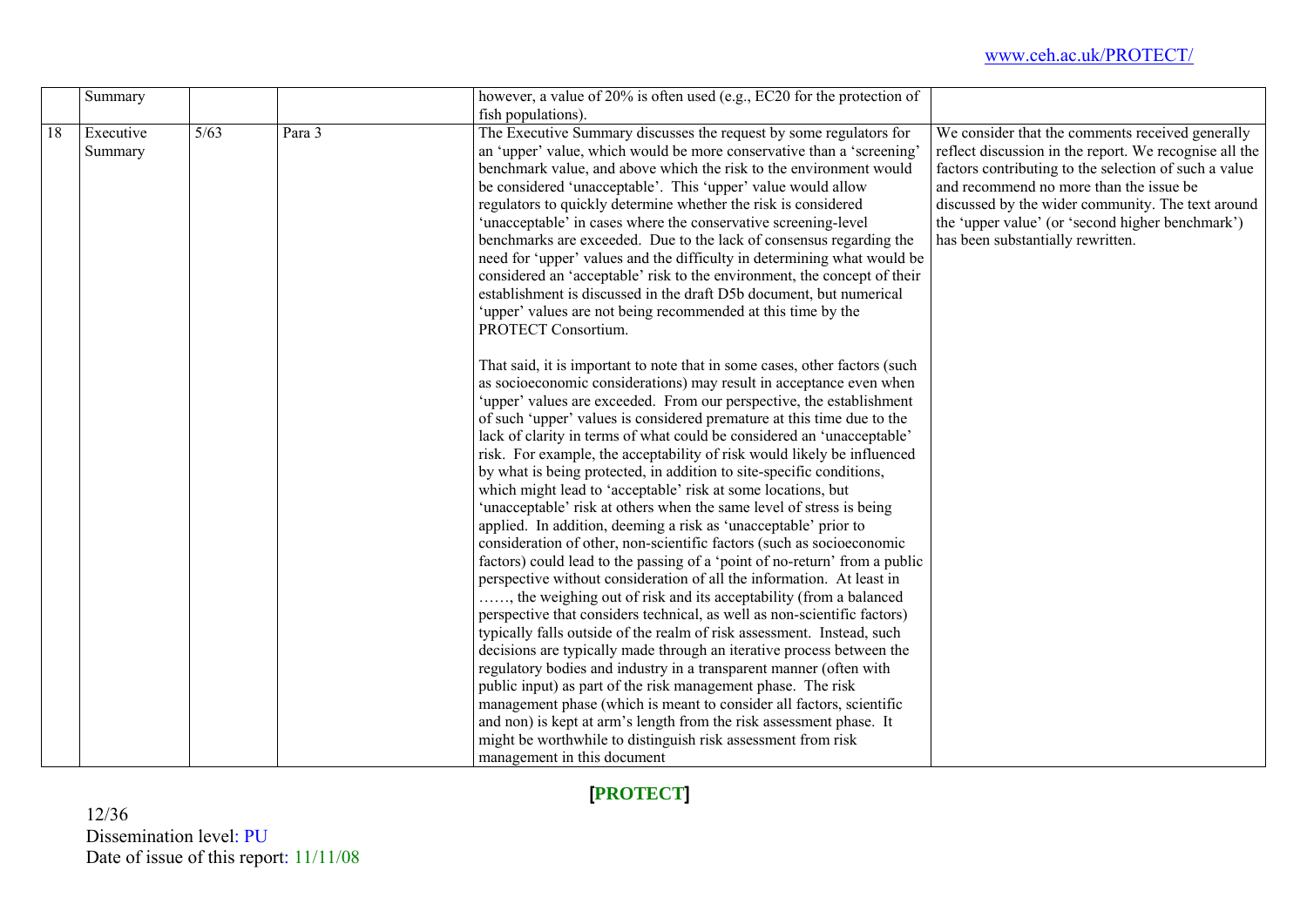| 19 | 8/63 | 1st bullet           | Note that measurement of endpoints to reflect population stability<br>would likely be an extremely onerous and costly process in many cases.<br>Interpretation of such results is difficult, particularly in the field, which<br>can make such information difficult to communicate in a transparent<br>manner.                                                                                                                                                                                                                                                                                                                                                                                                                                                                                                                                                                                                                                                                                                                                                                                                                                                             | Section 2.1 revised in acknowledgement of this<br>comment.                                                                                               |
|----|------|----------------------|-----------------------------------------------------------------------------------------------------------------------------------------------------------------------------------------------------------------------------------------------------------------------------------------------------------------------------------------------------------------------------------------------------------------------------------------------------------------------------------------------------------------------------------------------------------------------------------------------------------------------------------------------------------------------------------------------------------------------------------------------------------------------------------------------------------------------------------------------------------------------------------------------------------------------------------------------------------------------------------------------------------------------------------------------------------------------------------------------------------------------------------------------------------------------------|----------------------------------------------------------------------------------------------------------------------------------------------------------|
| 20 | 8/63 | $2nd$ bullet         | Bullet 2 suggests that assessment of the potential effects for<br>radiological and non-radiological contaminants should be harmonized.<br>Although it is clearly a reasonable approach to make use of existing<br>well-defined and transparent approaches for non-radiological<br>contaminants with respect to radionuclides, it might be useful to note<br>that future harmonization of protection for radiological versus non-<br>radiological contaminants may be difficult for a number of reasons, as<br>follows:<br>There is a lack of consensus on 'acceptable' risk levels for<br>regulated radionuclides versus genotoxic chemical hazards;<br>Doses from radionuclides are typically additive and include<br>all radioisotopes and pathways, whereas for most chemicals,<br>dose is typically assessed for individual contaminants;<br>There is a limited number of radionuclides, all of which may cause<br>damage by relatively well-known mechanisms, whereas there is an<br>unlimited number of anthropogenic chemicals (and more all the time),<br>possibly resulting in harm from several different mechanisms which are<br>generally less well understood. | Whilst most of these comments are valid we do not<br>think that they do not detract from a desire to have<br>the two systems has harmonised as possible. |
| 21 | 8/63 | $3rd$ bullet         | Bullet 3 discusses the need to harmonize future international guidelines<br>and recommendations. It should be noted that harmonization between<br>radiological and non-radiological contaminants may be difficult, for<br>example, because in the case of radionuclides, the sum of the dose to<br>organisms is considered, whereas in most cases, non-radiological<br>contaminants are considered on a contaminant-by-contaminant basis<br>and for the reasons listed in Comment 6 above.                                                                                                                                                                                                                                                                                                                                                                                                                                                                                                                                                                                                                                                                                  | Again, this does not mean that the systems cannot<br>be as harmonised as possible                                                                        |
| 22 | 9/63 | $2nd$ bullet on page | Bullet 2 on Page 9/63 discusses the development of regulatory limits.<br>It should be noted that such limits are typically developed and<br>implemented by the regulatory bodies in-country (with the possible                                                                                                                                                                                                                                                                                                                                                                                                                                                                                                                                                                                                                                                                                                                                                                                                                                                                                                                                                              | Text has been amended.                                                                                                                                   |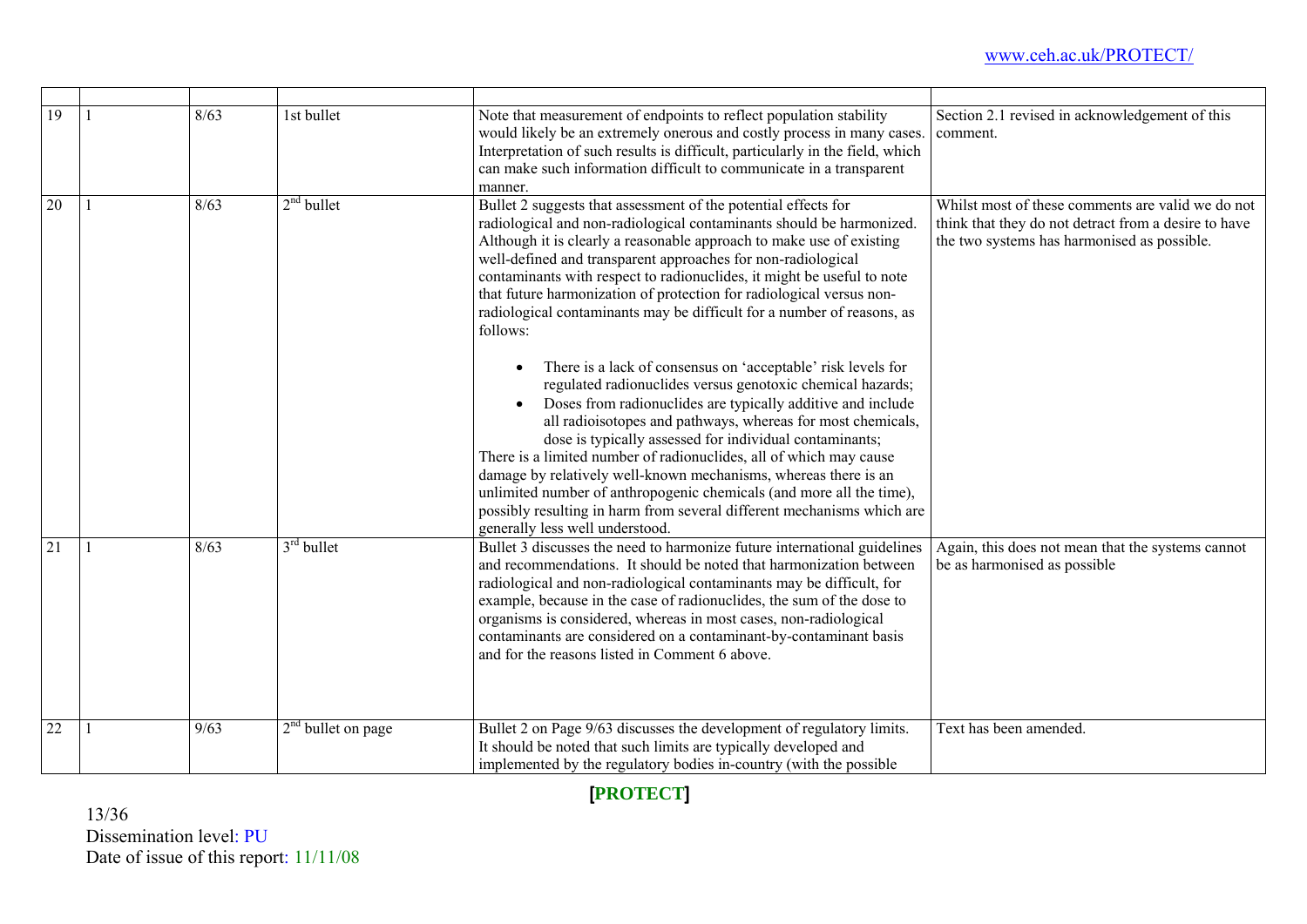|                 |   |       |                | exception of the EC and trans-boundary agreements, etc.) through a                                                                             |                                                       |
|-----------------|---|-------|----------------|------------------------------------------------------------------------------------------------------------------------------------------------|-------------------------------------------------------|
|                 |   |       |                | well-defined, transparent process. That said, national regulatory limits<br>are often informed by international guidelines or recommendations. |                                                       |
| $\overline{23}$ | 2 | 10/63 | Last paragraph | The last paragraph on Page 10/63 states that the stress contributed by                                                                         | This was not actually said – but have removed         |
|                 |   |       |                | the stressor of interest should not be significantly higher than the stress                                                                    | reference to ionising radiation in this paragraph to  |
|                 |   |       |                | from other, unrelated conditions (or stressors) that are present. It might                                                                     | remove any ambiguity                                  |
|                 |   |       |                | be useful to mention the use of reference versus control areas here,                                                                           |                                                       |
|                 |   |       |                | since as written, it is unclear how the contribution of the stressor of                                                                        |                                                       |
|                 |   |       |                | interest (e.g., ionizing radiation) is being distinguished.                                                                                    |                                                       |
| $\overline{24}$ | 2 | 11/63 | Bullet (i)     | Bullet (i) states that there may be concern about 'genetic selection' and                                                                      | Not appropriate here to begin a discussion of         |
|                 |   |       |                | the decreased ability to adapt to a further-changing environment. It                                                                           | hormesis etc Have edited to note that concern may     |
|                 |   |       |                | should be noted that 'genetic selection' is the basis for evolution                                                                            | be raised from an ethical viewpoint at least (even if |
|                 |   |       |                | following exposure to the complement of stressors that exist in natural                                                                        | the effect could be considered 'beneficial').         |
|                 |   |       |                | ecosystems, and this is not necessarily a bad thing. In fact, hormesis                                                                         |                                                       |
|                 |   |       |                | may appropriately be mentioned here to add balance to this statement.                                                                          |                                                       |
| 25              | 2 | 11/63 | 3              | The last sentence of Paragraph 3 states that 'those species which we                                                                           | The text has been edited.                             |
|                 |   |       |                | 'care' most about are likely to be among the most affected'. It is                                                                             |                                                       |
|                 |   |       |                | unclear how this conclusion has been drawn. It is suggested that this                                                                          |                                                       |
|                 |   |       |                | statement be softened to say that such species 'could be' among the<br>most affected.                                                          |                                                       |
| 26              | 2 | 12/63 |                | Paragraph 1 recommends the general protection goal:                                                                                            | Section 2.1 has been edited in acknowledgement of     |
|                 |   |       |                |                                                                                                                                                | this comment.                                         |
|                 |   |       |                | 'To protect the sustainability of populations of the vast majority of all                                                                      |                                                       |
|                 |   |       |                | species and thus ensure ecosystem function now and in the future.                                                                              |                                                       |
|                 |   |       |                | Special attention should be given to keystone species and other species                                                                        |                                                       |
|                 |   |       |                | of particular value.'                                                                                                                          |                                                       |
|                 |   |       |                | It should be noted, again, that it is unclear how changes in ecosystem                                                                         |                                                       |
|                 |   |       |                | function that occur due to the stressor of interest (e.g., ionizing                                                                            |                                                       |
|                 |   |       |                | radiation) are to be distinguished from the impacts of other, unrelated                                                                        |                                                       |
|                 |   |       |                | stressors. This is an important point that merits consideration, since the                                                                     |                                                       |
|                 |   |       |                | establishment of routine monitoring programs at the ecosystem level                                                                            |                                                       |
|                 |   |       |                | would likely be exceptionally onerous, difficult to interpret and                                                                              |                                                       |
|                 |   |       |                | difficult to communicate to regulatory bodies, members of the public                                                                           |                                                       |
|                 |   |       |                | and other stakeholders. In general, it is important to select practical<br>measurement endpoints for routine monitoring purposes and a clear   |                                                       |
|                 |   |       |                | distinction should be made between special/one-time follow-up studies                                                                          |                                                       |
|                 |   |       |                | that are meant to investigate whether significant impacts are occurring                                                                        |                                                       |
|                 |   |       |                |                                                                                                                                                |                                                       |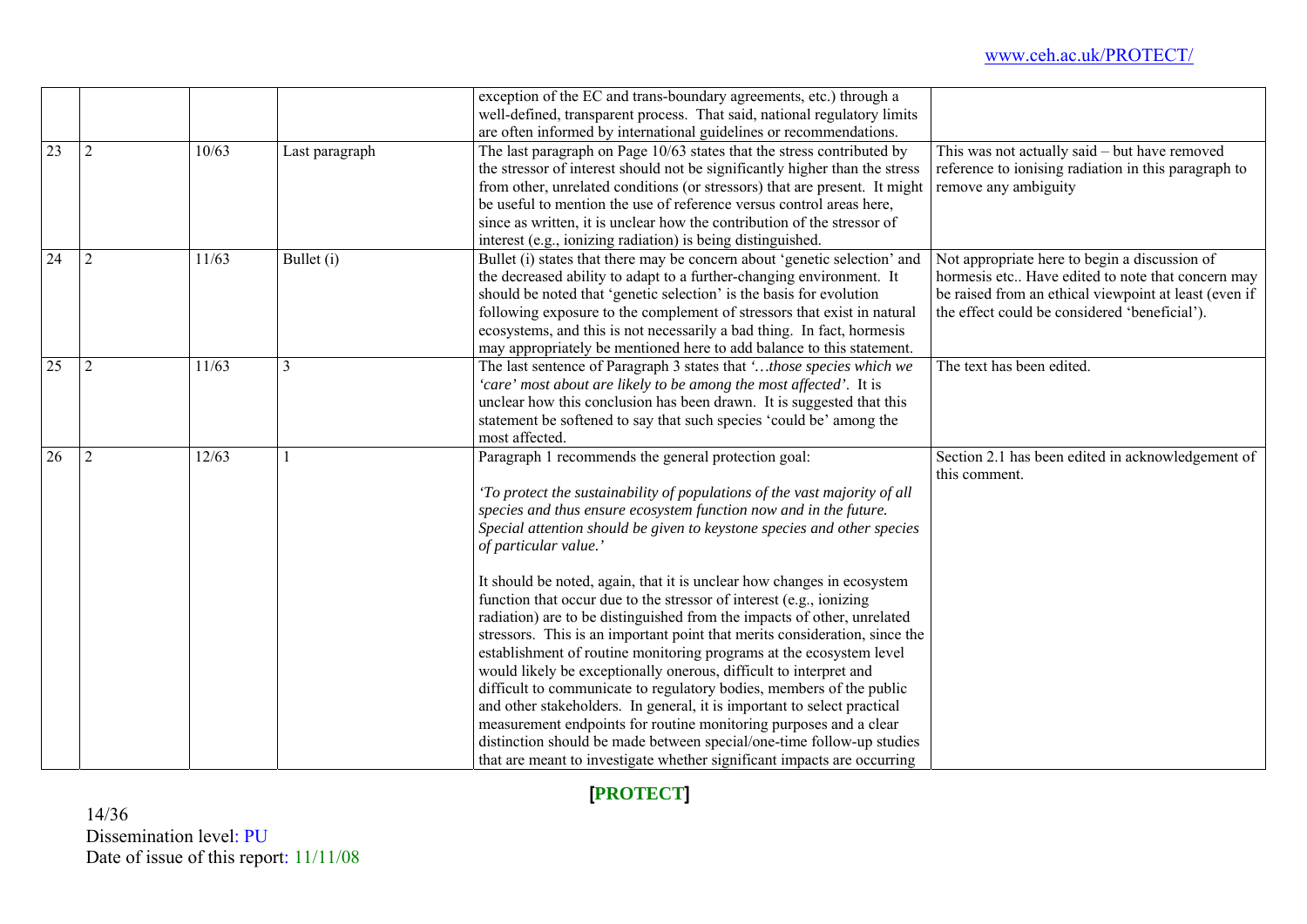|                 |     |       |              | at a given site or to confirm exposure conditions versus routine<br>monitoring.<br>In addition, the second sentence in the above protection goal seems to<br>contradict the first sentence to some extent.                                                                                                                                                                                                                                                                                                                                                                                                                                                                                                                                                                                                                                                                                                                                                                                                                                                                                                                                                                                                                                                            | We disagree                                                                                          |
|-----------------|-----|-------|--------------|-----------------------------------------------------------------------------------------------------------------------------------------------------------------------------------------------------------------------------------------------------------------------------------------------------------------------------------------------------------------------------------------------------------------------------------------------------------------------------------------------------------------------------------------------------------------------------------------------------------------------------------------------------------------------------------------------------------------------------------------------------------------------------------------------------------------------------------------------------------------------------------------------------------------------------------------------------------------------------------------------------------------------------------------------------------------------------------------------------------------------------------------------------------------------------------------------------------------------------------------------------------------------|------------------------------------------------------------------------------------------------------|
| $\overline{27}$ | 2.1 | 12/63 | $1st$ Bullet | Bullet 1 discusses monitoring of sensitive, keystone, rare or protected<br>species to look for changes in relevant parameters (such as population<br>density). First, it should be noted that for many species, it can be<br>extremely difficult to design a feasible monitoring program to<br>accomplish this and for most types of organisms, the interpretation of<br>such information in natural ecosystems is exceedingly difficult and<br>costly (and would be difficult to demonstrate and to regulate in a<br>transparent manner). Secondly, it is not always clear which species<br>represent keystone species until after an effect can be seen, and when<br>such effects are observed, it is important to determine whether or not<br>the cause is, in fact, related to the stressor of interest. Finally, sampling<br>(and possible stress/disruption, which could occur during monitoring)<br>of rare or protected species is often illegal and therefore, not likely<br>feasible as part of a routine monitoring program. Therefore, such<br>sampling/monitoring may cause more harm that good, if it causes stress<br>to such species. It may be possible to instead protect the ecosystem<br>attributes upon which such species rely (e.g., habitat). | Section 2.1 has been edited in acknowledgement of<br>this comment.                                   |
| 28              | 2.1 | 12/63 | $2nd$ Bullet | It should be noted that monitoring of media and/or biota concentrations<br>or environmental dose rates are much more straight-forward and align<br>with current practices in existing monitoring approaches for human<br>protection, which could facilitate harmonization between human and<br>environmental protection                                                                                                                                                                                                                                                                                                                                                                                                                                                                                                                                                                                                                                                                                                                                                                                                                                                                                                                                               | The text has been amended.                                                                           |
| $\overline{29}$ | 3.1 | 13/63 | 3            | The $3rd$ paragraph in Section 3.1 lists the measurement endpoints that<br>were considered to reflect mortality, including stochastic effects of<br>mutation at the somatic cell level and consequences for cancer. It is<br>unclear how mutation at the cellular level can be related to the potential<br>for higher level (e.g., population-level or ecosystem-level) effects at<br>this time                                                                                                                                                                                                                                                                                                                                                                                                                                                                                                                                                                                                                                                                                                                                                                                                                                                                       | The text referring to this earlier work has been<br>clarified                                        |
| 30              | 4.1 | 19/63 | 3            | Paragraph 3 of Section 4.1 discusses the application of screening (or<br>trigger) values. It might be worth mentioning Administrative or                                                                                                                                                                                                                                                                                                                                                                                                                                                                                                                                                                                                                                                                                                                                                                                                                                                                                                                                                                                                                                                                                                                              | These are not terms which are used in all countries.<br>However, we have now tried to put benchmarks |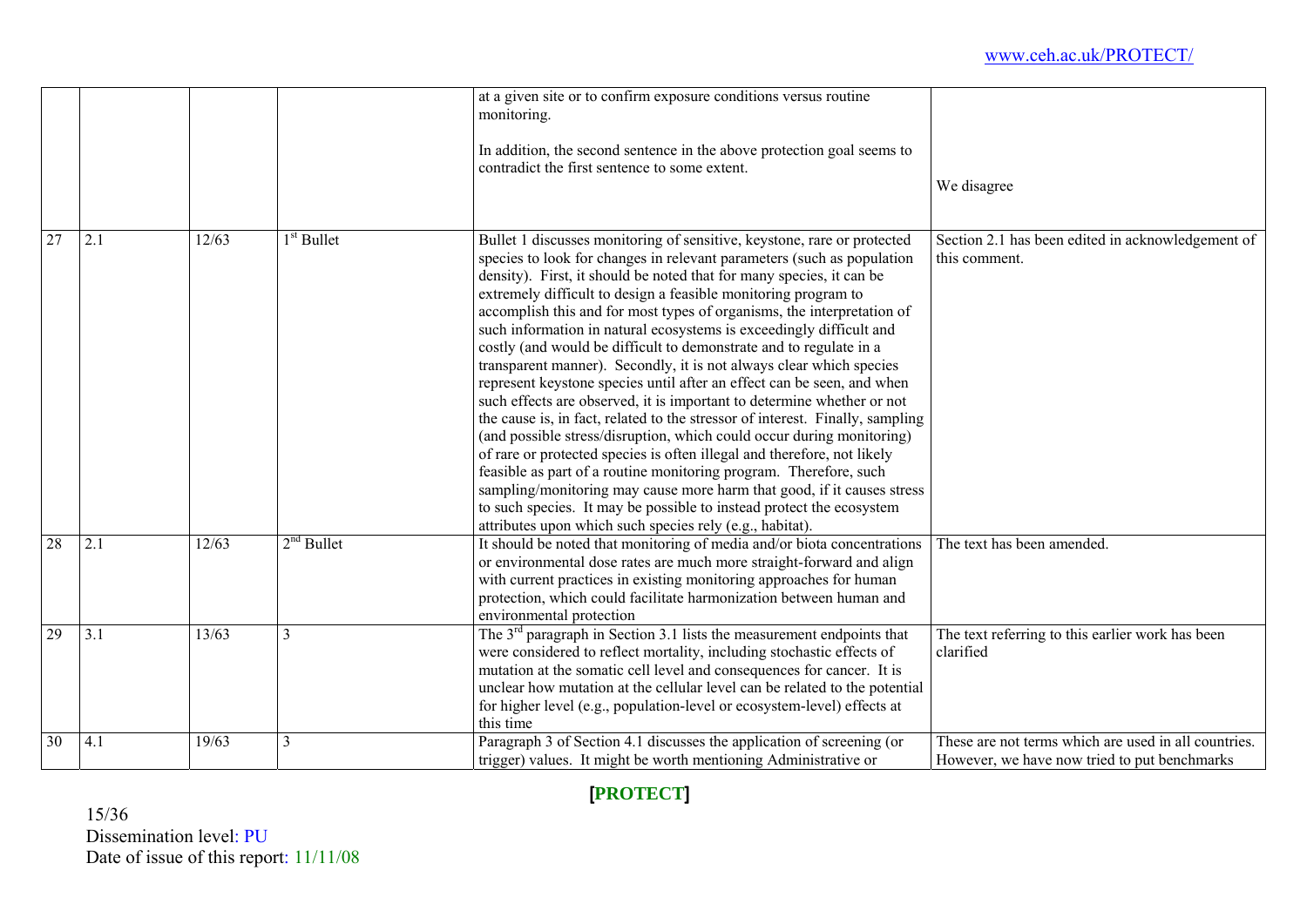|                 |       |       |                      | Investigative Levels here (which are lower than those that would result<br>in a reportable event, but that would trigger an internal investigation at<br>a facility).                                                                                                                                                                                                                                                                                                                                                                                                                                                                                                                                                                                                                                                                                                                                                                                                                                                                                                                                                                        | into context with ICRP terminology                                                                                                                                          |
|-----------------|-------|-------|----------------------|----------------------------------------------------------------------------------------------------------------------------------------------------------------------------------------------------------------------------------------------------------------------------------------------------------------------------------------------------------------------------------------------------------------------------------------------------------------------------------------------------------------------------------------------------------------------------------------------------------------------------------------------------------------------------------------------------------------------------------------------------------------------------------------------------------------------------------------------------------------------------------------------------------------------------------------------------------------------------------------------------------------------------------------------------------------------------------------------------------------------------------------------|-----------------------------------------------------------------------------------------------------------------------------------------------------------------------------|
| $\overline{31}$ | 4.1   | 19/63 | 4                    | Paragraph 4 discusses the manageability of false positives and false<br>negatives from a regulatory compliance perspective. It might be noted<br>that such decisions (e.g., with respect to emissions that would result in<br>reportable events) are typically set through discussions between the<br>regulator and the facility-manager in the form of 'Administrative<br>Levels' or 'Investigative Levels' with balance in mind (to ensure<br>protection, while avoiding a high frequency of reportable events that<br>can detract from higher-priority issues). It might be reasonable to<br>mention that such decisions typically fall under the realm of Risk<br>Management, as opposed to Risk Assessment. In general, there does<br>not seem to be any mention of the distinction between Risk<br>Management and Risk Assessment in this draft document. In some<br>ways, decisions that are made during Risk Management can help to<br>inform the 'acceptability' of impacts under a given set of conditions or<br>for a specific site, in the context of other, non-scientific considerations.                                      | This paragraph has been edited                                                                                                                                              |
| 32              | 4.2.2 | 21/63 | <b>Bulleted List</b> | Section 4.2.2 asks a number of questions regarding which the<br>PROTECT Consortium is seeking guidance, as follows [with COG<br>comments, in blue italics beside each]:<br>Would the development of 'upper values' (as defined in<br>$\bullet$<br>Comment 4 above) be useful/desired? [Currently, there is not<br>consensus on the need for such values. In addition,<br>establishment of upper values are linked to regulatory<br>compliance, which would be set by regulatory agencies in a<br>given country, often during the Risk Management phase, as<br>opposed to the Risk Assessment phase. It should also be noted<br>that at higher assessment tiers, more realistic estimates of<br>exposure levels are typically undertaken. Therefore, if upper<br>values are established for effects, this would mean that both<br>the numerator (exposure level) and denominator (effects level)<br>of the Risk or Hazard Quotient would be changing<br>simultaneously at the higher assessment tiers. In addition, in<br>cases where exceedances of the screening level occur, effort<br>would likely be required to conduct a site-specific | In general we regard the comments as input to the<br>wider discussion we are suggesting is needed and<br>not issues which require any comments or changes<br>in the report. |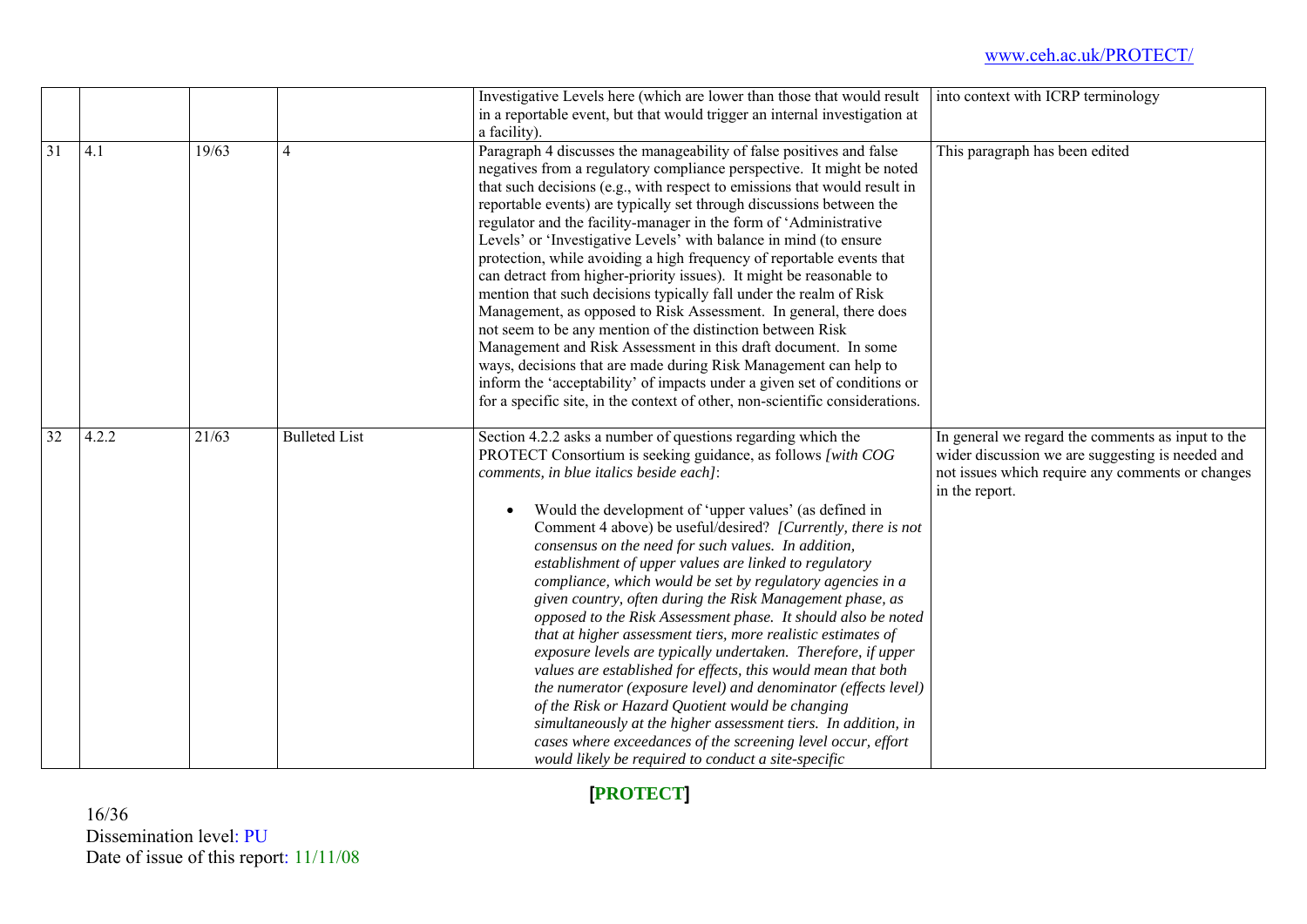|    |       |       |                | investigation (or a 'special study') of exposure and possibly<br>effects to determine whether or not significantly impacts are<br>occurring. The establishment of somewhat generic 'upper'<br>values without site-specific validation or 'ground-truthing'<br>could be questionable.]<br>What is meant by an 'unacceptable' level of effect?<br>(acknowledging that there is no agreed precedent from<br>chemicals regulation). [It should be noted that the<br>acceptability of effect is likely dependent upon what is being<br>protected $-$ <i>i.e.</i> , the protection goal $-$ in addition to site-<br>specific factors.]<br>How could these be derived? [Again, this is likely dependent<br>upon the protection goal to some extent. In addition, the level<br>at which 'unacceptable' effects could occur would likely be<br>site-specific and situation specific. A much greater<br>understanding would be required in order to develop widely-<br>applicable 'upper' values that account for site-specific factors<br>and their influence on potential impacts in natural<br>ecosystems.]<br>Should it be a prescriptive limit or only a benchmark aiding<br>$\bullet$<br>decision makers? [In Canada, prescriptive limits are set and<br>implemented by Canadian Regulatory bodies, although, the<br>setting of such limits is often informed by the<br>recommendations of independent International Bodies (such<br>as ICRP, UNSCEAR, IAEA, ICRP, etc.).] | The second benchmark value would not replace the<br>screening value in higher level tiers. This is now<br>stated in the text.                                                                                                                                                                                                                                                                                                                                                                                                                                                               |
|----|-------|-------|----------------|------------------------------------------------------------------------------------------------------------------------------------------------------------------------------------------------------------------------------------------------------------------------------------------------------------------------------------------------------------------------------------------------------------------------------------------------------------------------------------------------------------------------------------------------------------------------------------------------------------------------------------------------------------------------------------------------------------------------------------------------------------------------------------------------------------------------------------------------------------------------------------------------------------------------------------------------------------------------------------------------------------------------------------------------------------------------------------------------------------------------------------------------------------------------------------------------------------------------------------------------------------------------------------------------------------------------------------------------------------------------------------------------------------------------------------------------------------------------|---------------------------------------------------------------------------------------------------------------------------------------------------------------------------------------------------------------------------------------------------------------------------------------------------------------------------------------------------------------------------------------------------------------------------------------------------------------------------------------------------------------------------------------------------------------------------------------------|
| 33 | 4.2.4 | 23/63 | $\overline{2}$ | Note that compensation (such as has been applied for fish habitat in<br>Canada) is an example of a 'transfer of risk'.                                                                                                                                                                                                                                                                                                                                                                                                                                                                                                                                                                                                                                                                                                                                                                                                                                                                                                                                                                                                                                                                                                                                                                                                                                                                                                                                                 | We do not agree. By risk transfer we mean when a<br>certain management action reduces the risk for on<br>group by the cost of a simultaneous increase of the<br>risk for another group. Compensation is defined in<br>the Policy for the Management of Fish Habitat<br>(Fisheries and Oceans Canada)<br>as: "The<br>replacement of natural habitat, increase in the<br>productivity of existing habitat, or maintenance of<br>fish production by artificial means in circumstances<br>dictated by social and economic conditions, where<br>mitigation techniques and other measures are not |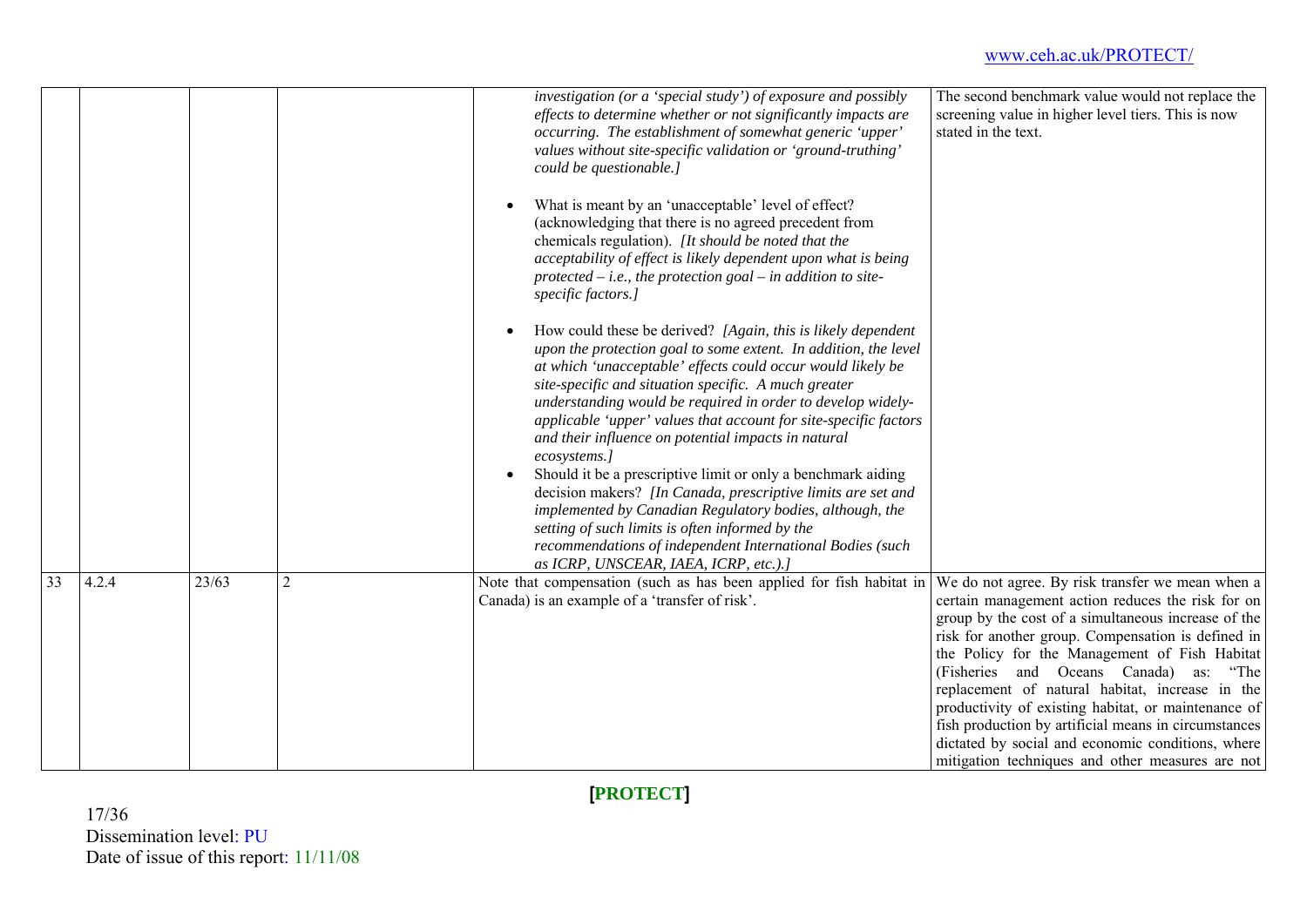|    |       |       |                |                                                                                                                                                                                                                                                                                                                                                                                                                                                                                                                                                                                 | for Canada's<br>habitats<br>adequate<br>to<br>maintain<br>fisheries"                                                                                                 |
|----|-------|-------|----------------|---------------------------------------------------------------------------------------------------------------------------------------------------------------------------------------------------------------------------------------------------------------------------------------------------------------------------------------------------------------------------------------------------------------------------------------------------------------------------------------------------------------------------------------------------------------------------------|----------------------------------------------------------------------------------------------------------------------------------------------------------------------|
| 34 | 4.2.4 | 24/63 | Middle         | The second last sentence of the middle paragraph on Page 24/63 states<br>that:<br>'A question that could be raised is whether a screening value regarding<br>environmental protection could also be the level above which the<br>optimization process should explicitly include consideration of doses to<br>biota, whereas below the screening level, the optimization should only<br>consider human protection.'                                                                                                                                                              | The potential to optimise below the screening level<br>reflect the majority view expressed by independent<br>experts during PROTECT workshops.                       |
|    |       |       |                | It should be noted that later in the document (in Section 4.2.2, top of<br>Page 39/63), it is noted that screening levels are sometimes set at or<br>near background radioactivity levels. Therefore, in cases where there is<br>no significant difference between the area of concern and the<br>surrounding background values, the justification for additional work is<br>unclear.                                                                                                                                                                                           |                                                                                                                                                                      |
| 35 | 4.2.4 | 25/63 |                | When looking at remediation of contaminated lands, it should be noted<br>that the idea of scale is a key concept (e.g., at what scale could an effect<br>be considered significant, both spatially and temporally, as well as from<br>the perspective of what we are trying to protect.).                                                                                                                                                                                                                                                                                       | No change required                                                                                                                                                   |
| 36 | 4.3.1 | 25/63 | $\overline{2}$ | Paragraph 2 in Section 4.3.1 discusses $EC_{10}$ values as appropriate from<br>an environmental protection perspective; however, it should be noted<br>that there is a great deal of literature that recommends an $EC_{20}$ for the<br>protection of fish populations.                                                                                                                                                                                                                                                                                                         | Reference to some guidance documentation<br>recommending $EC_{20}$ was already given on the next<br>page – USEPA guidance to this effect is also now<br>acknowledged |
| 37 | 4.3.2 | 26/63 |                | The first paragraph under the 'Deterministic method' section of 4.3.2<br>states that one underlying assumption of the deterministic assessment is<br>that 'the ecosystem response depends on the most sensitive species.'.<br>The likelihood of this is unclear (it may be more probable that this is<br>not the case). In addition, changes in ecosystem response may not be<br>related to radiological stressors (in fact, with the exception of<br>accidental releases, radiological stressors will not likely significantly<br>influence ecosystem structure and function). | This text is a description of the $TGD$ – we have<br>included reference to EC 2003 to ensure this is<br>clear to reader.                                             |
| 38 | 4.3.2 | 27/63 |                | Overall, it is useful that the PROTECT Consortium selected a<br>transparent, well-defined method to develop probabilistically-derived<br>benchmarks; that said, however, it is important to note that it remains<br>unclear how the effects levels were arrived at (for example, Suter et al.,<br>2002) states that the $HC_5$ value is 'arbitrary and the result of political                                                                                                                                                                                                  |                                                                                                                                                                      |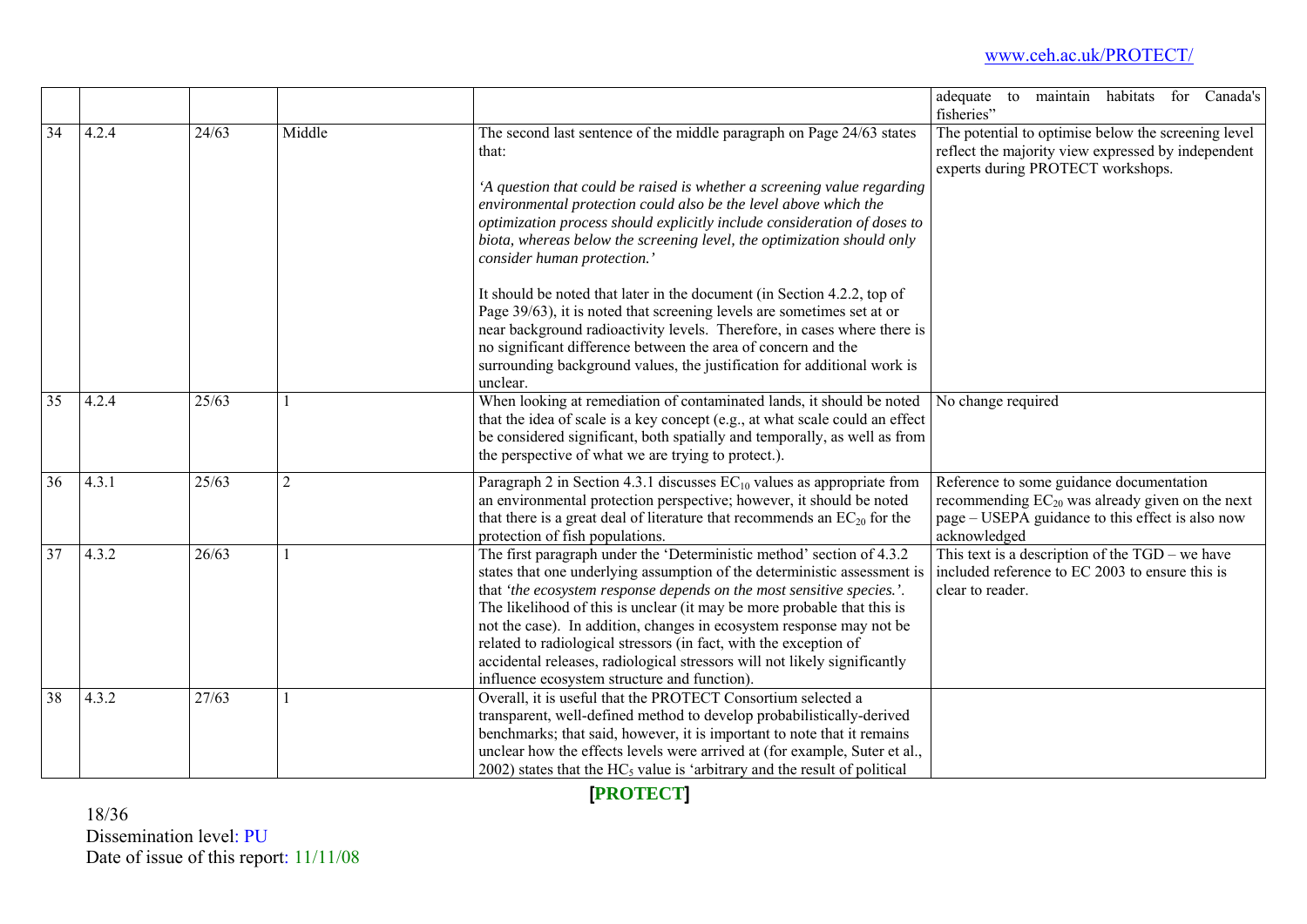|    |       |       |                                                                               | compromise'. In the same section, but in Paragraph 2 of Page 28/63, it<br>is stated that there is some precedence for the application of this value.<br>If the underlying basis for the use of the $HC5$ is unclear, even though it<br>has been used before, precedence may not be a strong argument.<br>On a similar note, again on Page 27/63 (Section 4.3.2), it is unclear<br>how the assessment factor (which is equivalent to a safety factor)<br>should be consistently selected between situations, etc. In general, it is | We agree – but unfortunately the TGD does not<br>provide guidance on this.                                                                                                            |
|----|-------|-------|-------------------------------------------------------------------------------|------------------------------------------------------------------------------------------------------------------------------------------------------------------------------------------------------------------------------------------------------------------------------------------------------------------------------------------------------------------------------------------------------------------------------------------------------------------------------------------------------------------------------------|---------------------------------------------------------------------------------------------------------------------------------------------------------------------------------------|
|    |       |       |                                                                               | likely difficult to update parameter values that have been set in a<br>relatively arbitrary way as more information becomes available in the<br>future. It is likely better to include traceable uncertainties in the<br>assessment (where possible) that can be refined in a transparent manner<br>as more information becomes available.                                                                                                                                                                                         | We have now made reference here to PROTECTs<br>documentation of selection of the AF used within<br>the derivation of PNEDR (and also a TGD which is<br>in preparation).               |
| 39 | 4.3.3 | 28/63 |                                                                               | The last paragraph of Section 4.3.3 states that 'the method is dependent<br>upon having an appropriate standard deviation which is applicable to<br>the data under assessment'; however, it is unclear how one decides<br>whether an appropriate standard deviation has been achieved. In<br>addition, site-specific factors would likely influence the standard<br>deviation inconsistently between sites and conditions.                                                                                                         | Again this is a description of an existing method<br>and reference is made to how this is achieved for<br>some chemicals.                                                             |
| 40 | 4.3.4 | 29/63 | $2nd$ last on page                                                            | Under the 'Estimation of critical ecotoxicity values (step 2)' section, it<br>is stated that the mean of a suitable number of replicates was<br>considered representative. Does this mean that the data were normally-<br>distributed in all cases (or that the data distribution could not be<br>discerned due to the small sample sizes), or would a different measure<br>of central tendency (e.g., geometric mean or median) produce a more<br>representative measure of ecotoxicity?                                          | Text edited to clarify.                                                                                                                                                               |
| 41 | 4.3.4 | 35/63 | 3 (last sentence)                                                             | The document states that 'the same weight was given to each<br>taxonomic group, meaning that species in under-represented groups<br>(i.e. less species than the average number of species per group) were<br>allocated a higher weight and species from over-represented groups<br>were allocated a lower weight'. The reasoning behind this approach is<br>a bit unclear. Would these be equal in nature?                                                                                                                         | No, the organism groups are unlikely to be 'equal'<br>in nature. This is one example of how data can be<br>weighted – we make reference to a paper evaluating<br>of other approaches. |
| 42 | 4.3.4 | 36/63 | Table 5                                                                       | Table 5 sets the assessment factor to a value of unity for field data;<br>however, this does not seem to account for the complexity in<br>interpretation and the variability for field data                                                                                                                                                                                                                                                                                                                                        | Table amended to clarify                                                                                                                                                              |
| 43 |       | 29    | Below, we document the<br>data selection and application<br>of SDD as used by | Important remark: there is a lot of important and useful info on NOEL<br>which is not used. e.g. doses/conc causing no effect.                                                                                                                                                                                                                                                                                                                                                                                                     | It is now noted in section 4.3.4 that the<br>FREDERICA data base was searched for suitable<br>data on HNEDR or LOEDR, but that no additional                                          |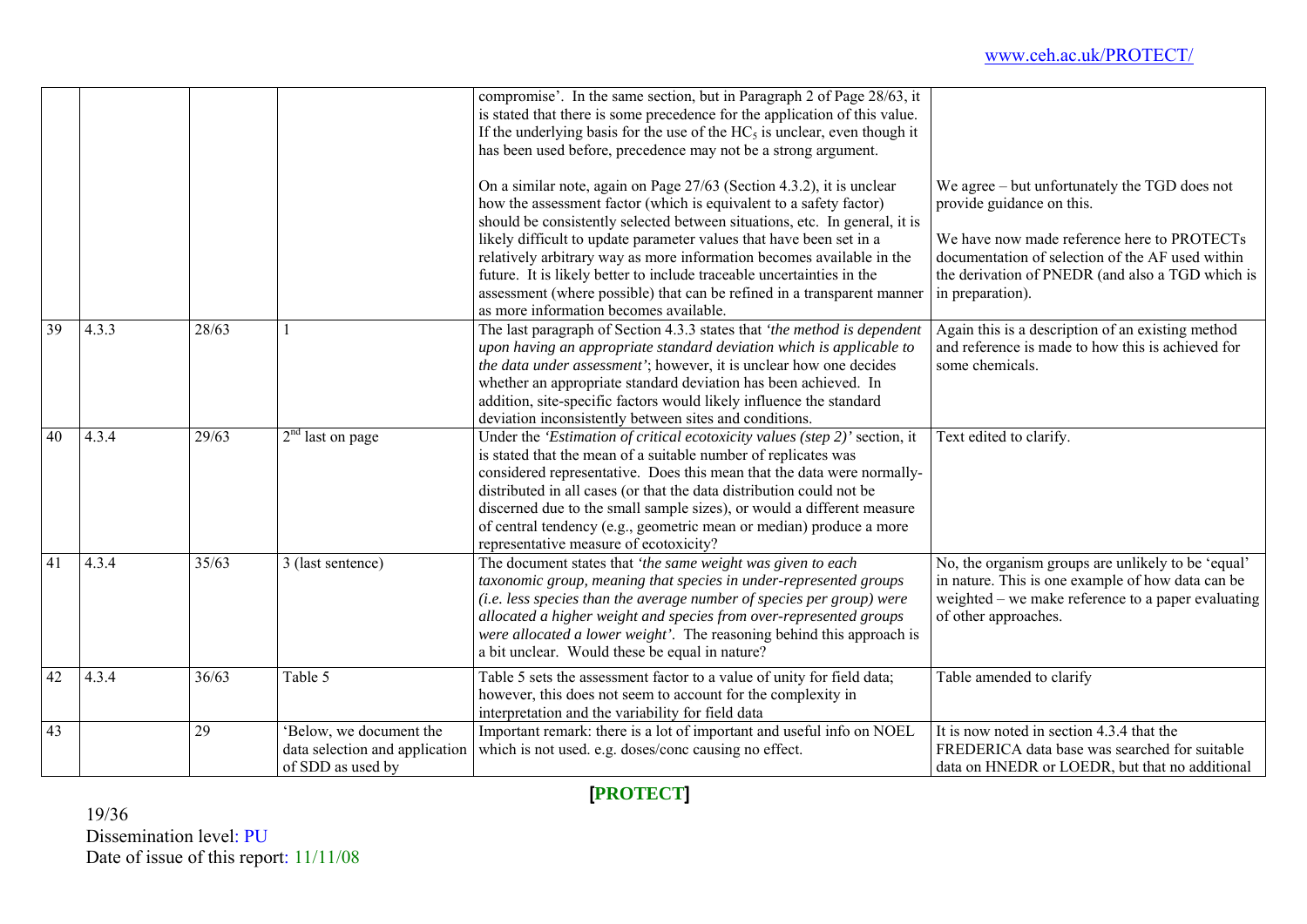|    | PROTECT. Where<br>data were insufficient for the<br>application of an SSD, the     |                                                         |                                                                                                                                                                                                                                                                                                                                                                                                                                                                                                                                                                                                                                                              | data to increase the number of species covered was<br>found in the database.                                                                                                                |
|----|------------------------------------------------------------------------------------|---------------------------------------------------------|--------------------------------------------------------------------------------------------------------------------------------------------------------------------------------------------------------------------------------------------------------------------------------------------------------------------------------------------------------------------------------------------------------------------------------------------------------------------------------------------------------------------------------------------------------------------------------------------------------------------------------------------------------------|---------------------------------------------------------------------------------------------------------------------------------------------------------------------------------------------|
|    | deterministic method was<br>used instead following the<br>recommendations given in |                                                         |                                                                                                                                                                                                                                                                                                                                                                                                                                                                                                                                                                                                                                                              |                                                                                                                                                                                             |
|    | the TGD (although other                                                            |                                                         |                                                                                                                                                                                                                                                                                                                                                                                                                                                                                                                                                                                                                                                              |                                                                                                                                                                                             |
|    | approaches were considered'                                                        |                                                         |                                                                                                                                                                                                                                                                                                                                                                                                                                                                                                                                                                                                                                                              |                                                                                                                                                                                             |
| 44 | 34<br>Para 4                                                                       |                                                         | Is HNEDR defined? - highest no effect dose rate - Hypothetical?                                                                                                                                                                                                                                                                                                                                                                                                                                                                                                                                                                                              | The acronym is now explained.                                                                                                                                                               |
| 45 | 38<br>Para 2                                                                       |                                                         | Taking into account the smaller dataset an AF value of 3 is suggested<br>The resultant PNEDR for invertebrates $(505/3 = 200)$ .                                                                                                                                                                                                                                                                                                                                                                                                                                                                                                                             | Text is now clarified that 200 is a rounded value.                                                                                                                                          |
| 46 |                                                                                    | Nice report                                             |                                                                                                                                                                                                                                                                                                                                                                                                                                                                                                                                                                                                                                                              |                                                                                                                                                                                             |
|    |                                                                                    |                                                         | I have one major remark: at the Protect workshop it was mentioned<br>that there was a lot of unused useful or at least meaningful information<br>out there. Not using this information may have an impact on the<br>Screening Value. This should be clearly mentioned in the report.I<br>assume you approached this to some extent with the HNEDR. It is<br>somewhat hard to believe tot e.g. for the whole plant kingdom there is<br>not HNEDR I think it will be hard to take this comment in a final draft<br>report but it would be nice if you could give your opinion on this                                                                          | Have added text noting that database was<br>investigated for additional HNEDR/LOEDR data to<br>supplement $EDR_{10}$ 's and increase species coverage.<br>However, no data were identified. |
| 47 | 4.2<br>Discussion and Fig 1                                                        |                                                         | The discussion in section 4.2 covers very similar ground to Brownless                                                                                                                                                                                                                                                                                                                                                                                                                                                                                                                                                                                        | The paper of Brownless (2007) is now better                                                                                                                                                 |
|    |                                                                                    |                                                         | (2007) and Figure 1 is really rather similar to what appeared in that<br>paper, to the point where I feel that some discussion of this, including<br>reference to the paper, is warranted (which should not be a problem<br>given the common ground), especially since the report authors are<br>clearly aware of this work, as it is in the list of references – the citation<br>in section 5, 'Discussion' is on a different aspect of the paper.                                                                                                                                                                                                          | referenced in relevant sections of the report.                                                                                                                                              |
| 48 | Discussion                                                                         | The last paragraphs of the<br>Executive Summary and the | The last paragraphs of the Executive Summary and the Discussion<br>mention 'the major international organisations' involved in this field -<br>the OECD's Nuclear Energy Agency is omitted. The Nuclear Energy<br>Agency is a major international organisation that is actively involved in<br>radiological protection of the environment and has been for many<br>years. Therefore, it should not be omitted from a list of 'the major<br>international organisations'. Incidentally, the original source for much<br>of the Agency material which is referenced as NEA, 2007 'Scientific<br>issues' is 'Environmental Radiological Protection in the Law-A | Have mentioned and used reference in the<br>introduction                                                                                                                                    |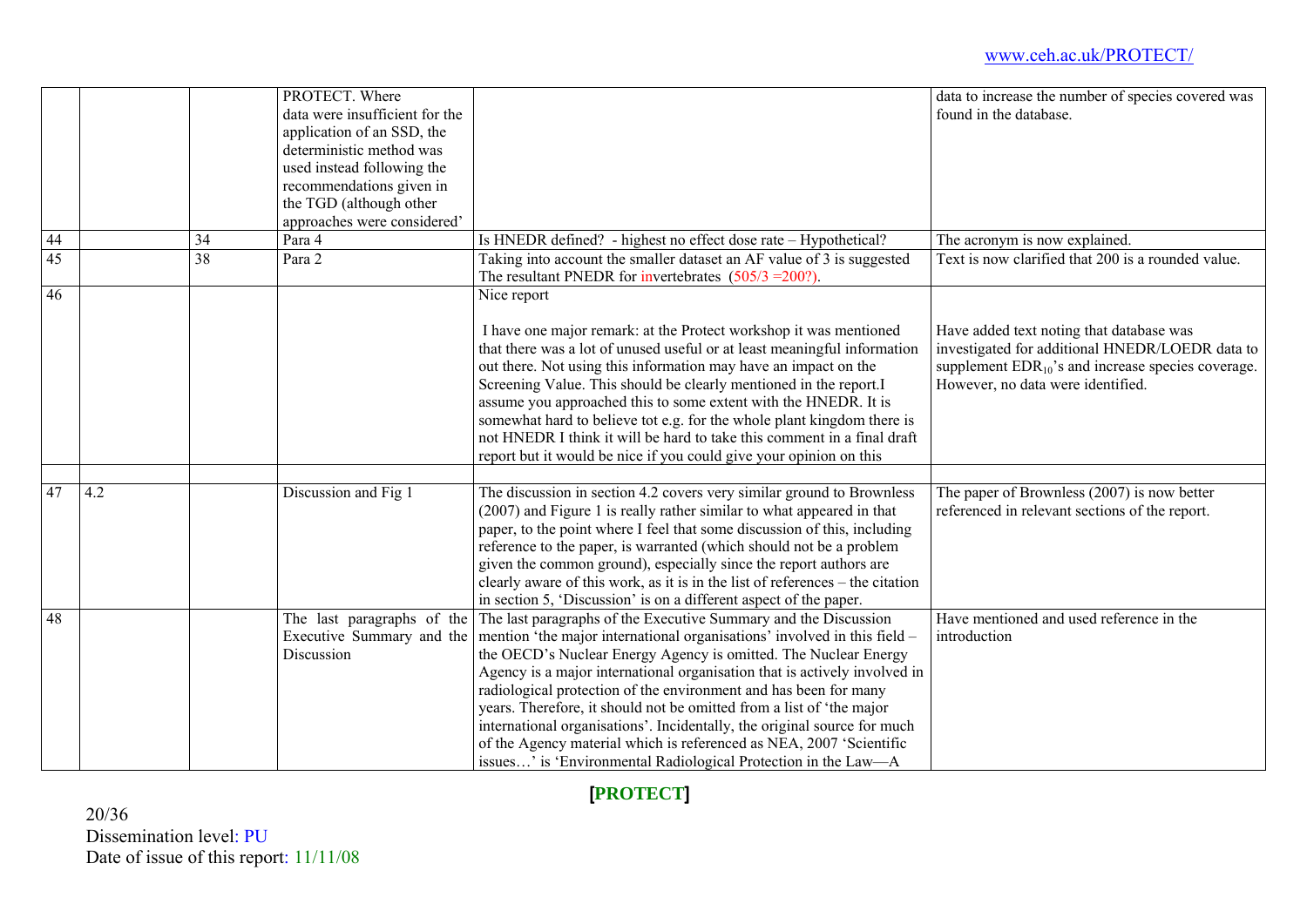|                 |           |    |                                      | Baseline Survey' (NEA#06172, ISBN: 92-64-99000-5) I think both of             |                                                       |
|-----------------|-----------|----|--------------------------------------|-------------------------------------------------------------------------------|-------------------------------------------------------|
|                 |           |    |                                      | these should be referred to as they are directly relevant.                    |                                                       |
| $\overline{49}$ |           |    | Exec summary, $2nd$ para             | a screening value is not necessarily meant to confidently represent a         | Executive summary has been extensively rewritten.     |
|                 |           |    |                                      | no effect dose rate – rather it is to screen out those situations that do not |                                                       |
|                 |           |    |                                      | require further attention                                                     |                                                       |
| 50              |           |    | Exec. Summary, 6 <sup>th</sup> para: | worth pointing out that consistency in approach between                       | Executive summary has been extensively rewritten.     |
|                 |           |    |                                      | chemicals/radioactivity is generally a good thing?                            |                                                       |
| 51              | 4.1       |    | $2nd$ para                           | Such limits apply to radioactive discharges as well, e.g. RSA 93              | Included 'biota' to clarify.                          |
|                 |           |    |                                      | discharge authorisations in the UK, making identification of a breach         | The limits for chemicals referred to are specifically |
|                 |           |    |                                      | similarly clear. Is the point that effects are/can be directly correlated to  | for protection of the environment                     |
|                 |           |    |                                      | concentration for chemicals, that they are standards explicitly set for       |                                                       |
|                 |           |    |                                      | protection of non-human biota, or that a somewhat similar situation           |                                                       |
|                 |           |    |                                      | applies for chemicals as for radioactive substances                           |                                                       |
| 52              | Sec 4.2.4 | 24 | Para 1                               | "goal. For humans," Is there another point that could be made                 | The main point is that there are probably thresholds  |
|                 |           |    |                                      | here: even if, at the individual level, effects are stochastic, the           | to consider within the protection of non-human        |
|                 |           |    |                                      | corresponding, population level effect we are looking may be                  | biota, whereas this is not the case regarding         |
|                 |           |    |                                      | deterministic (e.g. a threshold where there are enough [stochastic]           | humans. We did not feel it was necessary to further   |
|                 |           |    |                                      | fatalities to compromise the population).                                     | complicate the argument here.                         |
| 53              | Sec 4.3.2 |    | end of first para                    | Also worth saying that in most cases there is no background for               | Text here is a discussion of TGD. The point made      |
|                 |           |    |                                      | chemicals, so it's [more] meaningful to set very low/cautious values?         | would be appropriate for some chemicals but not       |
|                 |           |    |                                      |                                                                               | other (e.g. metals).                                  |
| 54              |           |    | Fig $4$ :                            | Y-axes – the current label 'effect' is a little confusing – would             | Information added to figure legend.                   |
|                 |           |    |                                      | something like '% not effected' be clearer?                                   |                                                       |
| 55              |           | 40 | Para 2                               | para starting 'when comparing the derived screening values', end of           | Text amended                                          |
|                 |           |    |                                      | para: would it be possible to elaborate on the last sentence which notes      |                                                       |
|                 |           |    |                                      | that the derived values are lower than the lowest observed effects? i.e.      | Relevance is that infers that the approach taken has  |
|                 |           |    |                                      | is this/why is this significant (or not)?                                     | been conservative                                     |
| 56              |           |    |                                      | One generic issue I have is with the use of the Application Factor            | The report acknowledges that there are expert         |
|                 |           |    |                                      | method. Whilst I appreciate that it is a widely used approach and             | judgments involved in the methodologies used.         |
|                 |           |    |                                      | perhaps the only appropriate method in cases of limited data, it still        |                                                       |
|                 |           |    |                                      | suffers from the 'expert opinion' affect. That is inasmuch as that the        |                                                       |
|                 |           |    |                                      | factor eventually applied is arbitrarily chosen to reflect the degree to      |                                                       |
|                 |           |    |                                      | which the group of experts asserts that the criterion derived is based on     |                                                       |
|                 |           |    |                                      | sound knowledge. There will always be some degree of subjectivity in          |                                                       |
|                 |           |    |                                      | what factor is eventually applied. Selecting an AF from a table based         |                                                       |
|                 |           |    |                                      | on some pre-determined criteria on the number of tests used to derive         |                                                       |
|                 |           |    |                                      | an effect value does not remove the subjectivity applied in setting the       |                                                       |
|                 |           |    |                                      | table. I would always recommend a SSD approach in preference to an            |                                                       |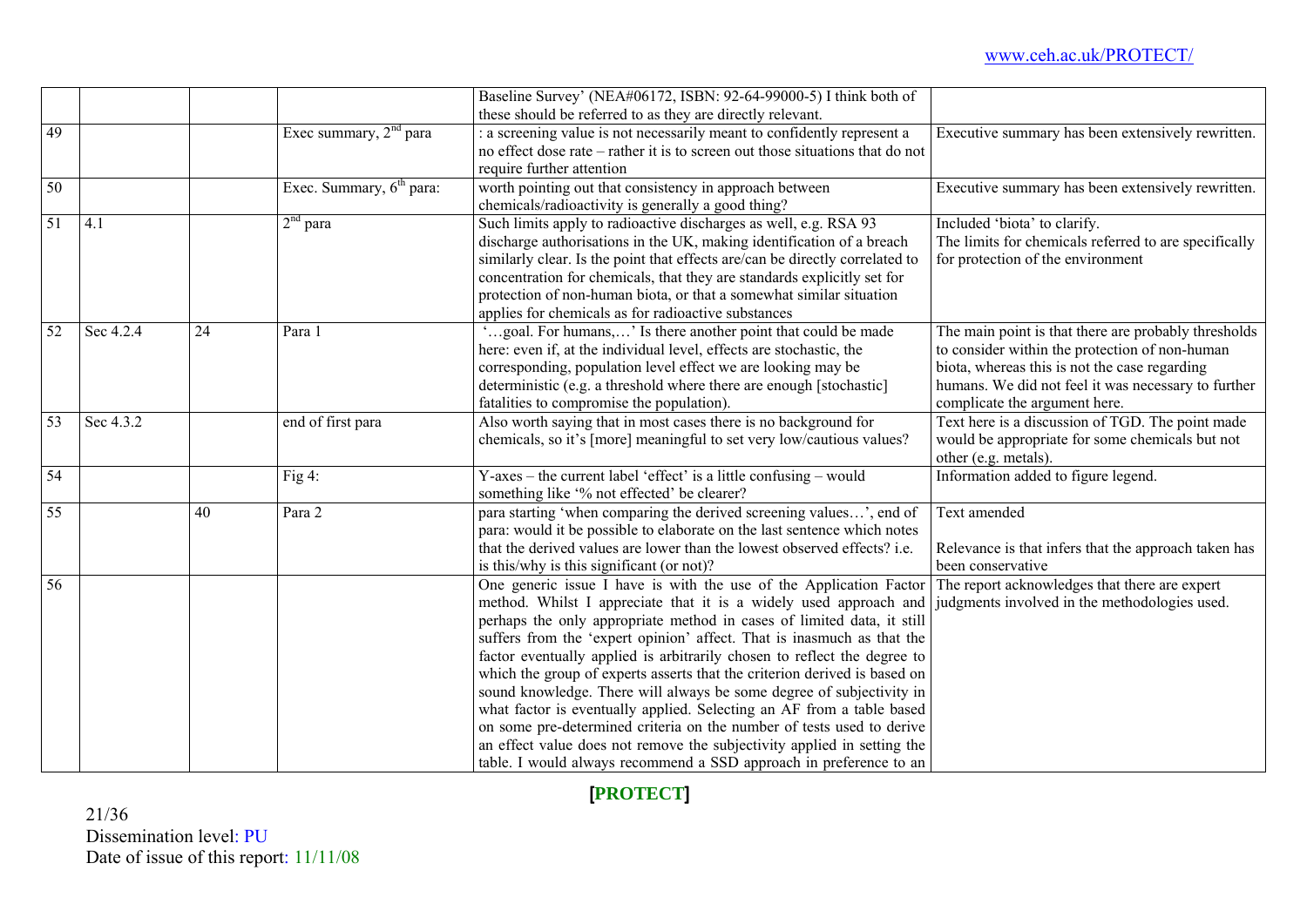|    |  | AF by itself                                                              |                                                             |
|----|--|---------------------------------------------------------------------------|-------------------------------------------------------------|
| 57 |  | Similarly, the SSD approach is recommended to be applied with a final     | PROTECT has tried to be as consistent as possible           |
|    |  | AF (1 or greater) in this document. I would prefer that the uncertainties | with the European approach for chemicals, and               |
|    |  | in the data be better applied. That is, use the available data from any   | therefore we have used HDR <sub>5</sub> together with an AF |
|    |  | individual study to derive an EDR10 (as described in your Executive       | in this report. The alternative approach of using the       |
|    |  | Summary) and then use the range of available EDR10s to produce a          | CI is now acknowledged.                                     |
|    |  | SSD. However, instead of applying an AF to the resultant 95% species      |                                                             |
|    |  | protection criterion (for example), use the uncertainty in the SSD to     |                                                             |
|    |  | extrapolate to a 95% species protection criterion with a prescribed level |                                                             |
|    |  | of confidence. Currently the best estimate is chosen, this is the         |                                                             |
|    |  | HDR5;50 of the SSD. However, if you select the 95% lower CI for that      |                                                             |
|    |  | criterion (the HDR5;95 as shown by the dotted line in your Figure 2)      |                                                             |
|    |  | then you will derive a more conservative and precautionary criterion      |                                                             |
|    |  | without the need for as much subjectivity. I have applied a similar       |                                                             |
|    |  | process in the AQUARISK software for aquatic toxicant assessments         |                                                             |
|    |  | and I am currently in the process of using that code together with the    |                                                             |
|    |  | EA R&D128 model to undertake radioecological risk analysis and            |                                                             |
|    |  | criterion setting. I appreciate that there will always be some            |                                                             |
|    |  | subjectivity, for example in deciding which form of distribution to fit   |                                                             |
|    |  | the species sensitivity data to; or in selecting what is deemed as        |                                                             |
|    |  | acceptable or sufficiently confident. This is true for any probabilistic  |                                                             |
|    |  | analysis. Irrespective of those problems, the overall approach has the    |                                                             |
|    |  | big advantage of allowing as much information and inherent variability    |                                                             |
|    |  | on the biological affects of radiological dose as possible to be used in  |                                                             |
|    |  | coming up with an appropriate set of criteria. To that end, I would also  |                                                             |
|    |  | like to suggest that some studies be undertaken to compare the            |                                                             |
|    |  | modelling outcomes of including some data on radiological effects that    |                                                             |
|    |  | might be excluded on the basis that, say, it was inadequate for the       |                                                             |
|    |  | purposes of deriving an ED10, with the more conservative and 'correct'    |                                                             |
|    |  | approaches applied to date. This would introduce more data given that     |                                                             |
|    |  | many of the early studies were not designed to produce the sort of        | PROTECT did search the FREDERICA database                   |
|    |  | information necessary for a toxicological approach to analysis. It would  | for more data (HNEDR/LOEDR) but did not find                |
|    |  | be interesting to see if the increased robustness derived from using      | suitable (e.g. relevant endpoint) data for any new          |
|    |  | additional data gives rise to any significant shift in the degree of      | species.                                                    |
|    |  | conservativeness of the final outcomes.                                   |                                                             |
|    |  |                                                                           |                                                             |
| 58 |  | I am also aware of recent work by Alonzo et al (2008) looking at the      | Taking into account transgenerational effects of            |
|    |  | cumulative effects of chronic irradiation across generations. They        | ionizing radiation is a challenge relevant for              |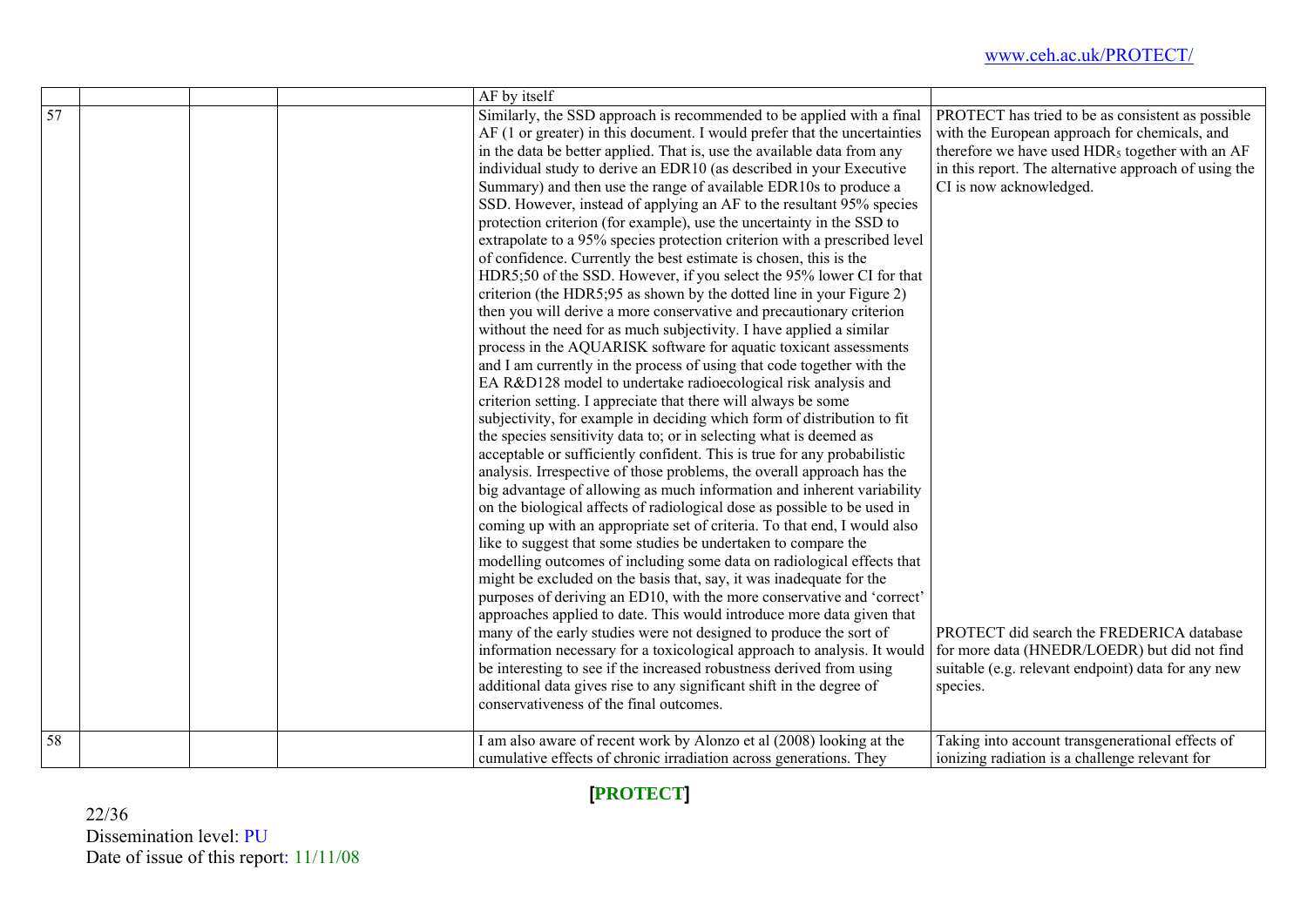|                 | found that shorter lived organisms (Daphnia in their case) were more at<br>risk from sublethal effects that longer lived species. This is a crucial<br>finding as many of the real-world situations involving human-<br>influenced radiological dose will fall into the chronic low-dose<br>category. It is also very pertinent to the setting of screening values as it<br>would seem that using a range of EDR10s may not derive criteria that<br>result in a no effect dose rate, as required. Given my short time to read<br>your document and the date of the recent work, I am unsure if this type<br>of effect has been adequately considered, although the fact that you<br>have Dr Garnier-Laplace on your authorship gives me some confidence<br>in that regard. | chronic exposure situations. Currently we have few<br>data regarding this (e.g. from the results obtained<br>on daphnids and earthworms during the ERICA<br>project). The knowledge within this area will<br>hopefully increase in the future.                                                                                               |
|-----------------|----------------------------------------------------------------------------------------------------------------------------------------------------------------------------------------------------------------------------------------------------------------------------------------------------------------------------------------------------------------------------------------------------------------------------------------------------------------------------------------------------------------------------------------------------------------------------------------------------------------------------------------------------------------------------------------------------------------------------------------------------------------------------|----------------------------------------------------------------------------------------------------------------------------------------------------------------------------------------------------------------------------------------------------------------------------------------------------------------------------------------------|
| $\overline{59}$ | Conclusion of deliverable 5 that an upper screening level cannot<br>currently be agreed further suggests the science in this area does not yet<br>support regulatory assessments.                                                                                                                                                                                                                                                                                                                                                                                                                                                                                                                                                                                          | It is already possible to give some scientific input to<br>the derivation of an upper level. The main questions<br>are currently non-scientific, i.e. does the<br>community want a second benchmark, what should<br>it represent, how should it be used etc? When these<br>questions are answered science could give some<br>matching input. |
| 60              | Deliverable 5 would benefit from the inclusion of a comparison of<br>species type specific screening criteria with RD128 outcomes to allow<br>comparison of approaches                                                                                                                                                                                                                                                                                                                                                                                                                                                                                                                                                                                                     | This is now included.                                                                                                                                                                                                                                                                                                                        |
| 61              | The deliverables taken together indicate a need to coordinated action to<br>address gaps in current information on this topic.                                                                                                                                                                                                                                                                                                                                                                                                                                                                                                                                                                                                                                             | This is addressed in the new section on<br>recommendations                                                                                                                                                                                                                                                                                   |
| 62              | One thing you should correct in the draft is the reference to "rats" in<br>French (1974) on Page 45. The kangaroo "rats" in that study are about<br>as different from a lab rat as a cat is from dog. Their main data came<br>from "pocket mice", which are also nothing like lab mice. Use the word<br>small rodent if you want to keep it simple                                                                                                                                                                                                                                                                                                                                                                                                                         | Text corrected.                                                                                                                                                                                                                                                                                                                              |
| 63              | I won't dwell on this, but there are major problems of interpretation in<br>French's study. This was discussed in Mihok (2004). I am not sure why<br>this has not yet sunk into the minds of the scientific community, but<br>population-level radiation effects were not detected in meadow voles<br>up to about 4,000 uGy/hr. This result held for several other species of<br>small rodent as well. These rodents are all short-lived, but that's where<br>most of our truly chronic radiation effects data come from.                                                                                                                                                                                                                                                  | The Mihok reference is now considered.                                                                                                                                                                                                                                                                                                       |
| 64              | Life-shortening effects are hard to detect because they appear to<br>involve simply advancing the age of first onset of cancer occurrence,<br>and this occurs at much, much lower dose rates. We are still a long way   However, we do not see how we can make use of                                                                                                                                                                                                                                                                                                                                                                                                                                                                                                      | We agree with the comment.                                                                                                                                                                                                                                                                                                                   |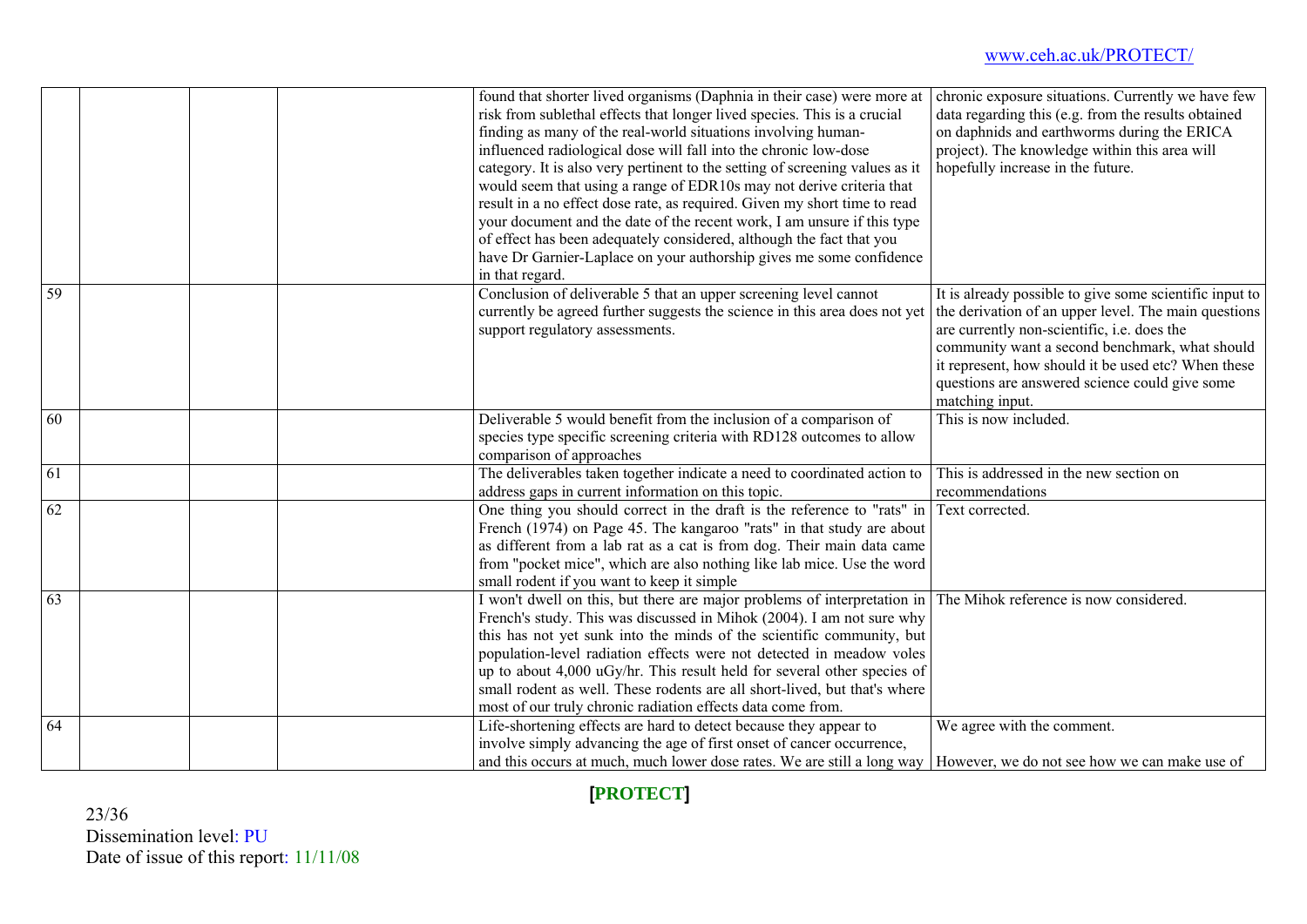| 68              |         | $\overline{18}$ | Para 2             | ffbin ipimishgadovgn ashatet das encesioomsen bedatioigships for depter dengt                                                                                                                                                        | thexTamakaddattacatakinotivhedge this                        |
|-----------------|---------|-----------------|--------------------|--------------------------------------------------------------------------------------------------------------------------------------------------------------------------------------------------------------------------------------|--------------------------------------------------------------|
|                 |         |                 |                    | tbng-EiTedfytheterkritetsofor orffectreoninsulari nada suva sofiopningetheitytladong                                                                                                                                                 |                                                              |
|                 |         |                 |                    | draftcklNSCEAR document might do a good job of discussing these                                                                                                                                                                      |                                                              |
| 69              |         | 20              | Para 1             | Tshue is but eityhsimplist Yout have cot go nopthe drugth a hecient fin biterature                                                                                                                                                   | Text amended                                                 |
|                 |         |                 |                    | trangefuh afcebuiout wilwathrmight bantipensivetulonlong-term. A good example is                                                                                                                                                     |                                                              |
| $\overline{70}$ |         | 20              | Para 6             | their carests paper aby Because et nast (2007) und Radiation Rasemally                                                                                                                                                               | Not entirely true with regard to bioavailability.            |
|                 |         |                 |                    | b6de4dflrded anhogluse trofilicath versnigthex porred ontelerowntgamma                                                                                                                                                               |                                                              |
|                 |         |                 |                    | radiation he has a guy a dadea neat he nied study a counnwarded ey blew it by                                                                                                                                                        |                                                              |
| $\overline{71}$ | 4.2.3   | 22              | Para 4             | not istingi asipg she animals in uterwol nurstill handsing if or sinnations to do                                                                                                                                                    | Text amended                                                 |
|                 |         |                 |                    | theoperficial experimentee, given that non-human biota are likely to be                                                                                                                                                              |                                                              |
| 65              |         |                 |                    | Mysenly cominuunalates to svib that dios creating dalue is intended to                                                                                                                                                               | Section 5.1 acknowledges that environmental                  |
| 72              |         | 23              | Table 3 - existing | Thusselefos the appropriede mpacheram poning banos requested por bana yas                                                                                                                                                            | <b>SEECEMBRISHING</b> may have to consider multiple sources. |
|                 |         |                 |                    | bentrolled by te discharge huthod sation bas a suggle squice nothe                                                                                                                                                                   | Furthermore the recommendation state: 'The                   |
| 73              |         | 24              | Para 2             | nanagraph highlighted insgreno quitiephissessing section of the lext.                                                                                                                                                                | <b>systeming</b> value should be applied to total            |
| $\overline{74}$ |         | 40              | para 1             | I PRINCES CHatTELEtSCG GREEN HELE TERRITE CHAIRS AFECT ON REIS TREAS SPAIRS CLOSES                                                                                                                                                   | <b>TEXEMPRIAL EXPOSURE</b> (i.e. it is not a single source   |
|                 |         |                 |                    | haais worldwated better bushinghted rects pot mass in brosis to occur at                                                                                                                                                             | benchmark).'                                                 |
|                 |         |                 |                    | <b>SQUICES/authorisations by themselves would exceed the vertebrate</b>                                                                                                                                                              |                                                              |
| $\overline{75}$ |         |                 |                    | EGGEHING AFTH DIGHTERMANE STETT AND CONCEPTED THAT WITH THE the                                                                                                                                                                      | Section 2 has been edited to recognise the concern           |
|                 |         |                 |                    | screening langls for please and investe bent na scheen y diabet than the                                                                                                                                                             | raised.                                                      |
|                 |         |                 |                    | Bristeeray h throuble hysolaty are to in one deseasingnts.                                                                                                                                                                           |                                                              |
|                 |         |                 |                    |                                                                                                                                                                                                                                      |                                                              |
|                 |         |                 |                    | Womever <sub>ma</sub> cappen sentennothe arrange levels ease apply to Aingle                                                                                                                                                         |                                                              |
|                 |         |                 |                    |                                                                                                                                                                                                                                      |                                                              |
|                 |         |                 |                    |                                                                                                                                                                                                                                      |                                                              |
|                 |         |                 |                    | merges respond the physician and respectively developed to<br>the sense of the sense of the physician of the sense of the control of the sense of the sense of the sense of<br>the control of the control of the sense of the sense  |                                                              |
| 76              | General | General         | Overall            |                                                                                                                                                                                                                                      | We acknowledge the short deadline - but as                   |
|                 |         |                 |                    | human protection is probably. If microsicy of vanne this relates to totale<br>'iddsgleie'n grievrevers examed avanable with out motice for this. It can                                                                              | explained the PROTECT project finished at the end            |
|                 |         |                 |                    | reeylators/Government Asancins to deside (on the risk basis) whether to                                                                                                                                                              | of September. The EC have been flexible with                 |
|                 |         |                 |                    | be-duestioned that there is a winnightess non the consortium to receive<br>commercial offering on other from the file and winning reverse light.<br>deviding order the end of the part of the state of the same put is the vehinment | regard to when the report is submitted and as a              |
|                 |         |                 |                    |                                                                                                                                                                                                                                      | consequence we have been able to make the                    |
|                 |         |                 |                    |                                                                                                                                                                                                                                      | revision available for comment (with advance                 |
|                 |         |                 |                    |                                                                                                                                                                                                                                      | notification of the timetable).                              |
|                 |         |                 |                    |                                                                                                                                                                                                                                      |                                                              |
|                 |         |                 |                    | conclusion can be drawn for other countries.                                                                                                                                                                                         | However, we strongly reject any inference that the           |
| 66              |         | 14              | Para 1             | This is rather damning of ICRP.                                                                                                                                                                                                      | RPGGFGFeCOLOGICIUM GRAPHICORP report                         |
|                 |         |                 |                    |                                                                                                                                                                                                                                      |                                                              |
| 67              |         | 16              | Table 1            | This naming of specific types of organism is likely to sound rather silly                                                                                                                                                            | was made available for comment in May 2008 and e             |
|                 |         |                 |                    | to the outsider.                                                                                                                                                                                                                     | Marchenfocusie and workshop held in Aix.                     |
|                 |         |                 |                    |                                                                                                                                                                                                                                      | Furthermore, the consortium ran two earlier open             |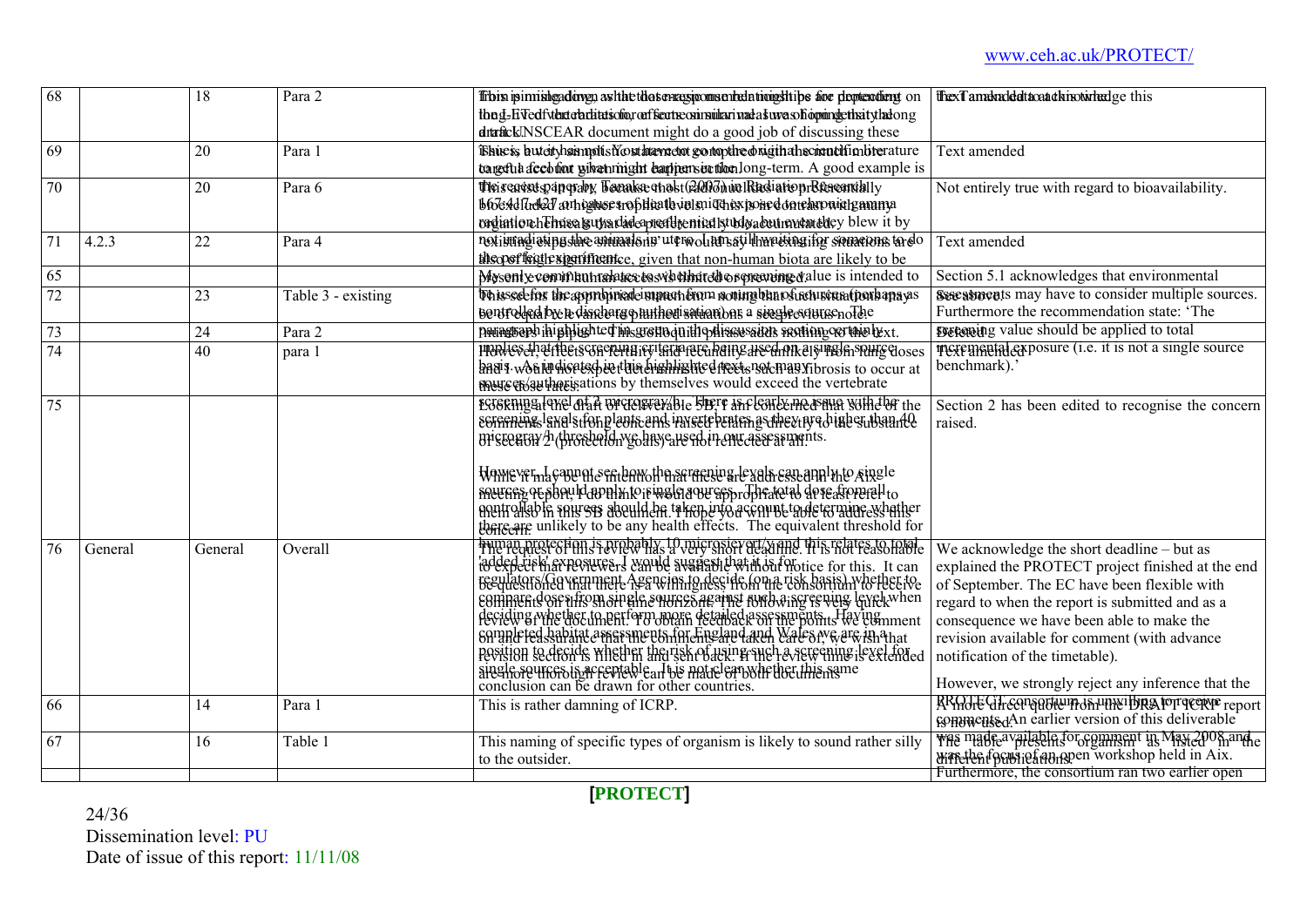|                 |         |         |                                                                                                                                                                                                            |                                                                                                                                                                                                                                                                                                                                                                                                                                                                                                                                            | workshops (Chester and Oslo) the discussions of<br>which directly contributed to Deliverable 5. The<br>consortium also presented three oral papers at the<br>Bergen conference in June 2008. |
|-----------------|---------|---------|------------------------------------------------------------------------------------------------------------------------------------------------------------------------------------------------------------|--------------------------------------------------------------------------------------------------------------------------------------------------------------------------------------------------------------------------------------------------------------------------------------------------------------------------------------------------------------------------------------------------------------------------------------------------------------------------------------------------------------------------------------------|----------------------------------------------------------------------------------------------------------------------------------------------------------------------------------------------|
|                 |         |         |                                                                                                                                                                                                            | Comments which did not require a response from the PROTECT consortium                                                                                                                                                                                                                                                                                                                                                                                                                                                                      |                                                                                                                                                                                              |
| $\overline{77}$ |         | General | Overall                                                                                                                                                                                                    | The document is good overview of the available options and a good<br>discussion on different alternatives. It looks generally transparent                                                                                                                                                                                                                                                                                                                                                                                                  |                                                                                                                                                                                              |
| 78              | 4.2.4   | 23-24   | Despite these similarities,<br>there are some important<br>differences between human<br>and environmental<br>optimisation, specifically in<br>the scientific basis for<br>protection and the<br>protection | Very positive that the differences are acknowledged between human<br>individuals and population in the environment. This has very important<br>implications on the interpretation of effects.                                                                                                                                                                                                                                                                                                                                              |                                                                                                                                                                                              |
| $\overline{79}$ | 4.2.4   | 25      | For existing exposure<br>situations                                                                                                                                                                        | Very good to point on that remediation can cause more harm than help<br>for the environment                                                                                                                                                                                                                                                                                                                                                                                                                                                |                                                                                                                                                                                              |
| 80              | General | General | Overall                                                                                                                                                                                                    | Good with a more transparent method for a screening value than to<br>only rely on expert judgement. Good also to use a method that is used<br>for other contaminants in environmental protection                                                                                                                                                                                                                                                                                                                                           |                                                                                                                                                                                              |
| 81              | 4.2.4   | 25/63   | $1$ and $2$                                                                                                                                                                                                | It is good that the document states that reductions in human exposure<br>will likely result in reductions in environmental exposure and that these<br>should be considered together. Also, the concept of deciding on<br>mitigation only in cases where we do more good than harm is logical.                                                                                                                                                                                                                                              |                                                                                                                                                                                              |
| 82              | 4.3.2   | 26/63   |                                                                                                                                                                                                            | The assumptions underlying the 'Probabilistic method' are not likely to<br>be the case (i.e., it is unlikely that the variability in sensitivity under<br>laboratory conditions will be similar to the variability among species in<br>the field, and it is unlikely that the endpoint measured in lab tests are<br>necessarily indicative of effects on populations in the field due to the<br>influence of multiple stressors and other factors). That said, it is<br>recognized that we must start somewhere and by clearly stating the |                                                                                                                                                                                              |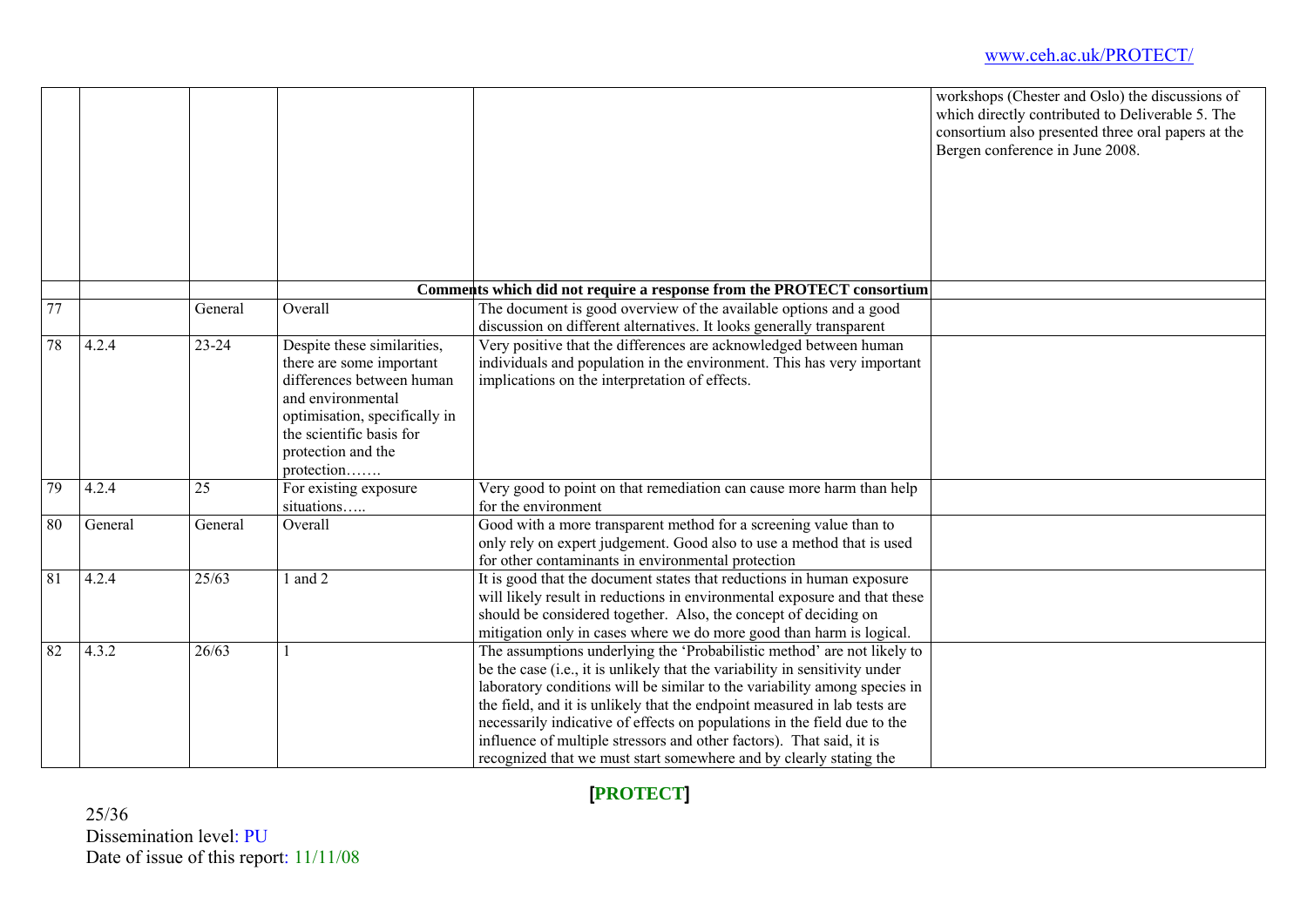|                 |         | assumptions as done in the draft PROTECT document, it is possible to                 |
|-----------------|---------|--------------------------------------------------------------------------------------|
|                 |         | fine-tune and update the approach as more information becomes                        |
|                 |         | available.                                                                           |
| 83              | General | Overall, I think this is a good report. I liked the approach of developing           |
|                 |         | both a single screening value and deriving organism-group values (e.g.               |
|                 |         | vertebrate, invertebrate). I also think the description of how the values            |
|                 |         | have been derived using SSDs is much better than previous                            |
|                 |         | descriptions – it makes clear where expert judgement has been used                   |
|                 |         | and also explains why the 'judgements' are what they are (e.g.                       |
|                 |         | assessment factor of 2 selected). For me, this greatly strengthens the               |
|                 |         | approach used. The expanded discussion, to my mind, has also                         |
|                 |         | reinforced (and explained) the purpose of the screening levels. I think              |
|                 |         | not recommending 'hard' upper values is wise, though at some point I                 |
|                 |         | suspect some sort of upper level, possibly rather fluid, will be helpful to          |
|                 |         | give a sense of scale to the screening values (e.g. is 12 $\mu$ Gy h <sup>-1</sup> a |
|                 |         | problem, or 100 $\mu$ Gy h <sup>-1</sup> ?).                                         |
| $\overline{84}$ |         | Whoever "holds the pen" should be congratulated. I enjoy reading your                |
|                 |         | deliverables as the logic is always clear, and whoever "holds the pen"               |
|                 |         | has a good grasp of how to use the English language. I only wish we                  |
|                 |         | could do the same for what we write here.                                            |
| 85              |         | I don't have much new to add from what you have heard in person in                   |
|                 |         | the past. I'm still on the opposite side of the fence when it comes to               |
|                 |         | stretching the data to come up with group-specific recommendations;                  |
|                 |         | otherwise I agree with your approach. You've given all the facts one                 |
|                 |         | needs to use the information wisely, so there is no point in nit-picking             |
|                 |         | at this stage                                                                        |
| 86              |         | I very much agree with the observation that any radioecological risk                 |
|                 |         | assessment can be further refined to focus down on keystone $\&$ /or                 |
|                 |         | economically or ecologically sensitive subsets of any exposed                        |
|                 |         | community.                                                                           |
| 87              |         | As to the availability of data, the best response is that if the data do not         |
|                 |         | exist; set the criteria more conservatively as a precautionary measure. If           |
|                 |         | the assessors find that they are approaching or exceeding the criterion,             |
|                 |         | then there is a need to acquire more data. Any fresh site-specific data              |
|                 |         | can then be included into the global databases. I appreciate that                    |
|                 |         | practical, ethical $\&$ economic factors come into play when deciding on             |
|                 |         | whether or not to undertake studies but that can be better evaluated if              |
|                 |         | you can compare the economics of the process in question against the                 |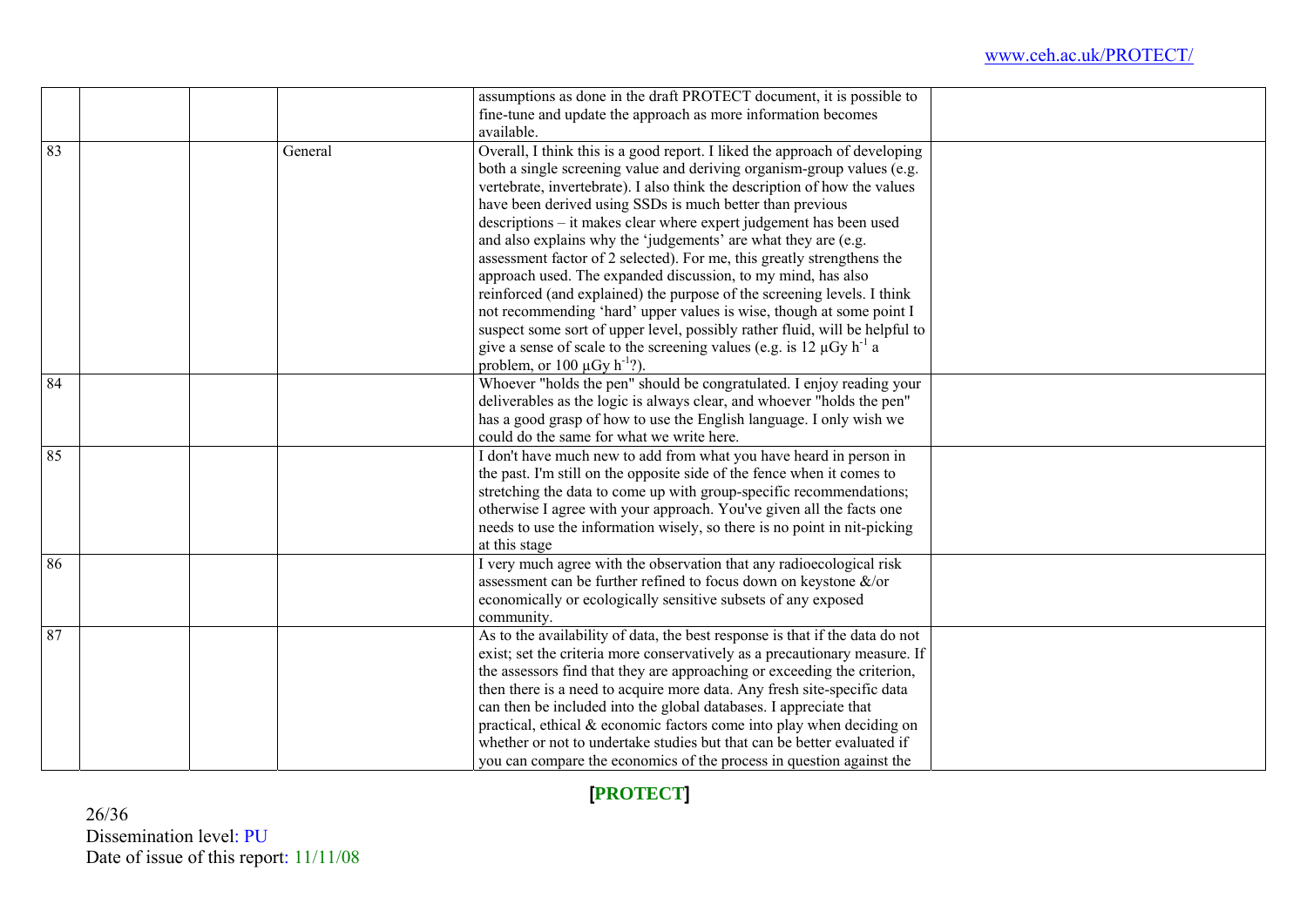|    |  | potential for adverse environmental outcomes.                                                                       |         |
|----|--|---------------------------------------------------------------------------------------------------------------------|---------|
| 88 |  | This raises an issue that I will only comment on briefly but it is crucial This is predominantly a comment on the   |         |
|    |  | to the current developments; that of data availability and quality. My FREDERICA database. For this report, PROTECT |         |
|    |  | comments here should in no way suggest that I do not sincerely has reviewed the original papers of those datasets   |         |
|    |  | appreciate the effort that has gone into developing the FRED as a considered for use in the derivation of benchmark |         |
|    |  | wonderful resource. However, in my recent attempts to use the FRED I                                                | values. |
|    |  | found some inconsistencies such as that the LOEDR values were in                                                    |         |
|    |  | some cases lower that the NOEDRs. This is counter intuitive and I have                                              |         |
|    |  | communicated my observations to Dr Copplestone who responded that                                                   |         |
|    |  | a review of the database is underway. As a further consequence of my                                                |         |
|    |  | observations, I went into the data in more detail and obtained examples                                             |         |
|    |  | of the most critical data for my study. Some very low values,                                                       |         |
|    |  | particularly from work by Brown $\&$ / or Templeton, seemed to be                                                   |         |
|    |  | having excess influence so I got hold of the original Nature paper to                                               |         |
|    |  | look at the data first hand. The paper was assessing effects of chronic                                             |         |
|    |  | radiation exposure on egg development and hatching for a couple of                                                  |         |
|    |  | fish species. Whilst there are some significant differences from controls                                           |         |
|    |  | across the range of exposures studied, the differences are inconsistent                                             |         |
|    |  | (i.e. sometimes occurring at low doses but not at higher ones) and                                                  |         |
|    |  | mixed (i.e. sometimes improving hatching or reduced larval                                                          |         |
|    |  | abnormalities, sometimes making things worse). The authors                                                          |         |
|    |  | summarise their findings as follows "It is concluded that irradiation of                                            |         |
|    |  | fish eggs by either Sr-90 contamination or external radiation source at                                             |         |
|    |  | levels used in these experiments does not cause significant                                                         |         |
|    |  | differences in the proportion hatching or in the number of abnormal                                                 |         |
|    |  | larvae produced". That being the case, it seems to me that if the data                                              |         |
|    |  | were to be retained in the database (a moot point) then the highest                                                 |         |
|    |  | doses used in each of their studies should be the only ones recorded in                                             |         |
|    |  | the database and they should all be HNEDR values. As an independent                                                 |         |
|    |  | user of the database I can, of course, make the decision to exclude that                                            |         |
|    |  | data on my own behest. However, the implications are fairly                                                         |         |
|    |  | intimidating. I have been trusting the QA applied when compiling the                                                |         |
|    |  | database to have adequately addressed these issues and was hoping to                                                |         |
|    |  | be able to safely use the data as is. If I now need to go to each and                                               |         |
|    |  | every paper from which data has been included in FASSET to make an                                                  |         |
|    |  | assessment of it for myself, then that becomes a major task and the                                                 |         |
|    |  | database becomes much less useful. I presume this has implications for                                              |         |
|    |  | the ERICA tool as well and for the overall discussion on setting                                                    |         |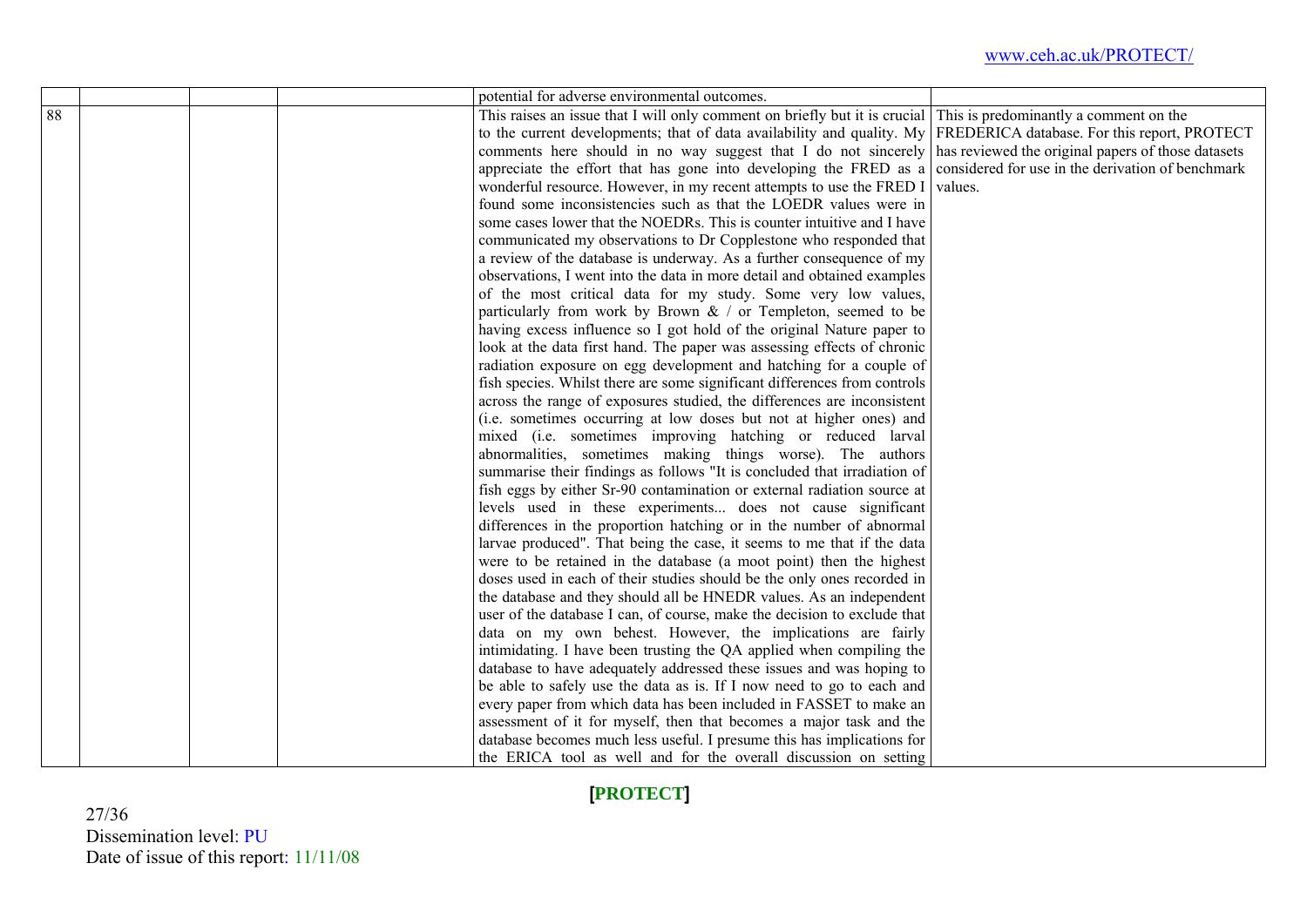|    |           |                |        | internationally acceptable numerical benchmarks.                         |  |
|----|-----------|----------------|--------|--------------------------------------------------------------------------|--|
| 89 |           |                |        | Once again, thank you for giving me the opportunity to comment on        |  |
|    |           |                |        | the draft. I hope my comments do not reflect too poorly on my limited    |  |
|    |           |                |        | opportunity to critically evaluate the document and that I have not      |  |
|    |           |                |        | unnecessarily covered issues that have received due comment at some      |  |
|    |           |                |        | point in the draft. I would also like to reiterate my appreciation to    |  |
|    |           |                |        | everyone concerned with the development of this review and set of        |  |
|    |           |                |        | recommendations.                                                         |  |
| 90 |           |                |        | Overall, I think that this is an extremely useful report. The only thing |  |
|    |           |                |        | that is a bit disappointing is the Executive Summary that does not quite |  |
|    |           |                |        | convey the understanding of the authors and the sophistication of the    |  |
|    |           |                |        | approach adopted. In particular, the report is extremely good at         |  |
|    |           |                |        | recognising the distinction between protection at the organism,          |  |
|    |           |                |        | population, community and ecosystem levels. Also, the reliance on        |  |
|    |           |                |        | objective analyses of information from the FREDERICA database is         |  |
|    |           |                |        | commendable. I think that this is by far the best approach that we have  |  |
|    |           |                |        | yet seen to defining threshold dose rates for screening purposes.        |  |
| 91 | Exec summ | $\overline{4}$ | Para 2 | I think that what is really represented is no significant degree of      |  |
|    |           |                |        | detrimental effects. Subtle biochemical and behavioural effects may be   |  |
|    |           |                |        | observed at extremely low dose rates, and there is no threshold for      |  |
|    |           |                |        | stochastic effects in non-human biota just as is the case for humans.    |  |
| 92 |           | 5              | Para 4 | I agree that the selection of an upper value is very difficult. It also  |  |
|    |           |                |        | reopens the debate on whether we are concerned with effects at the       |  |
|    |           |                |        | individual organism level or at the population/community or ecosystem    |  |
|    |           |                |        | level                                                                    |  |
| 93 |           | 8              | Para 2 | There also needs to be agreement on the environmental media or           |  |
|    |           |                |        | organisms for which dose rate values should be calculated. Although      |  |
|    |           |                |        | dose rate is generally regarded as an appropriate measure for evaluating |  |
|    |           |                |        | impacts, this is not a self-evident truth for all of the wide range of   |  |
|    |           |                |        | effects of interest.                                                     |  |
| 94 |           | 8              | Para 3 | A caveat is that individuals (e.g. those that are rare or endangered     |  |
|    |           |                |        | species) may need to be considered specifically agreed                   |  |
| 95 |           | 12             | Para 2 | I think that this is a very good well-balanced account that I would      |  |
|    |           |                |        | strongly endorse. It is a pity that the flavour of these remarks is not  |  |
|    |           |                |        | brought out in the Executive Summary.                                    |  |
| 96 |           | 15             | Para 5 | This is interesting, but probably not very helpful in the context of the |  |
|    |           |                |        | wide range of radionuclides of potential interest in solid radioactive   |  |
|    |           |                |        | waste management. Dosimetric quantities are useful in generalising       |  |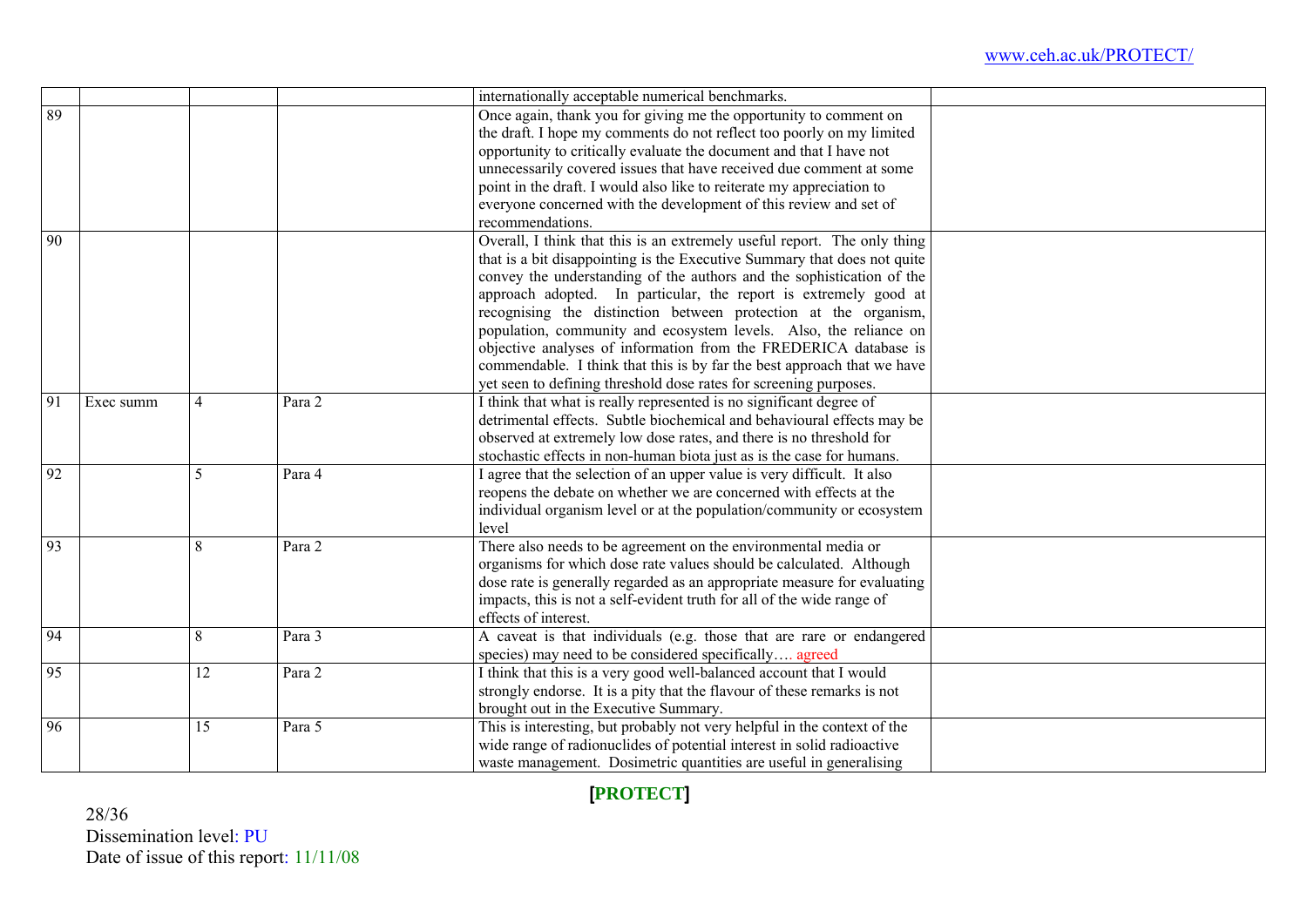|     |       |    |         | between radionuclides and to various mixtures of radionuclides.            |
|-----|-------|----|---------|----------------------------------------------------------------------------|
| 97  |       | 7  | Table 2 | This is a very helpful summary of the intentions of the various            |
|     |       |    |         | organisations.                                                             |
| 98  |       | 18 | Para 2  | This highlights the benefit of using dose rates, which includes all        |
|     |       |    |         | radionuclides, rather than concentration of separate radionuclides, but    |
|     |       |    |         | also the need to further develop understanding of synergistic effects of   |
|     |       |    |         | radionuclides and other contaminants and how to handle this issue          |
|     |       |    |         | during risk assessment - agreed                                            |
| 99  | 4.2.2 | 21 | Para 1  | Note that the possibility of some effect below the screening level is      |
|     |       |    |         | here admitted - even though that effect is described as negligible.        |
| 100 |       | 22 | Para 1  | Concept of an upper value' - I agree with this approach.                   |
| 101 |       | 26 | Para 3  | This is a nice summary of potential approaches.                            |
| 105 |       | 36 | para 6  | Seems reasonable. Note that I have not checked the fitting procedures      |
|     |       |    |         | in detail, but the overall approach looks very reasonable.                 |
| 103 |       | 44 | para 3  | '80-200' This seems very plausible, being around 1 Gy/y. Experience        |
|     |       |    |         | suggests that significant effects on bone marrow and hence on the          |
|     |       |    |         | immune system are seen at this sort of dose rate.                          |
| 104 |       | 45 |         | This seems an excellent chapter that would benefit from more detailed      |
|     |       |    |         | reading than I have had the opportunity to give.                           |
| 105 |       |    |         | I have scanned through Deliverable 5B. Overall, I think that this is an    |
|     |       |    |         | extremely useful report. The only thing that is a bit disappointing is the |
|     |       |    |         | Executive Summary that does not quite convey the understanding of          |
|     |       |    |         | the authors and the sophistication of the approach adopted. In             |
|     |       |    |         | particular, the report is extremely good at recognising the distinction    |
|     |       |    |         | between protection at the organism, population, community and              |
|     |       |    |         | ecosystem levels. Also, the reliance on objective analyses of              |
|     |       |    |         | information from the FREDERICA database is commendable. I think            |
|     |       |    |         | that this is by far the best approach that we have yet seen to defining    |
|     |       |    |         | threshold dose rates for screening purposes.                               |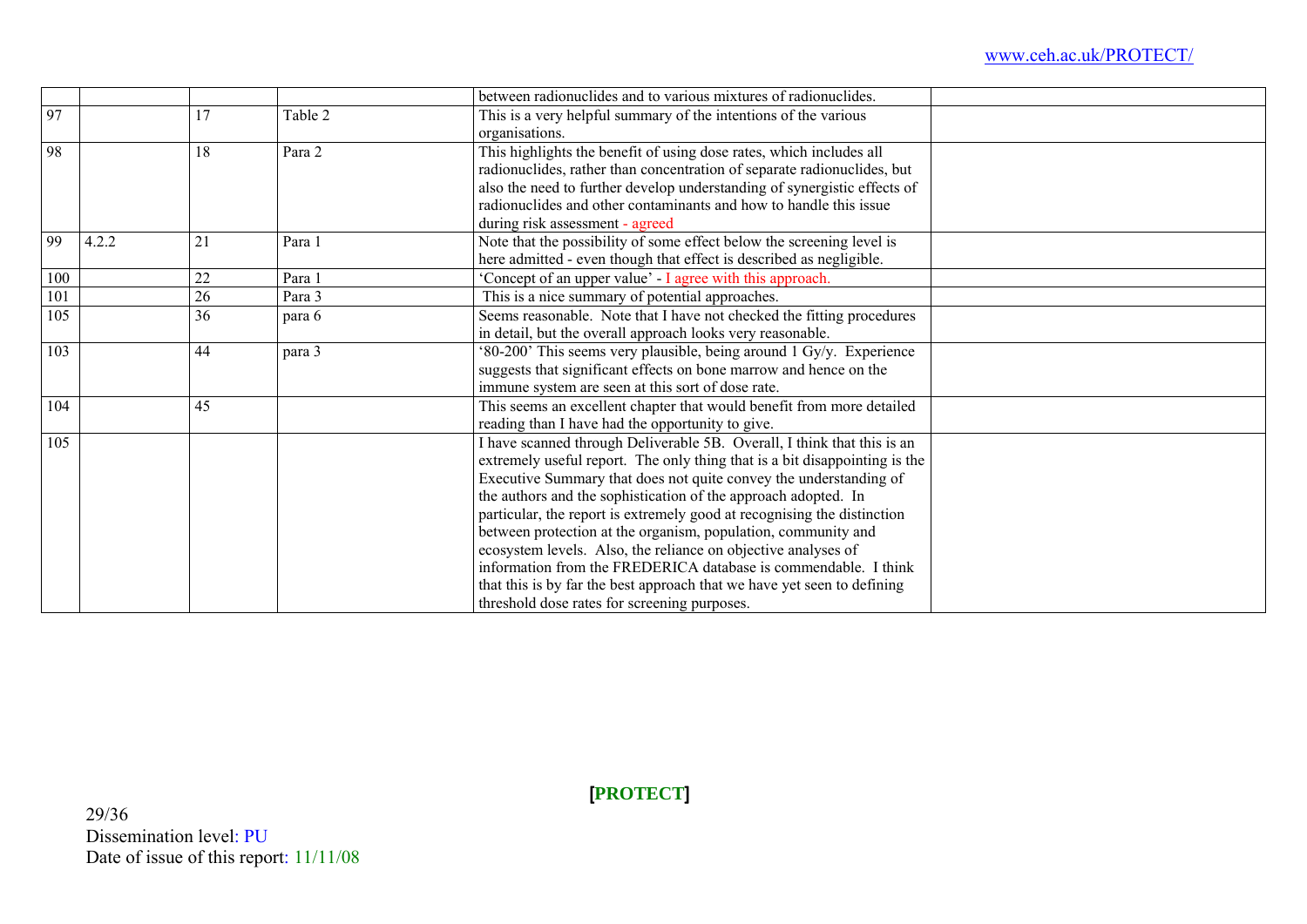| Number in       | <b>Additional comments</b>                                                                                                                                                                                                                                                                                                                                                                                                                                                                                                                                                                                                                                                                                                                                                                                                                                                                                                                                                                                                                                                                                                                                                                                                                                                                                                                                                                                                                                                                                                         | <b>PROTECT</b> response                                                                                                                                                                                                                 |
|-----------------|------------------------------------------------------------------------------------------------------------------------------------------------------------------------------------------------------------------------------------------------------------------------------------------------------------------------------------------------------------------------------------------------------------------------------------------------------------------------------------------------------------------------------------------------------------------------------------------------------------------------------------------------------------------------------------------------------------------------------------------------------------------------------------------------------------------------------------------------------------------------------------------------------------------------------------------------------------------------------------------------------------------------------------------------------------------------------------------------------------------------------------------------------------------------------------------------------------------------------------------------------------------------------------------------------------------------------------------------------------------------------------------------------------------------------------------------------------------------------------------------------------------------------------|-----------------------------------------------------------------------------------------------------------------------------------------------------------------------------------------------------------------------------------------|
| Table 1<br>16   | Still think that the authors should consider adding a glossary to the document, as it is inconvenient for<br>the reader to have to access other documents or the PROTECT web-site for definitions of acronyms<br>and terminology that are key to the document. This is particularly important in documents, such as<br>this one, that are using many different acronyms and terms.                                                                                                                                                                                                                                                                                                                                                                                                                                                                                                                                                                                                                                                                                                                                                                                                                                                                                                                                                                                                                                                                                                                                                 | We acknowledge the usefulness of a glossary but have<br>produced one as a separate document to cover all<br>PROTECT outputs – it is available on the PROTECT<br>website.                                                                |
| $\overline{27}$ | Still think authors should be careful here. Perhaps the first bullet could be softened a bit and/or the<br>order of the bullets could be reversed, since the example provided in the second bullet would likely be<br>less destructive, more in line with monitoring that is in-place for human protection and more cost-<br>effective. In addition, the information that is presented in this first bullet seems to contradict the<br>statement that has been made at the start of the paragraph just below Bullets (i) and (ii) on page 12/71<br>of the revised document, which states that:<br>"There is no need to introduce a new protection (individual level) goal for rare species as in the<br>assessment process it may be concluded that, to protect a rare species, no individuals could be<br>severely affected without also putting the population at risk."<br>It might be worthwhile to clarify this.                                                                                                                                                                                                                                                                                                                                                                                                                                                                                                                                                                                                              | The order of the bullets has been reversed.<br>We do not think the bullet point (on monitoring<br>conformity) and the comment that a separate individual<br>level protection goal is not required for rare species is<br>contradictory. |
| 31              | The following text has been deleted from Section 4.1:<br>'Under circumstances where the cost of doing more work is high, or if there are too many false<br>positives to be manageable, it may be prudent to adjust the screening value (assuming there is<br>confidence in the exposure assessment of screening tiers). Under these circumstances, the level of<br>precaution may be traded-off against these practical and economic considerations.' [Note that this<br>has likely been deleted to keep aspects of the management-based Environmental Management phase at<br>arm's-length from the technically-based Risk Assessment phase. Such decisions would likely be made<br>nationally between a regulatory agency and a given facility taking account of site-specific or facility-<br>specific aspects in the context of other considerations (e.g., socio-economic, etc.).]<br>However, Paragraph 4 of Section 4.1 on Page 21/71 of the revised document states that "it is sensible<br>for the screening value to be precautionary to try to ensure a low incidence of false negatives." That<br>said, it should be noted that a true screening benchmark should be protective of even the most<br>sensitive species to a point where it identifies situations where there might be concern. In other words,<br>screening benchmarks are meant to screen things out and should be set to be highly conservative.<br>Therefore, if exceeded, this would mean that additional work would be needed, likely starting with | We agree with the comment but consider that it is now<br>encompassed in the subsequent sentence to that quoted.                                                                                                                         |

**Table 2**. Comments on the October draft relating to PROTECT responses to comments on the September draft.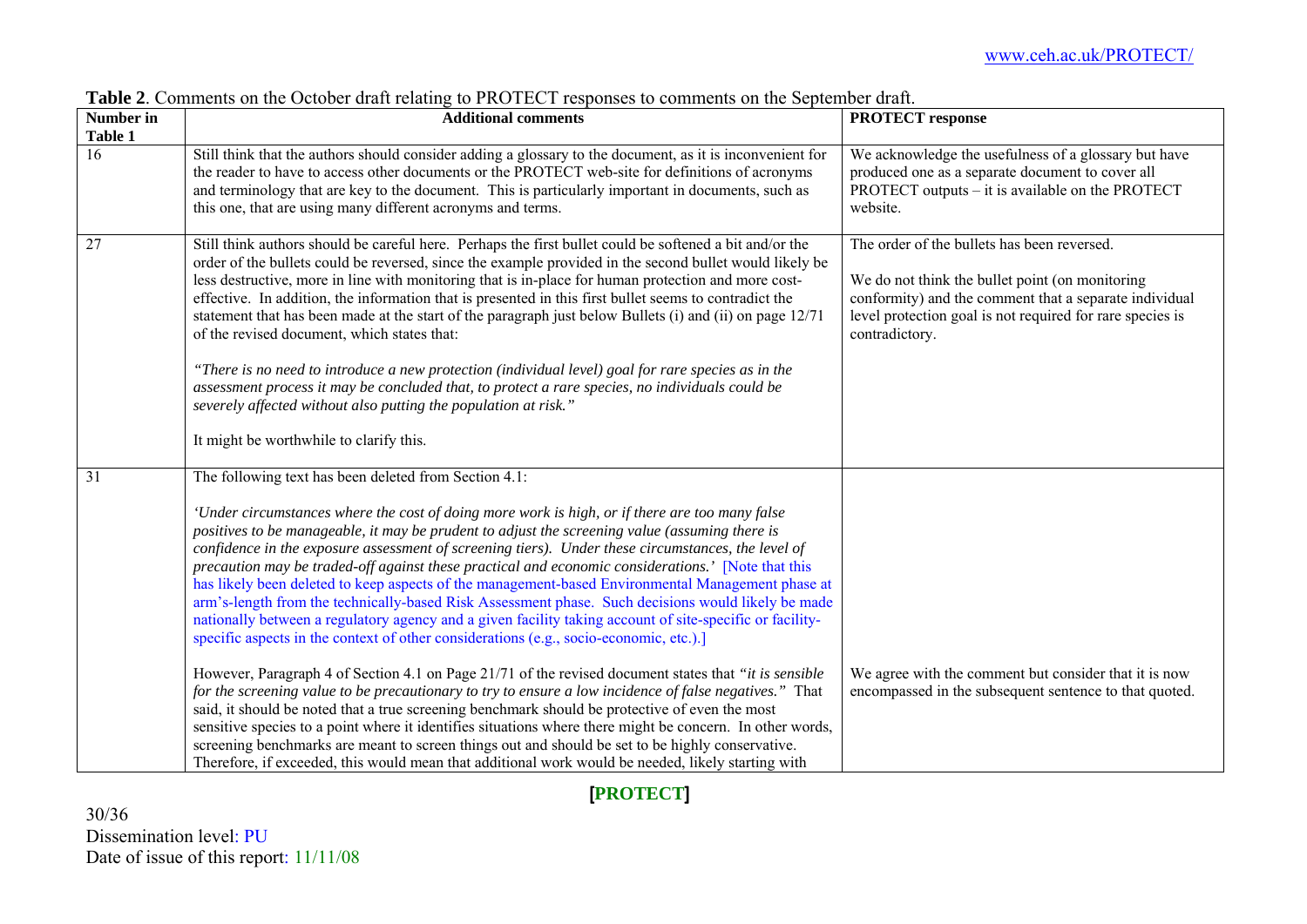|    | conducting a more realistic evaluation of the situation at a higher assessment tier.                                                                                                                                                                                                                                                                                                                                                                                                                                                                                                                                                                                                                                                                                                                                                                                                                                                                                                                                                              |                                                                                                                                                                                                                        |  |  |
|----|---------------------------------------------------------------------------------------------------------------------------------------------------------------------------------------------------------------------------------------------------------------------------------------------------------------------------------------------------------------------------------------------------------------------------------------------------------------------------------------------------------------------------------------------------------------------------------------------------------------------------------------------------------------------------------------------------------------------------------------------------------------------------------------------------------------------------------------------------------------------------------------------------------------------------------------------------------------------------------------------------------------------------------------------------|------------------------------------------------------------------------------------------------------------------------------------------------------------------------------------------------------------------------|--|--|
| 33 | A key element of the Fish Habitat Policy in Canada is the guiding principle of "no net loss of the<br>productive capacity of fish habitat". This principle, which supports the conservation goal, is applied<br>when proposed works and undertakings may result in a harmful alteration, disruption or destruction of<br>fish habitat. Prior to issuing an authorization under the Canadian Fisheries Act, Fisheries and Oceans<br>Canada (DFO) applies the "no net loss" guiding principle, so that unavoidable habitat losses as a result<br>of development projects are balanced by newly created and/or restored fish habitat. This can be<br>accomplished through compensation, which is defined as the replacement of natural habitat, increase<br>in the productivity of existing habitat, or maintenance of fish production by artificial means in<br>circumstances dictated by social and economic conditions, where mitigation techniques and other<br>measures are not adequate to maintain habitats for Canada's fisheries resources. | We still do not agree that compensation is comparable to<br>risk transfer in the way that we discuss risk transfer in the<br>report. Although an important concept we think it is<br>outside the scope of this report. |  |  |
|    | If unacceptable losses of fish habitat cannot be prevented by these measures, the Habitat Policy calls<br>for an authorization not to be issued. Furthermore, where deleterious substances result in harm to fish<br>or damage to fish habitat, compensation is not an option.                                                                                                                                                                                                                                                                                                                                                                                                                                                                                                                                                                                                                                                                                                                                                                    |                                                                                                                                                                                                                        |  |  |
|    | Compensation is an important concept because it acknowledges that some human activities would be<br>expected to potentially impact fish habitat and it creates a mechanism whereby this can be balanced<br>through positive action.                                                                                                                                                                                                                                                                                                                                                                                                                                                                                                                                                                                                                                                                                                                                                                                                               |                                                                                                                                                                                                                        |  |  |
|    | This would be a comparable concept to the 'transfer of risk' between workers and the public for<br>humans, as noted in Section 5.2 (Page 48/71, end of Paragraph 5) in the revised D5b document.<br>Therefore, the authors might consider mentioning the concept of compensation as an environmental<br>example.                                                                                                                                                                                                                                                                                                                                                                                                                                                                                                                                                                                                                                                                                                                                  |                                                                                                                                                                                                                        |  |  |
|    | In addition, some of the text that was originally in Section 4.2.4 before it was deleted from the<br>document has been moved to Section 5.2 (Page 48/71, Paragraph 3) of the revised D5b document.                                                                                                                                                                                                                                                                                                                                                                                                                                                                                                                                                                                                                                                                                                                                                                                                                                                |                                                                                                                                                                                                                        |  |  |
| 34 | Section 4.2.4 has now been deleted from the document and this statement has been moved to Section<br>5.2 (last paragraph on Page 48/71) of the revised D5b document.                                                                                                                                                                                                                                                                                                                                                                                                                                                                                                                                                                                                                                                                                                                                                                                                                                                                              | As noted in Table 1, the potential to optimise below the<br>screening level reflect the majority view expressed by<br>independent experts during PROTECT workshops.                                                    |  |  |
|    | The text stating that screening levels are sometimes set at or near background radioactivity can be<br>found in the top paragraph of Page 37/71 of the revised document.                                                                                                                                                                                                                                                                                                                                                                                                                                                                                                                                                                                                                                                                                                                                                                                                                                                                          |                                                                                                                                                                                                                        |  |  |
|    | It would still be worthwhile to clarify that doses to biota would only be of interest if they significantly<br>exceed background values (i.e., in Section 4.2.4, last paragraph, of revised D5b document).                                                                                                                                                                                                                                                                                                                                                                                                                                                                                                                                                                                                                                                                                                                                                                                                                                        |                                                                                                                                                                                                                        |  |  |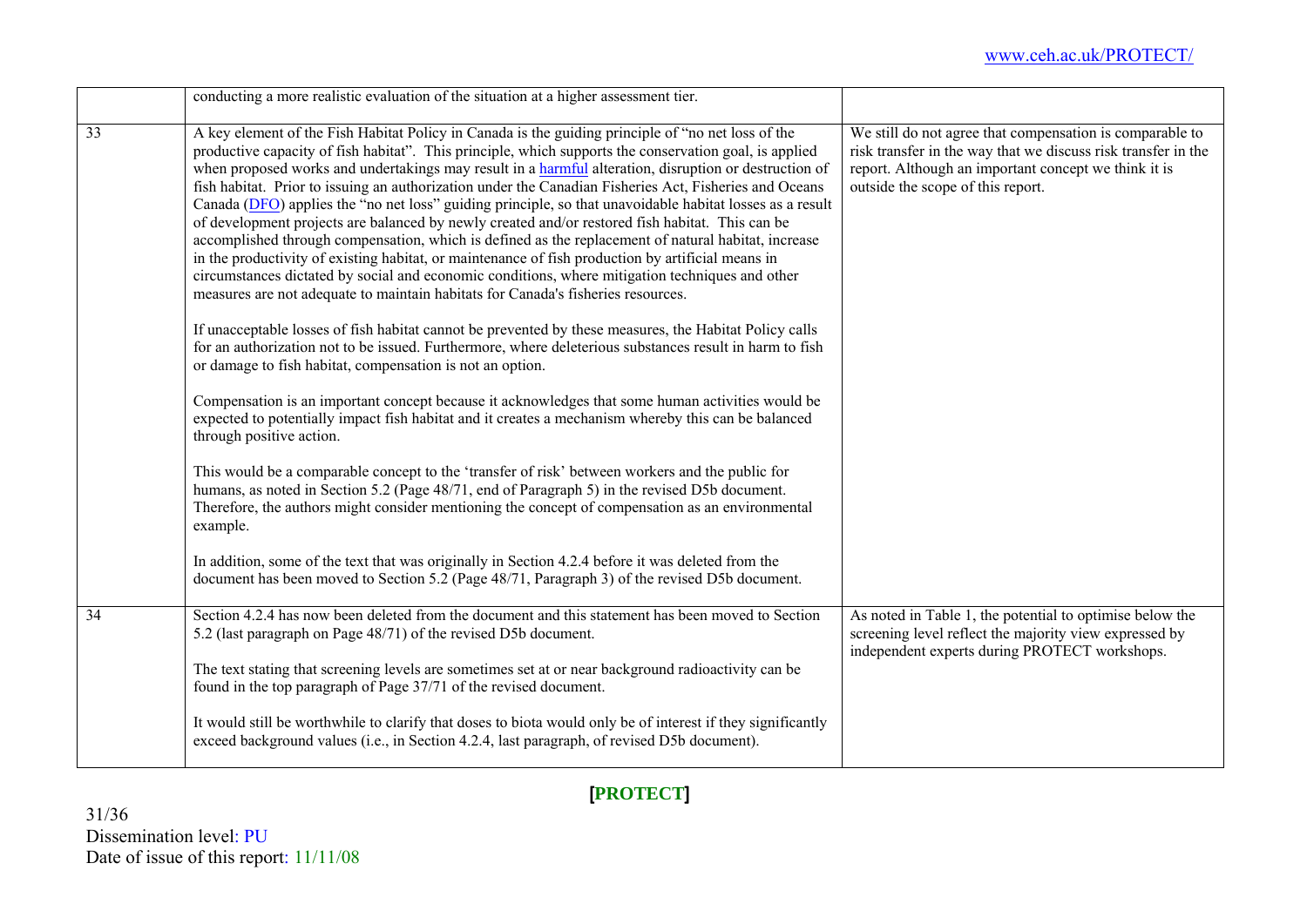|    | It should also be noted here that although protection of humans is based on a linear no-threshold<br>(LNT) model (i.e., stochastic effects), protection of non-human biota is typically based on<br>deterministic effects with a threshold. In doing so, it is assumed that below that threshold, significant<br>effects to biota would not be expected and therefore, the benefits of optimisation would not be clear.<br>That said, however, the uncertainty around the threshold would be a key concept here and in situations<br>where uncertainty is high, either additional work to improve understanding or optimisation might be<br>considered.                                                                                                                                                                                                                                                             |                                                                                                                                                                                                                                                                                                                                                                                                                                                                                                                                                                                              |
|----|---------------------------------------------------------------------------------------------------------------------------------------------------------------------------------------------------------------------------------------------------------------------------------------------------------------------------------------------------------------------------------------------------------------------------------------------------------------------------------------------------------------------------------------------------------------------------------------------------------------------------------------------------------------------------------------------------------------------------------------------------------------------------------------------------------------------------------------------------------------------------------------------------------------------|----------------------------------------------------------------------------------------------------------------------------------------------------------------------------------------------------------------------------------------------------------------------------------------------------------------------------------------------------------------------------------------------------------------------------------------------------------------------------------------------------------------------------------------------------------------------------------------------|
| 35 | Section 4.2.4 has now been deleted from the document and moved to Page 49/71 ( $1st$ full paragraph) of<br>the revised document.<br>The concept of scale or size of the problem (e.g., size and/or quality of area showing an exceedance<br>with respect to the potential impact on the population) still appears to be missing and can be very<br>important in determining a reasonable course of action for contaminated lands, for example, in terms<br>of weighing out whether the fix is worse than original situation.<br>That said, it is unclear why remediation is being discussed, since its relevance to the development of<br>screening benchmarks is unclear.                                                                                                                                                                                                                                          | The second part of the report puts the derived benchmark<br>values into regulatory context. It is therefore relevant to<br>discuss how the values might be used within existing<br>radioprotection approaches. The one discussed here being<br>optimisation. Remediation is only discussed in the context<br>of how benchmark values may be applied. Furthermore<br>we emphasis that any remedial activities would require<br>justification that they will result in 'more good than<br>harm'. Considerations of scale would naturally be part of<br>any optimisation/justification process. |
| 37 | A reference to EC (2003) has been added as the source for these assumptions. That said, it remains<br>unclear as to whether these assumptions would be applicable in all situations in natural ecosystems.<br>Would it be possible to provide the rationale for this assumption?                                                                                                                                                                                                                                                                                                                                                                                                                                                                                                                                                                                                                                    | This is a description of the TGD (EC 2003) and the<br>assumptions that are underlying the concept that<br>protection of the most sensitive species (and therefore all<br>other species too) will also protect the ecosystem.                                                                                                                                                                                                                                                                                                                                                                 |
| 82 | A reference to EC (2003) has been added as the source for these assumptions, but again, it would be<br>useful if the authors could add the rationale underpinning these assumptions to the document. For<br>example, it remains unclear as to whether these assumptions would be apply in all situations. In<br>addition, with respect to the newly-added Assumption (iii), which states that "input data are drawn at<br>random from the distribution of possible species sensitivities.", it should be noted that the practicality<br>of accomplishing this will likely be dependent upon the type(s) of stressor(s) being considered. In<br>addition, there are many species for which little information is available. That said, the amount and<br>quality of the work that has been done so far to compile the available information is impressive and<br>provides an excellent basis for future development. | PROTECT attempted to apply approaches used to define<br>benchmark values for chemicals to radiological protection<br>of the environment. In Europe the guidance for setting<br>chemical benchmark values is given in EC (2003). Whilst<br>we have noted the assumption made in EC (2003) an<br>evaluation of these is outside of what can be achieved<br>within PROTECT.                                                                                                                                                                                                                     |

32/36 Dissemination level: PU Date of issue of this report: 11/11/08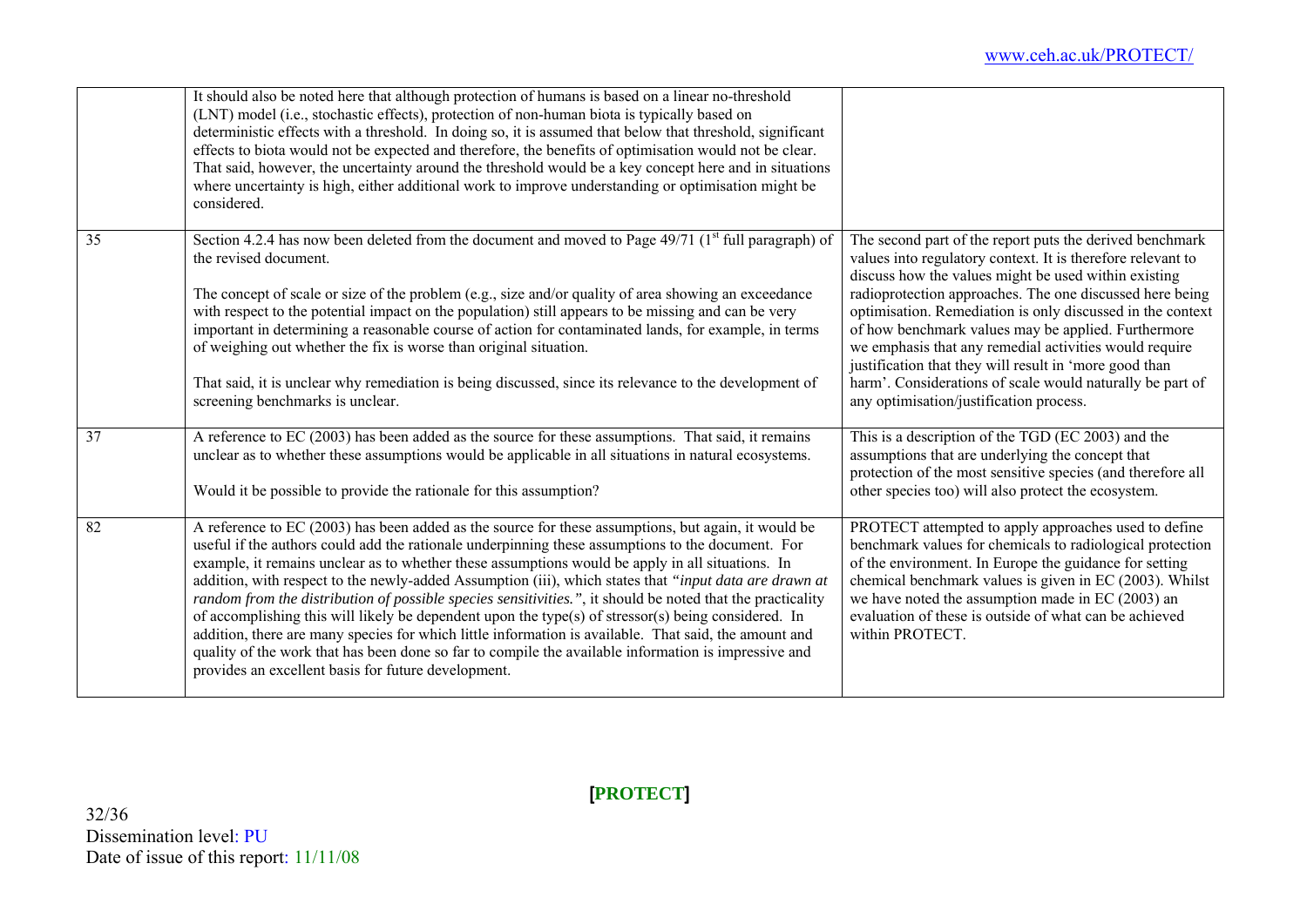|                | <b>Section</b> | Page in | <b>Content/location</b> | <b>Comment received</b>                                                                                                                                                                                                                                                                                                                                                                                                                                                                                                                                                                                                                                                                                                                  | <b>PROTECT Response</b>                                                                                                                                                            |
|----------------|----------------|---------|-------------------------|------------------------------------------------------------------------------------------------------------------------------------------------------------------------------------------------------------------------------------------------------------------------------------------------------------------------------------------------------------------------------------------------------------------------------------------------------------------------------------------------------------------------------------------------------------------------------------------------------------------------------------------------------------------------------------------------------------------------------------------|------------------------------------------------------------------------------------------------------------------------------------------------------------------------------------|
|                | in             | October |                         |                                                                                                                                                                                                                                                                                                                                                                                                                                                                                                                                                                                                                                                                                                                                          |                                                                                                                                                                                    |
|                | October        | 2008    |                         |                                                                                                                                                                                                                                                                                                                                                                                                                                                                                                                                                                                                                                                                                                                                          |                                                                                                                                                                                    |
|                | 2008           | draft   |                         |                                                                                                                                                                                                                                                                                                                                                                                                                                                                                                                                                                                                                                                                                                                                          |                                                                                                                                                                                    |
|                | draft          |         |                         |                                                                                                                                                                                                                                                                                                                                                                                                                                                                                                                                                                                                                                                                                                                                          |                                                                                                                                                                                    |
|                | 4.4.3          | 40/71   | $3rd$ full paragraph    | In the paragraph stating that initial screening level assessments were<br>carried out, the authors may also wish to mention that:                                                                                                                                                                                                                                                                                                                                                                                                                                                                                                                                                                                                        | Text amended as suggested.                                                                                                                                                         |
|                |                |         |                         | Although it should be noted that the results of such screening do not<br>necessarily reflect actual potential risk at the case study sites, as the data<br>sets were used for illustrative purposes only, and detailed knowledge of the<br>sites was not applied.                                                                                                                                                                                                                                                                                                                                                                                                                                                                        |                                                                                                                                                                                    |
| $\overline{2}$ | 4.4.3          | 41/71   | $1st$ paragraph         | The first paragraph on Page 41/71 of the revised document states that<br>"Table 9 results indicating organisms which would exceed the organism<br>group screening levels proposed by PROTECT." It should also be noted<br>here that more realistic assessments to determine whether or not an issue<br>truly exists at a given site would be required, since such screening-level<br>assessments are based on highly conservative assumptions with respect to<br>exposure that do not take account of reasonable site-specific<br>considerations. In addition, the authors could point to Figure 4 in the<br>revised D5b document, which depicts this idea very well. A footnote<br>might also be added to Table 9 to clarify this idea. | Amendment in response to the above<br>comment has addressed this issue                                                                                                             |
| $\overline{3}$ | 4.4.3          | 42/71   | Top paragraph           | The top paragraph on Page 42/71 of the revised document is a bit difficult<br>to follow. In addition, the last sentence in the paragraph states that "Most<br>of the assessed sites are by their nature have comparatively high<br>environmental concentrations and a refined assessment is likely to be<br>warranted (N.B. in the case of the Pickering NPP freshwater assessment<br>some end of pipe-line activity concentrations were used in the<br><i>assessment</i> )." It is interesting to note that when a realistic assessment is<br>carried out, doses fall orders of magnitude below the dose benchmarks.                                                                                                                    | Text clarified<br>The reader is now directed to SENES 2007<br>for the results of more refined assessments.                                                                         |
| $\overline{4}$ |                |         | General                 | The concept of a screening benchmark, what it represents and how it<br>should be used needs clarification. Some parts of this document do not<br>seem to be consistent with the general screening concept that should define<br>a level below which there is no concern. All the discussions of what to do                                                                                                                                                                                                                                                                                                                                                                                                                               | We do not support the concept of different<br>benchmark values for use in higher tier<br>assessments. Any second higher benchmark<br>should be derived to represent a greater risk |
|                |                |         |                         | or not do if the benchmark is exceeded seem out of place. Exceedance                                                                                                                                                                                                                                                                                                                                                                                                                                                                                                                                                                                                                                                                     | than the screening value (here derived as the                                                                                                                                      |

**Table 3** Additional comments on the revised PROTECT Deliverable 5 draft version 22<sup>nd</sup> October 2008.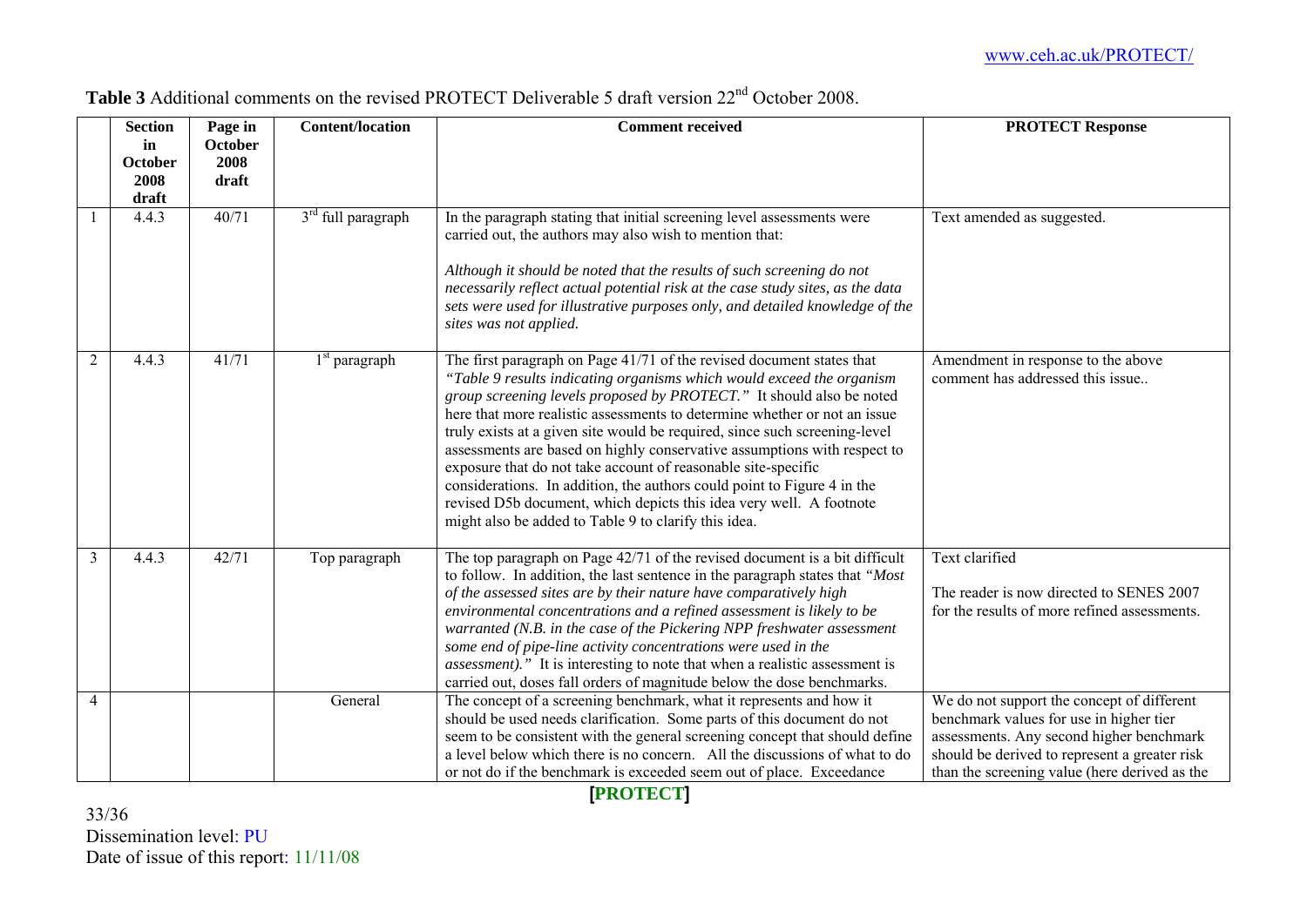|   |     |       |             | only indicates the need for a more realistic and/or more sophisticated<br>assessment. In the same context, the need for a second higher screening<br>benchmark is conceptually confusing. A more useful concept might be a<br>higher benchmark that is a more realistic tier 2 or 3 benchmark which is<br>used with a higher tier exposure assessment.                                                                                                                                                                                                                                                                 | predicted no effects level). If more than a<br>basic screening assessment is required then<br>the assessment should be refine NOT the<br>benchmark. The screening level would still<br>have a role in more refined assessments.                                      |
|---|-----|-------|-------------|------------------------------------------------------------------------------------------------------------------------------------------------------------------------------------------------------------------------------------------------------------------------------------------------------------------------------------------------------------------------------------------------------------------------------------------------------------------------------------------------------------------------------------------------------------------------------------------------------------------------|----------------------------------------------------------------------------------------------------------------------------------------------------------------------------------------------------------------------------------------------------------------------|
| 5 |     |       | General     | The document seems to contain much material on risk management which<br>appears to be outside the implied scope of the document, i.e. the<br>development of transparent, scientifically sound methods of calculating<br>screening benchmark levels.                                                                                                                                                                                                                                                                                                                                                                    | The comment may be correct in suggesting<br>that some of the discussion is outside the<br>original envisaged scope of the deliverable.<br>However, this has been included as a<br>consequence of comments received during the<br>various workshops etc. (see above). |
| 6 |     |       | General     | The discussion of false positives and negatives also seems out of place. A<br>false negative implies that the screening benchmark may not have been set<br>properly for its purpose, and false positives should never exist. Exceeding<br>the screening benchmark only means that you can't dismiss the potential<br>concern by using the simplest method (i.e. how can that be considered<br>"false" at the screening stage).                                                                                                                                                                                         | We do not consider that the existing text is in<br>disagreement with the comment.                                                                                                                                                                                    |
| 7 |     |       | General     | The concept of a generic screening benchmark implies that it covers<br>everything, but the vertebrate group screening benchmark is lower. That<br>implies that the generic screening benchmark may be set at the wrong<br>level.                                                                                                                                                                                                                                                                                                                                                                                       | As discussed in the report the generic<br>benchmark is set to protect 95% of ALL<br>species. Therefore, if any given grouping is<br>comparatively more radiosensitive a generic<br>benchmark will not be protective of that<br>grouping to a $95\%$ level.           |
| 8 |     |       | General     | The concept of optimization for non-human biota (perhaps at doses above a<br>certain benchmark) should include recognition that we generally protect<br>non-human biota from deterministic effects. If the benchmark (presumably<br>a higher tier benchmark) represents a threshold for deterministic effects,<br>then optimization below the benchmark/threshold is not required as there is<br>no effect to reduce, and optimization at doses above the<br>benchmark/threshold may be irrelevant as the appropriate actions to correct<br>the situation are a matter for the site owner and regulator to agree upon. | As noted above the comment that it may be<br>decided to optimise below the screening level<br>has been included as a consequence of<br>comments received/discussions during<br>PROTECT workshops.<br>See above re 'higher tier benchmarks'.                          |
| 9 | 3.1 | 15/71 | paragraph 5 | Level of targeted protection; ("ICRP (2007b) discuss effects which<br>are").<br>To follow the same rationale than in previous paragraphs (which describe<br>the endpoints considered in each organization), a new text is proposed as<br>follows: "ICRP (2007b) considers morbidity, mortality, reproduction<br>impairment (fertility and fecundity) as well as DNA damage (chromosome<br>aberrations and mutations) for the 12 RAPs selected or related                                                                                                                                                               | Text amended as suggested                                                                                                                                                                                                                                            |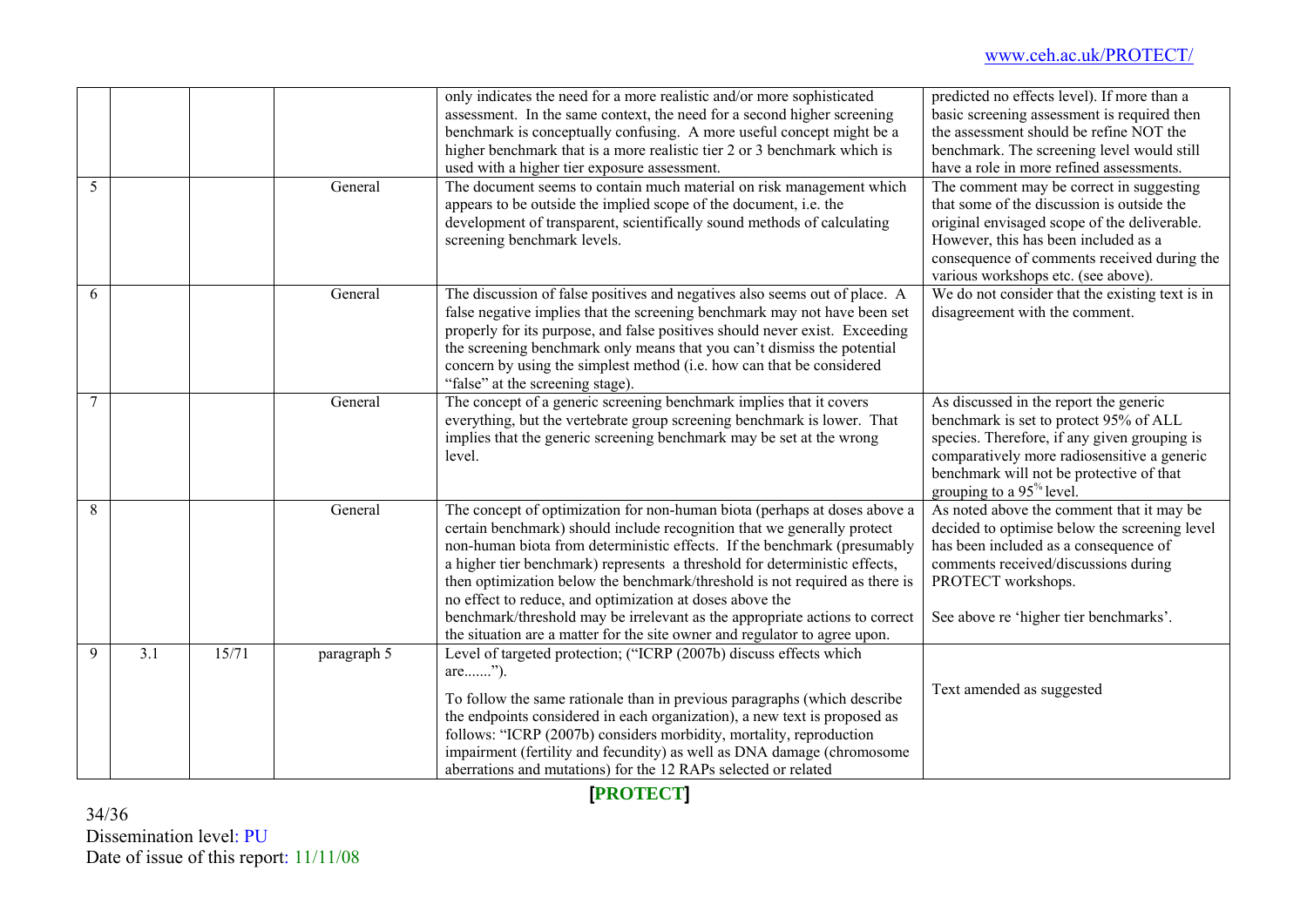#### www.ceh.ac.uk/PROTECT/

|    |     |    |         | individuals".<br>The remaining text of the paragraph could be deleted ("They acknowledge"<br>that no attempt ") because what it says is not exclusive of ICRP<br>2007b, as it is perfectly explained in the next paragraph of D5 ("All of the<br>above reviews have predominantly looked at effects that are measured at<br>the $\mathcal{P}$ | Deleted as suggested                                                              |
|----|-----|----|---------|-----------------------------------------------------------------------------------------------------------------------------------------------------------------------------------------------------------------------------------------------------------------------------------------------------------------------------------------------|-----------------------------------------------------------------------------------|
| 10 | 3.3 | 19 | Table 2 | Some dose rates are given in $\mu$ Gy h <sup>-1</sup> and others (the ones from IAEA) in<br>mGy $d^{-1}$ , despite in Table 1 all the dose rates are given in $\mu$ Gy h <sup>-1</sup> . It would<br>be better to use the same units in Table 1 and 2.                                                                                        | Table 2 gives direct quotes from original work<br>and is therefore kept as it is. |
| 11 | 4.2 | 22 |         | Sections 4.2 and 4.2.1 have almost the same "name". In this new version of<br>D5 I think it is not necessary the subsection 4.2.1 (Just leave the text of<br>4.2.1 under the section 4.2).                                                                                                                                                    | Edited as suggested                                                               |
|    |     |    |         |                                                                                                                                                                                                                                                                                                                                               |                                                                                   |